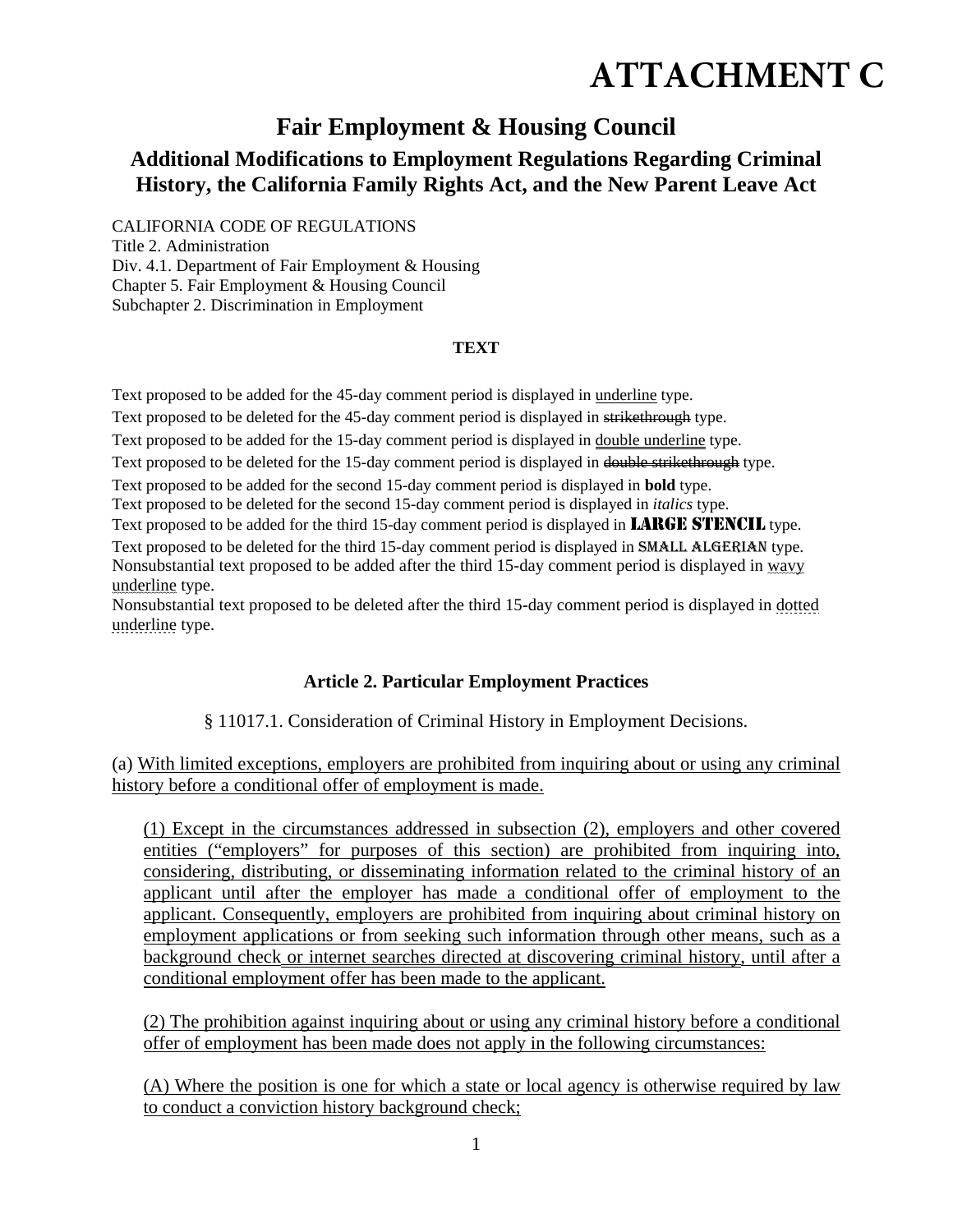(B) Where the position is with a criminal justice agency, as defined in Section 13101 of the Penal Code;

(C) Where the position is as a Farm Labor Contractor, as described in Section 1685 of the Labor Code; or

(D) Where the position is one that an employer or an employer's agent is required by any state, federal, or local law to conduct criminal background checks for employment purposes or to restrict employment based on criminal history. Federal law, for purposes of this provision, includes rules or regulations promulgated by a self-regulatory organization as defined in Section 3(a)(26) of the Security Exchange Act of 1934, 15 U.S.C. § 78c(a)(26).

**(3) A labor contractor, union hiring hall and client employer are governed in the same way by section 11017.1 of these regulations as are other employers.** 

**(A) A labor contractor or union hiring hall may not decline to admit a worker to a pool or availability list,** DISCONTINUE A WORKER'S INCLUSION IN A POOL OR AVAILABILITY LIST, **or decline to refer a worker to a position with a client employer, because of the worker's** RECORDCRIMINAL HISTORY **unless the labor contractor or union hiring hall has complied with the procedures and requirements outlined in section 11017.1 of these regulations. Because subsection (c) requires that an individualized assessment must include consideration of the nature of the job sought, labor contractors or union hiring halls are unlikely to satisfy the requirements of subsection (c) when placing applicants into a pool of workers from which individuals may be assigned to a variety of positions** OR WHEN DETERMINING CONTINUED INCLUSION IN SUCH A POOL**.** 

**(B) If a labor contractor or union hiring hall** SUBSEQUENTLYPERIODICALLY **conducts inquiries into criminal history to maintain the eligibility of workers admitted to a pool or availability list, then it must comply with the procedures and requirements outlined in section 11017.1 of these regulations. When conducting a subsequent inquiry, labor contractors or union hiring halls are unlikely to satisfy the requirements of subsection (c) if they disqualify a worker from retention in a pool based on conviction history that was already considered and deemed not disqualifying for entry into the pool in the first place.** 

**(C) A client employer may inquire into or consider the conviction history of a worker supplied by a labor contractor or union hiring hall only after extending a conditional offer of employment to the worker and when following the procedures described in subsections (a) through (c), unless exempted pursuant to subsection (a)(2). A client employer violates this section by instructing labor contractors or union hiring halls to refer only workers without conviction records, unless exempted by subsection (a)(2).** 

**(D) For purposes of section 11017.1 of these regulations** ONLY**:** 

**(i) "Employer" includes a labor contractor and a client employer.**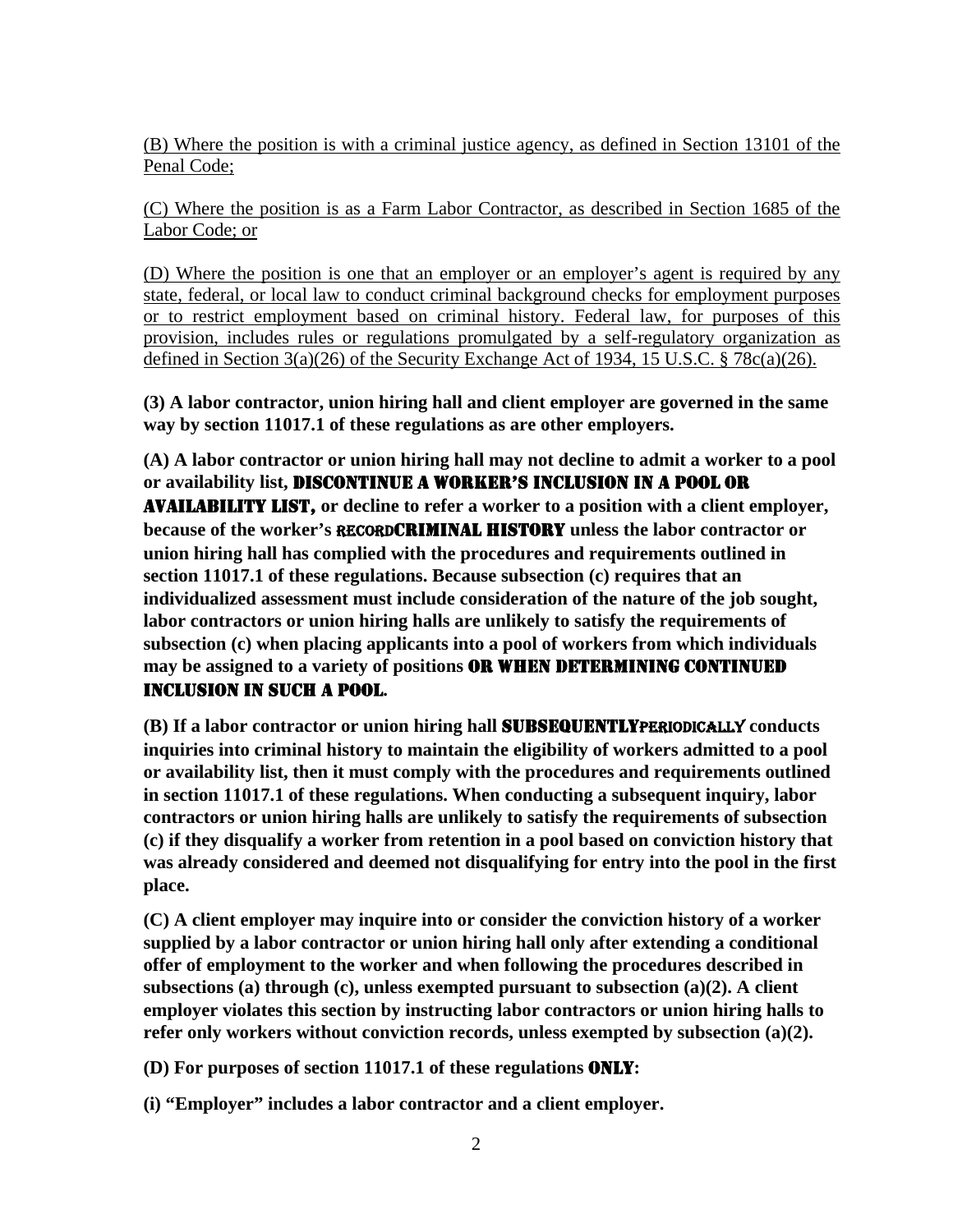**(ii) "Client employer" means a business entity, regardless of its form, that selects workers from a pool or availability list, or obtains or is provided workers to perform labor within its usual course of business from a labor contractor.** 

**(iii) "Labor contractor" means an individual or entity, either with or without a contract, which supplies a client employer with, or maintains a pool or availability list of, workers to perform labor within the client employer's usual course of business. This definition is not intended to include Farm Labor Contractors.** 

*(3) Where an agent of an employer makes determinations about which individuals or applicants shall be included on a hiring hall and/or availability list for a particular position or type of position, the agent must comply with the procedures and requirements outlined in Sections 11017.1 of these regulations. This includes but is not limited to the process of making a conditional offer of inclusion on the hiring hall and/or availability list before inquiring about or using any criminal history that may lawfully be considered given the position or type of position and conducting an individualized assessment before any decision to rescind a conditional offer based on criminal history is made. Consequently, agents that are making determinations about a hiring hall and/or availability list that is applicable to a broad range of different positions will be unlikely to meet the individualized assessment components of the requirements. When selecting individuals for hire from the hiring hall and/or availability list, an employer does not need to separately undergo the conditional offer process outlined in 11017.1(a)-(c) of these regulations, provided that the employer has not separately inquired about or considered criminal history information in the course of selecting applicants or individuals from the hiring and/or availability list.* 

(b) Consideration of Criminal History after a Conditional Offer of Employment Has Been Made. With limited exceptions, e*Employers* in California are prohibited from considering, distributing, or disseminating information regarding the following types of criminal history both after a conditional offer has been made and in any other subsequent employment decisions such as decisions regarding promotion, training, discipline, lay-off, and termination:

Introduction. Employers and other covered entities ("employers" for purposes of this section) in California are explicitly prohibited under other state laws from utilizing certain enumerated criminal records and information (hereinafter "criminal history") in hiring, promotion, training, discipline, lay-off, termination, and other employment decisions as outlined in subsection (b) below. Employers are prohibited under the Act from utilizing other forms of criminal history in employment decisions if doing so would have an adverse impact on individuals on a basis enumerated in the Act that the employer cannot prove is job-related and consistent with business necessity or if the employee or applicant has demonstrated a less discriminatory alternative means of achieving the specific business necessity as effectively.

(b) Criminal History Information Employers Are Prohibited from Seeking or Considering, Irrespective of Adverse Impact. Except if otherwise specifically permitted by law, employers are prohibited from considering the following types of criminal history, or seeking such history from the employee, applicant or a third party, when making employment decisions such as hiring, promotion, training, discipline, lay-off and termination: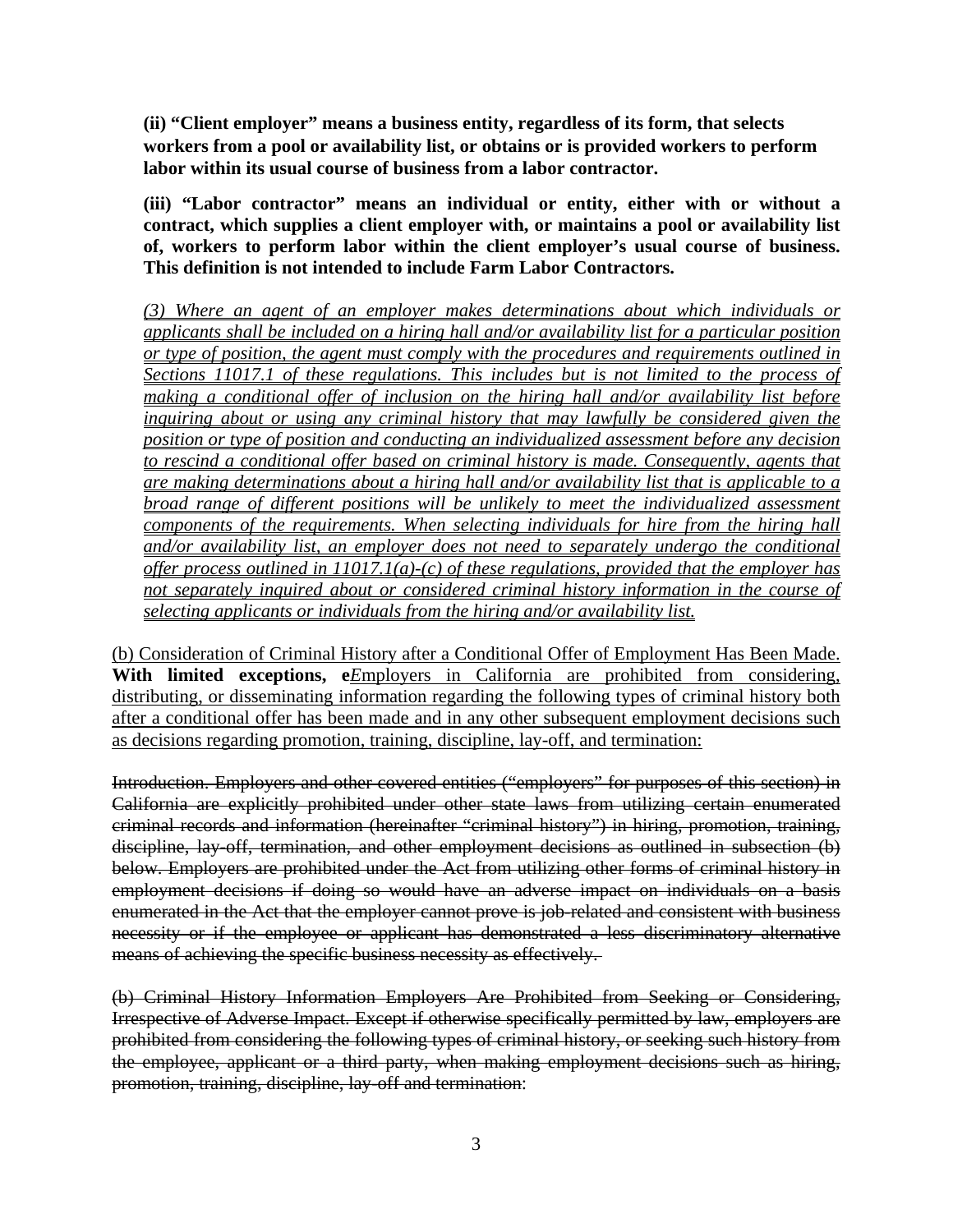(1) An arrest or detention that did not result in conviction (Labor Code section 432.7 (SEE LIMITED EXCEPTIONS IN SUBSECTIONS (A)(1) FOR UNRESOLVED ARRESTS AND (F)(1) FOR SPECIFIED POSITIONS AT HEALTH FACILITIES); Government Code section 12952 (FOR HIRING DECISIONS));

(2) Referral to or participation in a pretrial or post-trial diversion program (Id.);

(3) A conviction that has been judicially dismissed or ordered sealed, expunged or statutorily eradicated pursuant to law (e.g., juvenile offense records sealed pursuant to Welfare and Institutions Code section 389 and Penal Code sections 851.7 or 1203.45) (Id.);

(4) An arrest, detention, processing, diversion, supervision, adjudication, or court disposition that occurred while a person was subject to the process and jurisdiction of juvenile court law (Id.Labor Code section 432.7); and

(5) A non-felony conviction for possession of marijuana that is two or more years old (Labor Code section 432.8).

(6) Employers may also be subject to local laws or city ordinances that provide additional limitations. For example, in addition to the criminal history outlined in subsection (c), San Francisco employers are prohibited from considering offenses other than a felony or misdemeanor, such as an infraction (other than driving record infractions if driving is more than a de minimis element of the job position); and convictions that are more than seven years old (unless the position being considered supervises minors, dependent adults, or persons 65 years or older) (Article 49, San Francisco Police Code). With limited exceptions, before rescinding a conditional offer of employment, Los Angeles private employers with ten or more employees are required to perform a written assessment that effectively links the specific aspects of an applicant's criminal history with risks inherent in the duties of the employment position and to provide the applicant with a copy of the written assessment in its notice regarding the preliminary decision to rescind the offer of employment. (Article 9, Chapter 18, Los Angeles Municipal Code). Employers with 10 or more employees that contract with the City of Richmond are prohibited from inquiring into or considering any form of criminal history in their employment decisions unless they are otherwise required by a state or federal law to do so or the job position in question is deemed a "Sensitive Position." (Ord. No. 14-13, Richmond Municipal Code).

(7) **In addition to the limitations provided in subdivisions (1)-(6),** *Employers***employers** that obtain investigative consumer reports such as background checks are also subject to the requirements of the Fair Credit Reporting Act (15 U.S.C. § 1681 et seq.) and the California Investigative Consumer Reporting Agencies Act (Civil Code section 1786 et seq.).

(c) Requirements Where an Employer Intends to Deny an Applicant the Employment Conditionally Offered Because of the Applicant's Conviction History.

(1) If an employer intends to deny an applicant the employment position they were conditionally offered based solely or in part on the applicant's conviction history, the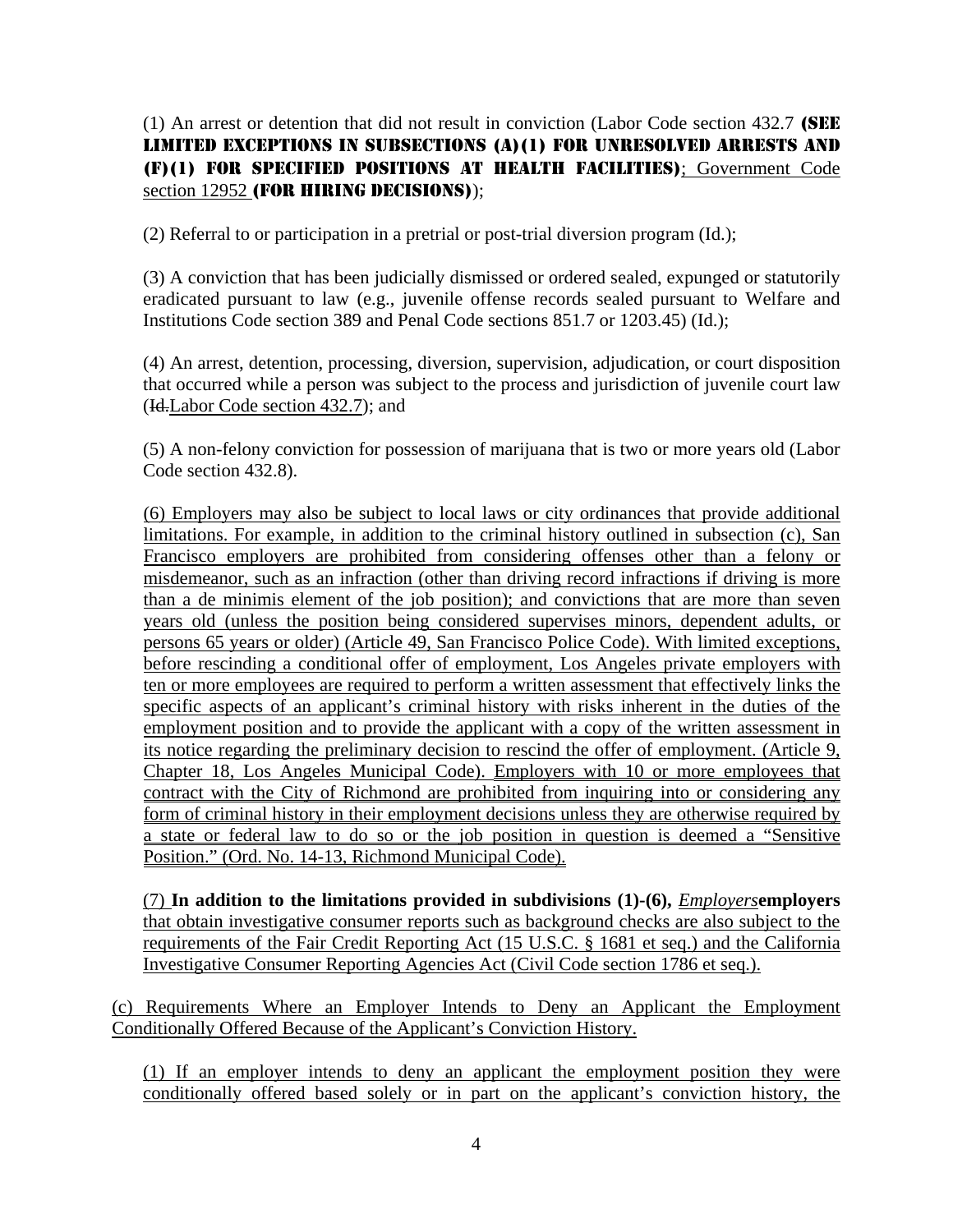employer must first make an individualized assessment of whether the applicant's conviction history has a direct and adverse relationship with the specific duties of the job that justify denying the applicant the position. The standard for determining what constitutes a direct and adverse relationship that justifies denying the applicant the position is the same standard from subdivision (f) of this section that is used to determine whether the criminal conviction history is job-related and consistent with business necessity. The individualized assessment needs to include, at a minimum, consideration of the following factors:

(A) The nature and gravity of the offense or conduct;

(B) The time that has passed since the offense or conduct and/or completion of the sentence; and

(C) The nature of the job held or sought.

(2) If, after conducting an individualized assessment, the employer makes a preliminary decision that the applicant's conviction history disqualifies the applicant from the employment conditionally offered, the employer shall notify the applicant of the preliminary decision in writing. The written notice to the applicant may, but is not required to, justify or explain the employer's reasoning for making the decision. The notice to the applicant must include all of the following:

(A) Notice of the disqualifying conviction or convictions that are the basis for the preliminary decision to rescind the offer;

(B) A copy of the conviction history report utilized or relied on by the employer, if any **(such reports include, but are not limited to: consumer reports; credit reports, public records, results of internet searches, news articles or any other writing containing information related to the conviction history that was utilized or relied upon by the employer)**; and

(C) An explanation of the applicant's right to respond to the notice before the preliminary decision rescinding the offer of employment becomes final and the deadline by which to respond (which can be no less than five business days from the date of receipt of the notice). If notice is transmitted through a format that does not provide a confirmation of receipt, such as a written notice mailed by an employer without tracking delivery enabled, the notice shall be deemed received five calendar days after the mailing is deposited for delivery for California addresses, ten calendar days after the mailing for addresses outside of California, and twenty calendar days after mailing for addresses outside of the United States. The explanation shall inform the applicant that the response may include submission of evidence challenging either the factual accuracy of the convictions themselves, and/or evidence of rehabilitation or mitigating circumstances, or both. The types of evidence that may demonstrate rehabilitation or mitigating circumstances may include, but is not limited to: the length and consistency of employment history before and after the offense or conduct; the facts or circumstances surrounding the offense or conduct; whether the individual is bonded under a federal, state or local bonding program; and rehabilitation efforts such as education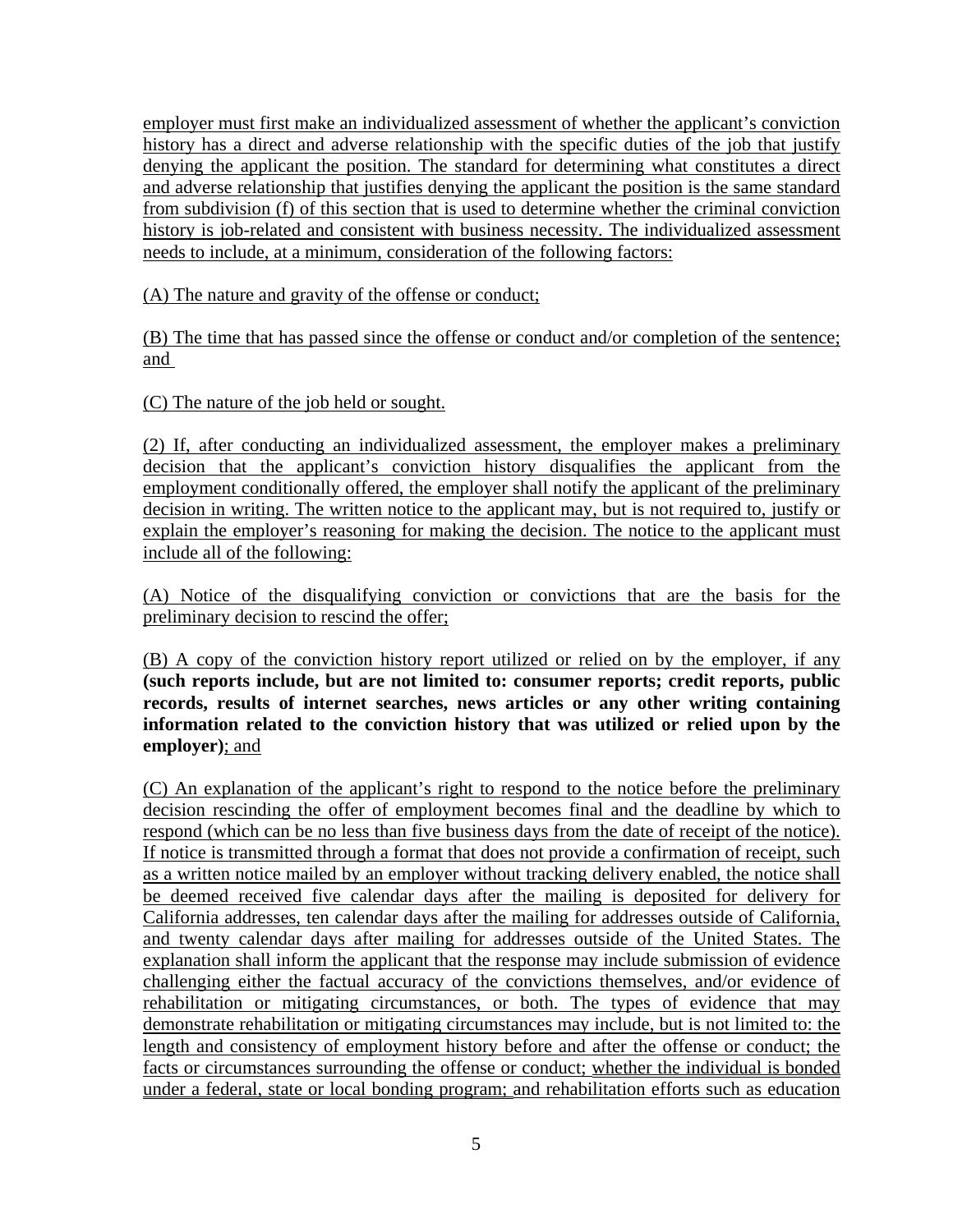or training. If, within five business days of receipt of the notice (or any later deadline set by the employer), the applicant notifies the employer in writing that the applicant disputes the factual accuracy of the conviction history being relied upon and that the applicant is taking specific steps to obtain evidence supporting the applicant's assertion, then the applicant shall be permitted no less than five additional business days to respond to the notice before the employer's decision to rescind the employment offer becomes final.

(3) The employer shall consider any information submitted by the applicant before making a final decision regarding whether or not to rescind the conditional offer of employment. If the employer makes a final decision to rescind the conditional offer and deny an application based solely or in part on the applicant's conviction history, the employer shall notify the applicant in a writing that includes the following:

(A) The final denial or disqualification decision reached. The employer may also include, but is not required to include, the justification or an explanation of the employer's reasoning for reaching the decision that it did;

(B) Any procedure the employer has for the applicant to challenge the decision or request reconsideration; and

(C) The right to contest the decision by filing a complaint with the Department of Fair Employment and Housing.

(d) Disparate Treatment. As in other contexts, the Act prohibits employers from treating applicants or employees differently in the course of considering criminal conviction history, or any evidence of rehabilitation or mitigating circumstances, if the disparate treatment is substantially motivated by a basis enumerated in the Act.

(c) Additional Criminal History Limitations, Irrespective of Adverse Impact.

(1) State or local agency employers are prohibited from asking applicants for employment to disclose information concerning their conviction history, including on an employment application, until the employer has determined that the applicant meets the minimum employment qualifications as stated in the notice for the position (Labor Code section  $432.9$ .

(2) Employers may also be subject to local laws or city ordinances that provide additional limitations. For example, in addition to the criminal history outlined in subsection (b), San Francisco employers are prohibited from considering a conviction or any other determination or adjudication in the juvenile justice system; offenses other than a felony or misdemeanor, such as an infraction (other than driving record infractions if driving is more than a de minimis element of the job position); and convictions that are more than seven years old (unless the position being considered supervises minors, dependent adults, or persons 65 years or older) (Article 49, San Francisco Police Code).

(3) Employers that obtain investigative consumer reports such as background checks are also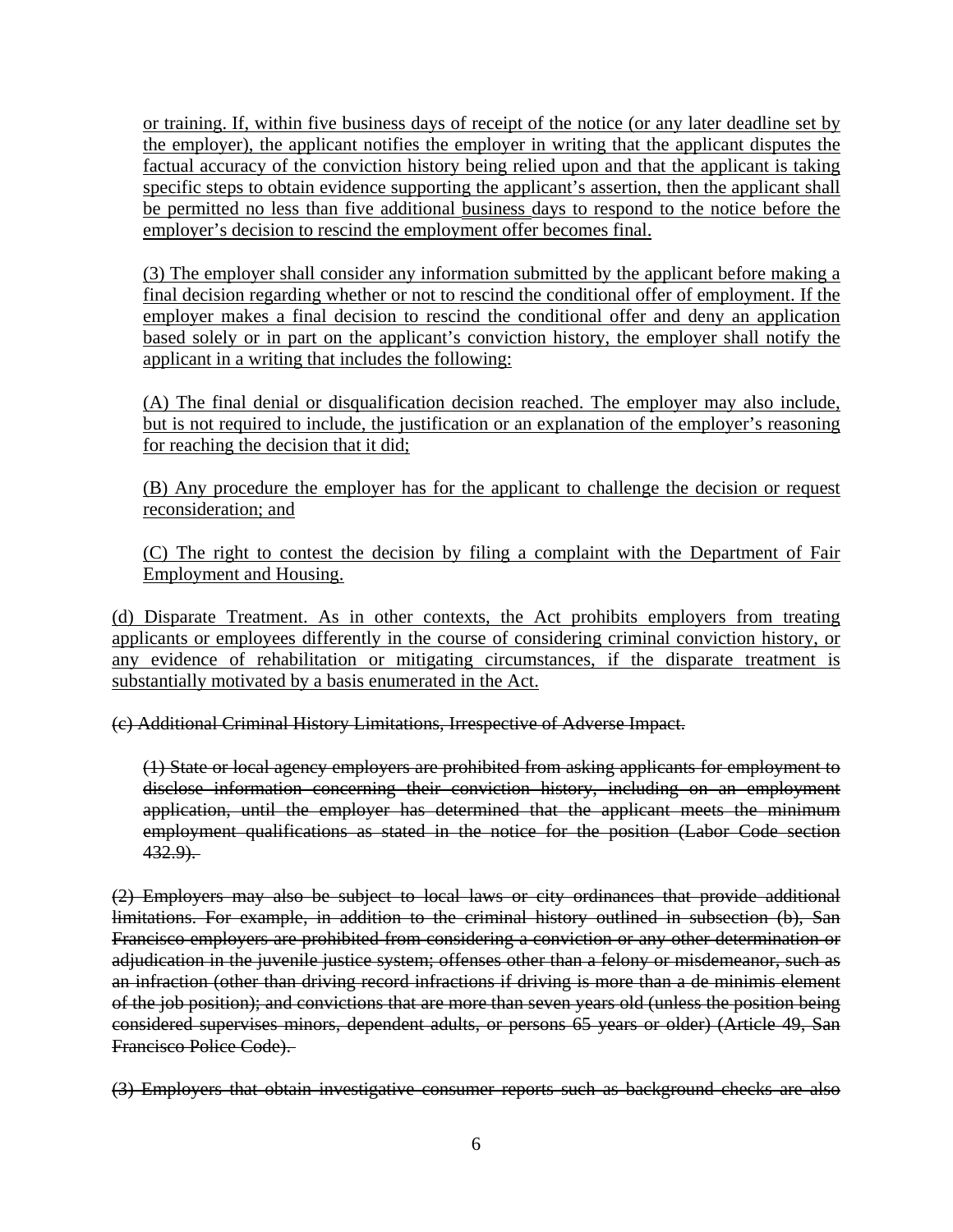subject to the requirements of the Fair Credit Reporting Act (15 U.S.C. § 1681 et seq.) and the California Investigative Consumer Reporting Agencies Act (Civil Code section 1786 et seq.).

(de) Consideration of Other Criminal Convictions and the Potential Adverse Impact. In addition to the types of criminal history addressed in subsection (b) that employers are explicitly prohibited from inquiring about or considering unless an exception applies, cConsideration of other forms of criminal convictions, not enumerated above, may have an adverse impact on individuals on a basis protected by the Act, including, but not limited to, gender, race, and national origin. An applicant or employee bears the burden of demonstrating that the policy of considering criminal convictions has an adverse impact on a basis enumerated in the Act. For purposes of such a determination, adverse impact is defined at Sections 11017 and 11010 and the *Uniform Guidelines on Employee Selection and Procedures* (29 C.F.R. 1607 (1978)) incorporated by reference in Section 11017(a) and (e). The applicant(s) or employee(s) bears the burden of proving an adverse impact. An adverse impact may be established through the use of conviction statistics or by offering any other evidence that establishes an adverse impact. Stateor national-level statistics showing substantial disparities in the conviction records of one or more categories enumerated in the Act are presumptively sufficient to establish an adverse impact. This presumption may be rebutted by a showing that there is a reason to expect a markedly different result after accounting for any particularized circumstances such as the geographic area encompassed by the applicant or employee pool, the particular types of convictions being considered, or the particular job at issue.

(fe) Establishing "Job-Related and Consistent with Business Necessity."

(1) If the policy or practice of considering criminal convictions creates an adverse impact on applicants or employees on a basis enumerated in the Act, the burden shifts to the employer to establish that the policy is nonetheless justifiable because it is job-related and consistent with business necessity. The criminal conviction consideration policy or practice needs to bear a demonstrable relationship to successful performance on the job and in the workplace and measure the person's fitness for the specific position(s), not merely to evaluate the person in the abstract. In order to establish job-relatedness and business necessity, any employer must demonstrate that the policy or practice is appropriately tailored, taking into account at least the following factors:

(A) The nature and gravity of the offense or conduct;

(B) The time that has passed since the offense or conduct and/or completion of the sentence; and

(C) The nature of the job held or sought.

 $\overline{a}$ 

(2) Demonstrating that a policy or practice of considering conviction history in employment decisions is appropriately tailored to the job for which it is used as an evaluation factor requires that an employer demonstrate the applicant's conviction history has a direct and adverse relationship with the specific duties of the job that justify denying the applicant the positioneither:.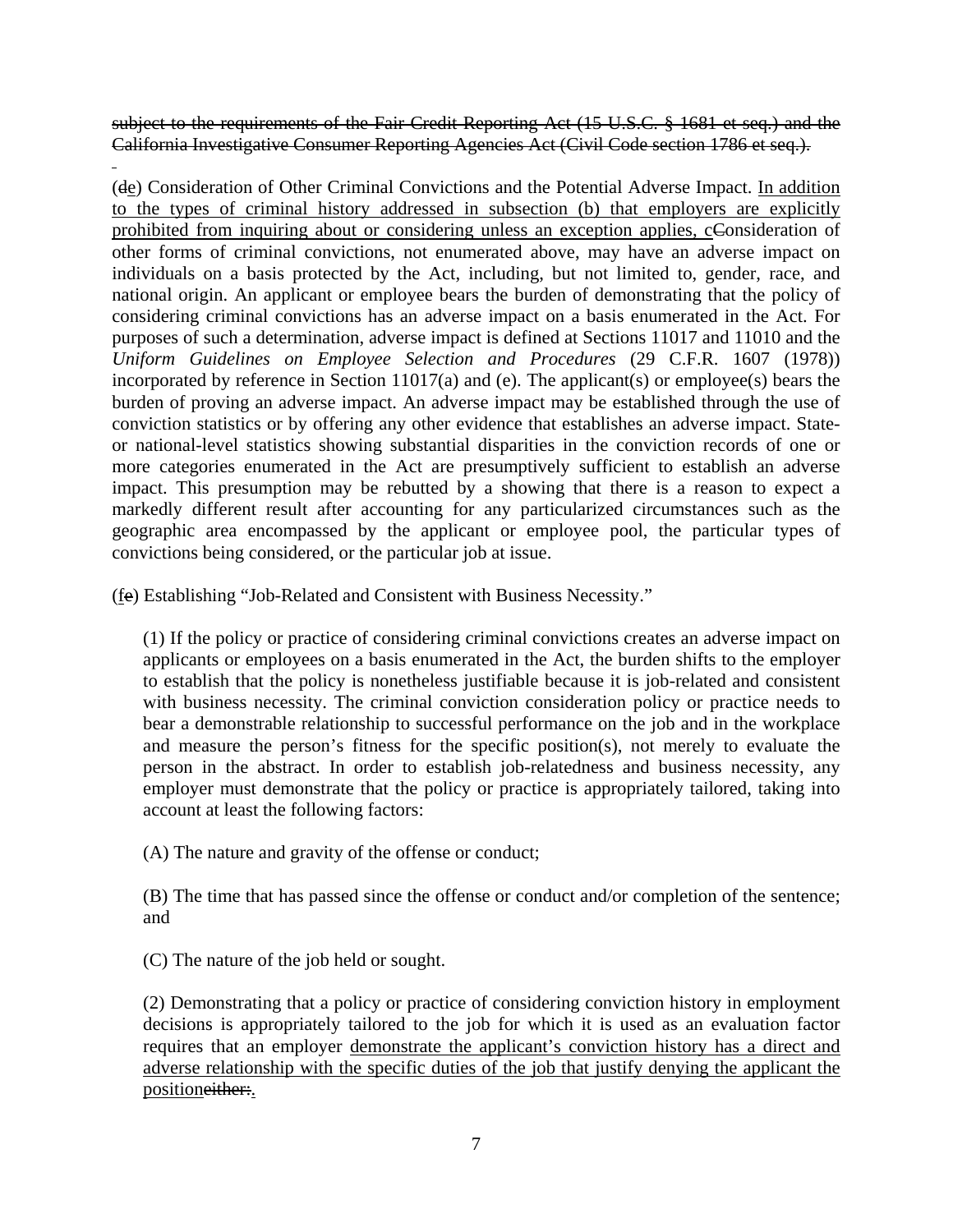(A) Demonstrate that any "bright-line" conviction disqualification or consideration (that is, one that does not consider individualized circumstances) can properly distinguish between applicants or employees that do and do not pose an unacceptable level of risk and that the convictions being used to disqualify, or otherwise adversely impact the status of the employee or applicant, have a direct and specific negative bearing on the person's ability to perform the duties or responsibilities necessarily related to the employment position. Brightline conviction disqualification or consideration policies or practices that include convictionrelated information that is seven or more years old are subject to a rebuttable presumption that they are not sufficiently tailored to meet the job-related and consistent with business necessity affirmative defense (except if justified by subsection (gf) below). **An individualized assessment must involve notice to the adversely impacted employee (before any adverse action is taken) that they have been screened out because of a criminal conviction; a reasonable opportunity for the individuals to demonstrate that the exclusion should not be applied due to their particular circumstances; and consideration by the employer as to whether the additional information provided by the individuals or otherwise obtained by the employer warrants an exception to the exclusion and shows that the policy as applied to the employee is not job related and consistent with business necessity.**; or

(3) (B) Conduct an individualized assessment of the circumstances and qualifications of the applicants or employees excluded by the conviction screen. An individualized assessment must involve notice to the adversely impacted employees or applicants (before any adverse action is taken) that they have been screened out because of a criminal conviction; a reasonable opportunity for the individuals to demonstrate that the exclusion should not be applied due to their particular circumstances; and consideration by the employer as to whether the additional information provided by the individuals or otherwise obtained by the employer warrants an exception to the exclusion and shows that the policy as applied to the employees or applicants is not job-related and consistent with business necessity.

(3) Regardless of whether an employer utilizes a bright line policy or conducts individualized assessments, bBefore an employer may take an adverse action such as declining to hire, discharging, laying off, or declining to promote an adversely impacted individual based on conviction history obtained by a source other than the applicant or employee (e.g. through a credit report or internally generated research), the employer must give the impacted individual notice of the disqualifying conviction and a reasonable opportunity to present evidence that the information is factually inaccurate. If the applicant or employee establishes that the record is factually inaccurate, then that record cannot be considered in the employment decision.

(gf) Compliance with Federal or State Laws, Regulations, or Licensing Requirements Permitting or Requiring Consideration of Criminal History. In some instances, employers are subject to federal or state laws or regulations that prohibit individuals with certain criminal records from holding particular positions or occupations or mandate a screening process employers are required or permitted to utilize before employing individuals in such positions or occupations (e.g., 21 U.S.C. § 830(e)(1)(G); Labor Code section 432.7). Examples include, but are not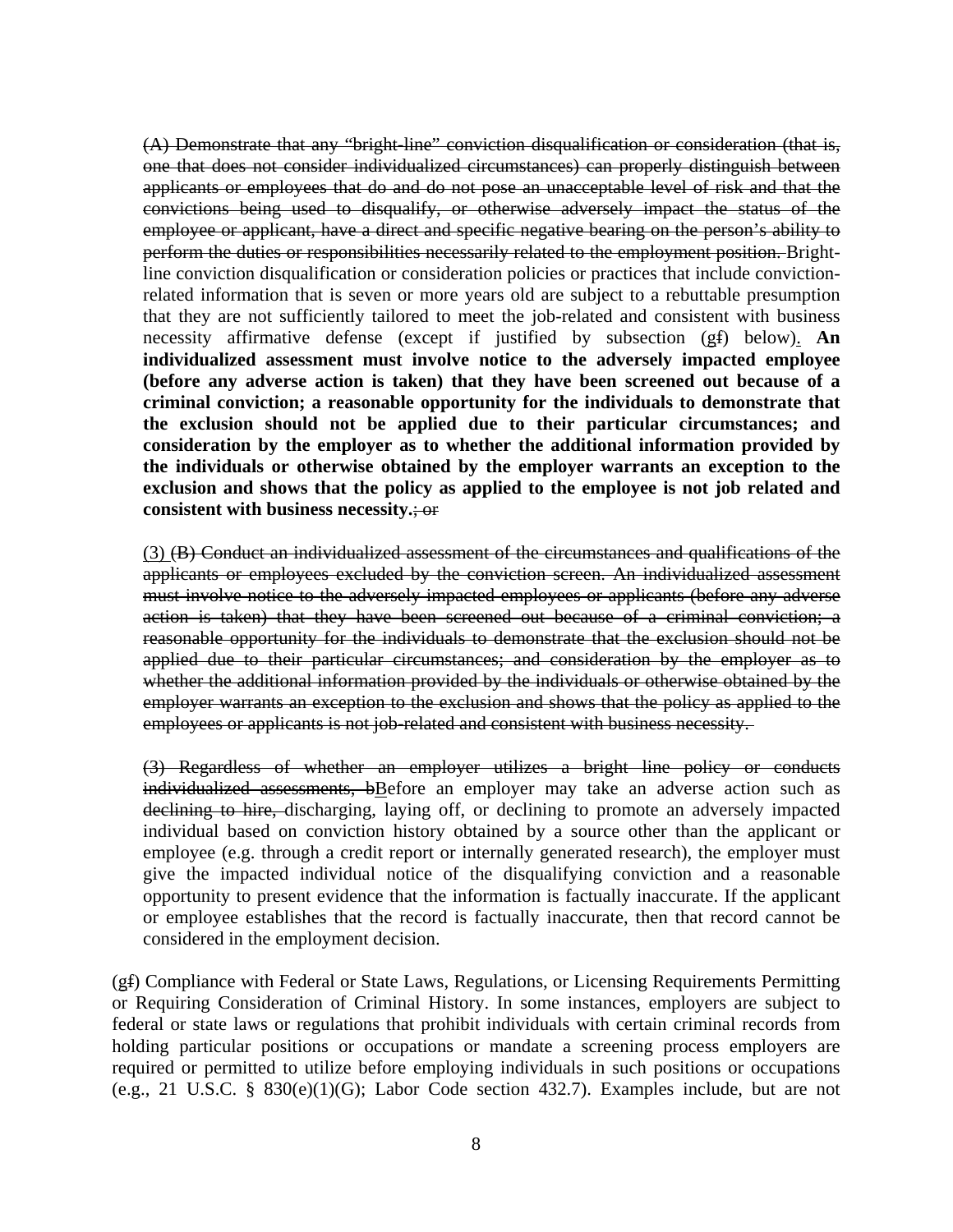limited to, government agencies employing individuals as peace officers, employers employing individuals at health facilities where they will have regular access to patients, and employers employing individuals at health facilities or pharmacies where they will have access to medication or controlled substances. Some federal and state laws and regulations make criminal history a determining factor in eligibility for occupational licenses (e.g., 49 U.S.C. § 31310). Compliance with federal or state laws or regulations that mandate particular criminal history screening processes, or requiring that an employee or applicant possess or obtain any required occupational licenses constitute rebuttable defenses to an adverse impact claim under the Act.

(hg) Less Discriminatory Alternatives. If an employer demonstrates that its policy or practice of considering conviction history is job-related and consistent with business necessity, adversely impacted employees or applicants may still prevail under the Act if they can demonstrate that there is a less discriminatory policy or practice that serves the employer's goals as effectively as the challenged policy or practice, such as a more narrowly targeted list of convictions or another form of inquiry that evaluates job qualification or risk as accurately without significantly increasing the cost or burden on the employer.

(h) Disparate Treatment. As in other contexts, the Act prohibits employers from treating applicants or employees differently in the course of considering criminal conviction history if the disparate treatment is substantially motivated by a basis enumerated in the Act.

Note: Authority cited: Section 12935(a), Government Code. Reference: Sections 12920, 12921, and 12940, and 12952, Government Code.

#### **Article 11. California Family Rights Act and New Parent Leave Act**

#### § 11087. Definitions.

The following definitions apply only to this article. The definitions in the federal regulations that became effective March 8, 2013 interpreting the Family and Medical Leave Act of 1993 (FMLA) (29 U.S.C. § 2601 et seq.) shall also apply to this article, to the extent that they are not inconsistent with the following definitions:

(a) "Certification" means a written communication from the health care provider of the child, parent, spouse, or employee with a serious health condition to the employer of the employee requesting a family care leave to care for the employee's child, parent or spouse, or a medical leave for the employee's own serious health condition.

(1) For family care leave for the employee's child, parent, or spouse, this certification need not identify the serious health condition involved, but shall contain the information identified in Government Code section 12945.2.

(A) the date, if known, on which the serious health condition commenced,

(B) the probable duration of the condition,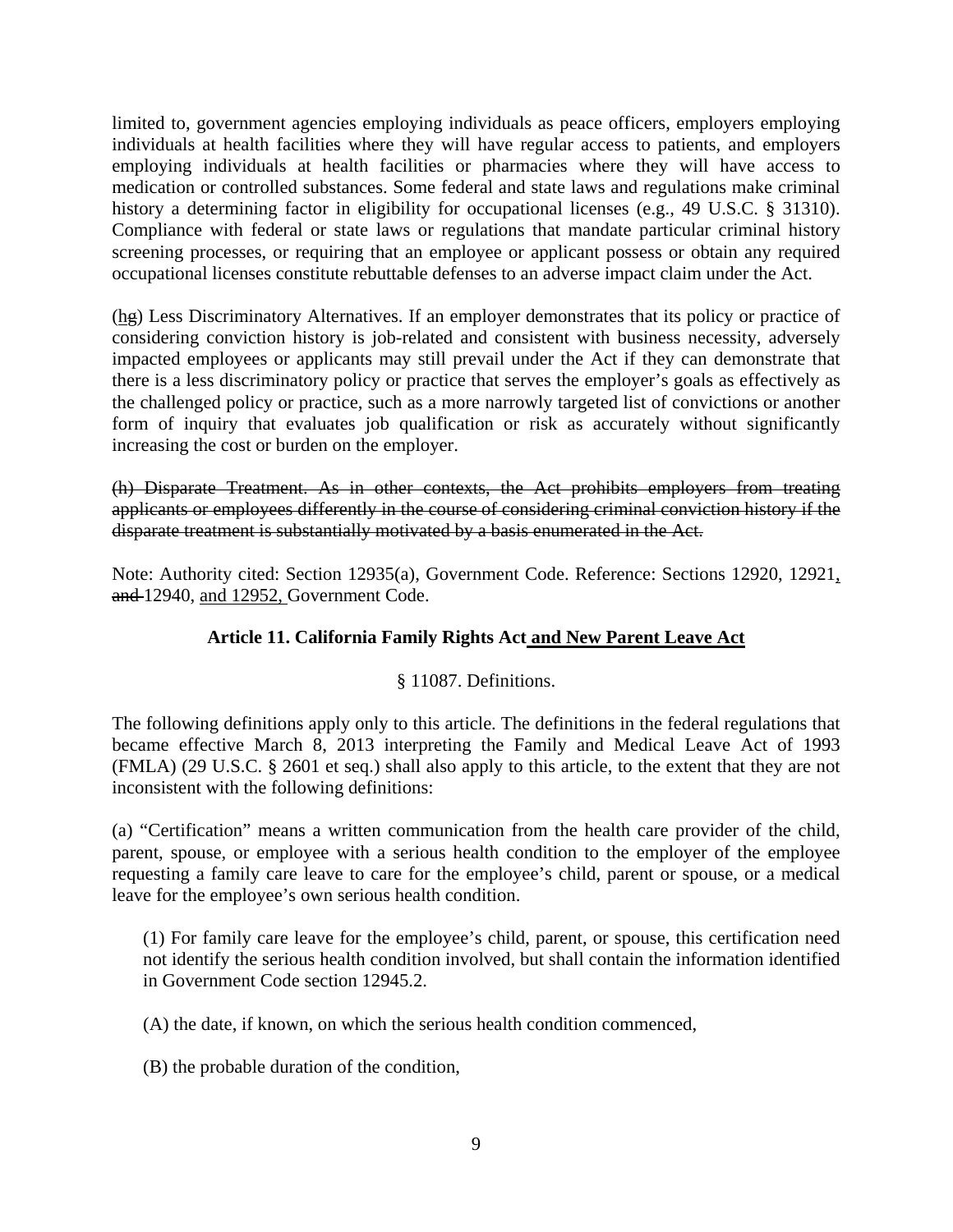(C) an estimate of the amount of time which the health care provider believes the employee needs to care for the child, parent or spouse, and

(D) a statement that the serious health condition warrants the participation of the employee to provide care during a period of treatment or supervision of the child, parent or spouse.

1. "Warrants the participation of the employee," within the meaning of Government Code section 12945.2, includes, but is not limited to, providing psychological comfort and arranging third party care for the child, parent or spouse, as well as directly providing, or participating in, the medical care.

(2) For medical leave for the employee's own serious health condition, this certification need not, but may, at the employee's option, identify the serious health condition involved. Any certification shall contain the information identified in Government Code section 12945.2, as is demonstrated in section 11097 of these regulations. For purposes of the certification "unable to perform the function of the employee's his or her position" means that an employee is unable to perform any one or more of the essential functions of the employee's his or her position. The certification shall contain:

(A) The date, if known, on which the serious health condition commenced,

(B) The probable duration of the condition, and

(C) A statement that, due to the serious health condition, the employee is unable to work at all or is unable to perform any one or more of the essential functions of his or herthe employee's position.

(b) "CFRA" means the Moore-Brown-Roberti California Family Rights Act of 1993. (California Family Rights Act, Gov. Code, §§ 12945.1-12945.2.) "CFRA leave" means family care or medical leave taken pursuant to CFRA **as compared to "NPLA" which means the New Parent Leave Act, Gov. Code, § 12945.6**.

(c) "Child" means a biological, adopted, or foster son or daughterchild, a stepson or stepdaughterstepchild, a legal ward, or a child of an employee who stands in loco parentis to that child, who is either under 18 years of age or an adult dependent child. An adult dependent child is an individual who is 18 years of age or older and who is incapable of self-care because of a mental or physical disability within the meaning of Government Code section 12926(j) and (l).

(1) "In loco parentis" means in the place of a parent; instead of a parent; charged with a parent's rights, duties, and responsibilities. It does not require a biological or legal relationship.

(d) "Covered employer" means any person or individual, including successors in interest of a covered employer, engaged in any business or enterprise in California who directly employs *50 or more persons, or* 20 or more persons for purposes of the NPLA, **or 50 or more persons for purposes of the CFRA,** within any state of the United States, the District of Columbia or any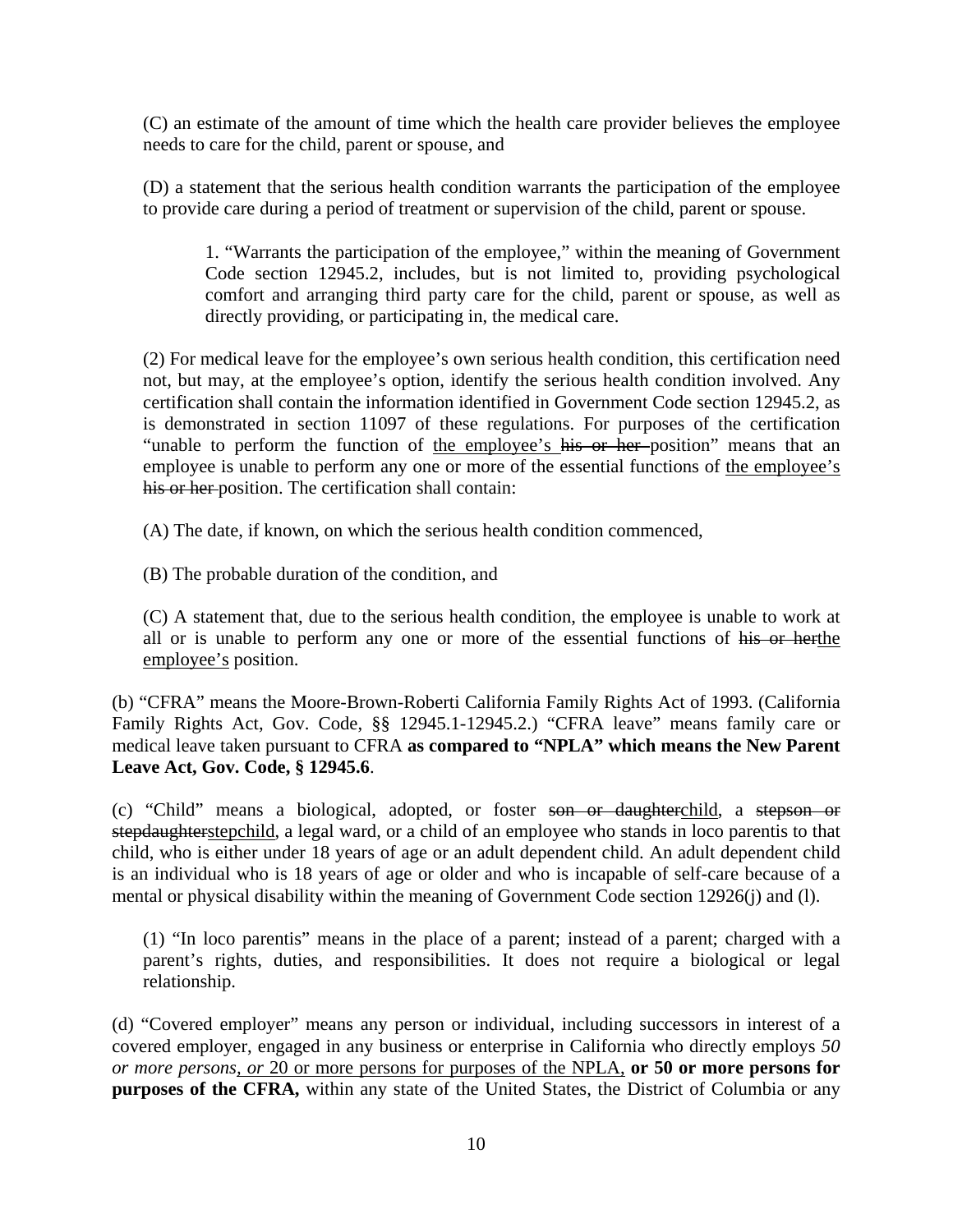territory or possession of the United States to perform services for a wage or salary. It also includes the state of California, counties, and any other political or civil subdivision of the state and cities, regardless of the number of employees. There is no requirement that the 20 **employees (for purposes of the NPLA)** or 50 employees **(for purposes of the CFRA)** work at the same location or work full-time. "Employer" as used in these regulations means "covered employer."

(1) "Directly employs" means that the employer maintains an aggregate of at least  $20$ (NPLA) or 50 (CFRA) part or full-time employees on its payroll(s) for each working day during each of 20 or more calendar workweeks in the current or preceding calendar year. The workweeks do not have to be consecutive. The phrase "current or preceding calendar year" refers to the calendar year in which the employee requests the leave or the calendar year preceding this request. Employees on paid or unpaid leave, including CFRA OR NPLA leave, leave of absence, disciplinary suspension, or other leave, are counted.

(2) "Perform services for a wage or salary" excludes independent contractors as defined in the Labor Code, but includes persons who are compensated in whole or in part by commission.

(3) Where two or more businesses exercise some control over the work or working conditions of the employee, the businesses may be joint employers under CFRA OR NPLA. Joint employers may be separate and distinct entities with separate owners, managers, and facilities. A determination of whether or not a joint employment relationship exists is not determined by the application of any single criterion, but rather the entire relationship is to be viewed in its totality based on the economic realities of the situation. Where the employee performs work which simultaneously benefits two or more employers, or works for two or more employers at different times during the workweek, a joint employment relationship generally will be considered to exist in situations such as:

(A) Where there is an arrangement between employers to share an employee's services or to interchange employees;

(B) Where one employer acts directly or indirectly in the interest of the other employer in relation to the employee; or

(C) Where the employers are not completely disassociated with respect to the employee's employment and may be deemed to share control of the employee, directly or indirectly, because one employer controls, is controlled by, or is under common control with the other employer.

(e) "Eligible employee" means a full- or part-time employee working in California who has been employed for a total of at least 12 months (52 weeks) with the employer at any time prior to the commencement of a CFRA OR NPLA leave, and who has actually worked (within the meaning of the California Labor Code and Industrial Welfare Commission Wage Orders) for the employer at least 1,250 hours during the 12-month period immediately prior to the date the CFRA OR NPLA leave is to commence.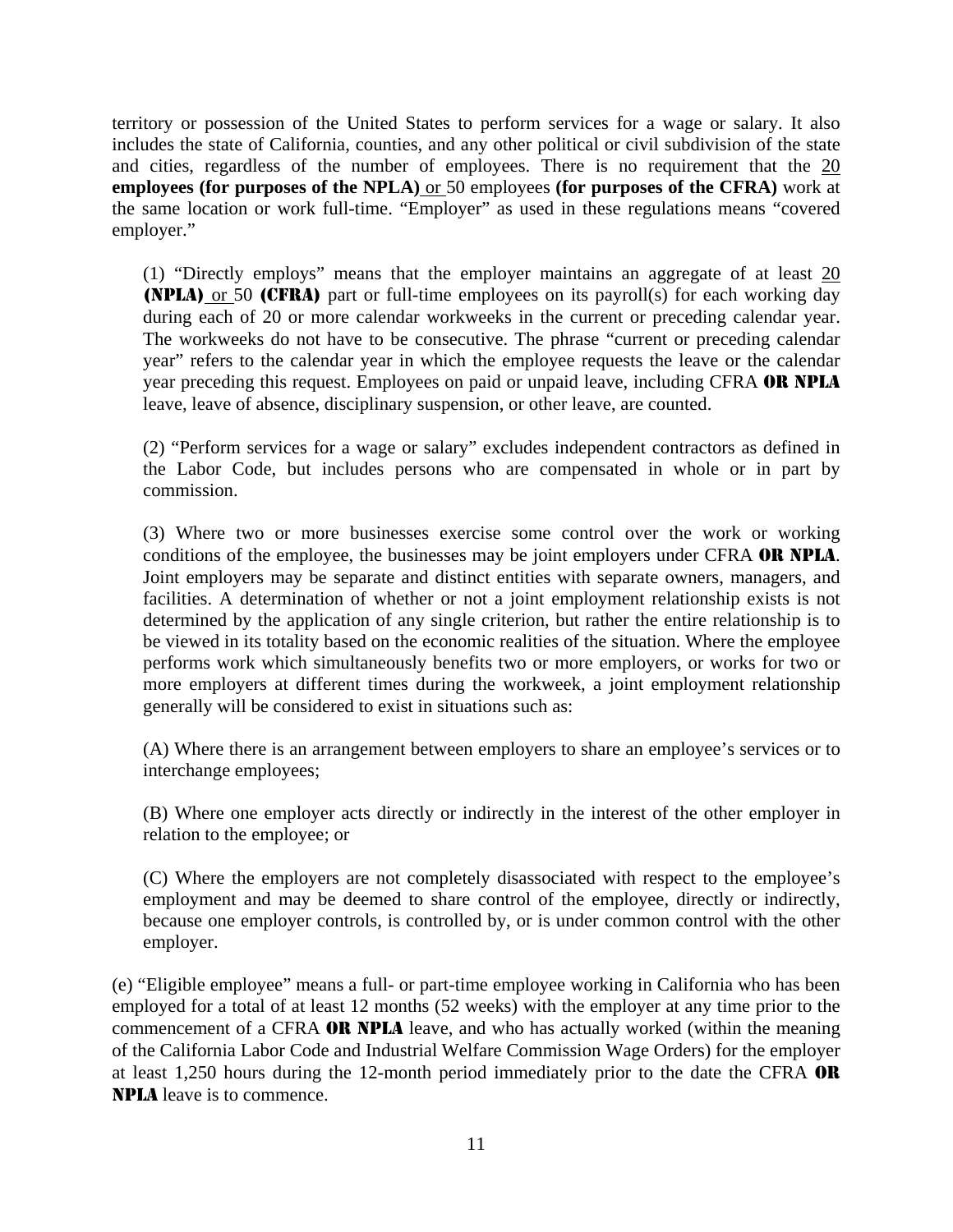(1) Once the employee meets these two eligibility criteria and takes a leave for a qualifying event, the employee does not have to requalify, in terms of the numbers of hours worked, in order to take additional leave for the same qualifying event during the employee's 12-month leave period.

(2) Employment periods prior to a break in service of seven years or more need not be counted in determining whether the employee has been employed by the employer for at least 12 months, except for a break in service caused by a military service obligation or written agreement to the contrary. Nothing in this section prevents an employer from considering employment prior to a continuous break in service of more than seven years so long as the employer does so uniformly, with respect to all employees with similar breaks in service.

(3) For an employee who takes a pregnancy disability leave, and who then wants to take CFRA OR NPLA leave for reason of the birth of her-the employee's child immediately after her the employee's pregnancy disability leave, the 12-month period during which she the employee must have worked 1,250 hours is that period immediately preceding her-the employee's first day of pregnancy disability leave, not the first day of the subsequent CFRA **OR NPLA** leave for reason of the birth of her-the employee's child.

(4) In order to be eligible, the employee must also work for an employer who maintains on the payroll, as of the date the employee gives notice of the need for leave, at least 50 part- or full-time employees, or for purposes of the NPLA, 20 part- or full-time employees, within 75 miles, measured in surface miles, using surface transportation, of the worksite where the employee requesting the leave is employed. A worksite can refer to either a single location or a group of contiguous locations.

(A) For employees with no fixed worksite, the worksite is the site to which they are assigned as their home base, from which their work is assigned, or to which they report. For example, for the purpose of counting 20 **(NPLA)** or 50 **(CFRA)** employees, if a salesperson works from home in California, but reports to and receives assignments from her the salesperson's corporate headquarters in New York, the New York headquarters, not her the salesperson's home, would constitute the worksite from which there must be 20 or 50 employees within a 75-mile radius in order for the salesperson to be eligible under the **NPLA OR** CFRA.

(B) When an employee is jointly employed by two or more employers, the employee's worksite is the primary employer's office from which the employee is assigned or reports, unless the employee has physically worked for at least one year at a facility of a secondary employer, in which case the employee's worksite is that of the secondary employer. The employee is also counted by the secondary employer to determine CFRA OR NPLA eligibility for the secondary employer's employees.

(C) Once the employee meets this eligibility criterion and gives notice of the need for a leave, the employer may not deny the leave, cut short the leave, or deny any subsequent leave taken for the same qualifying event during the employee's 12-month leave period,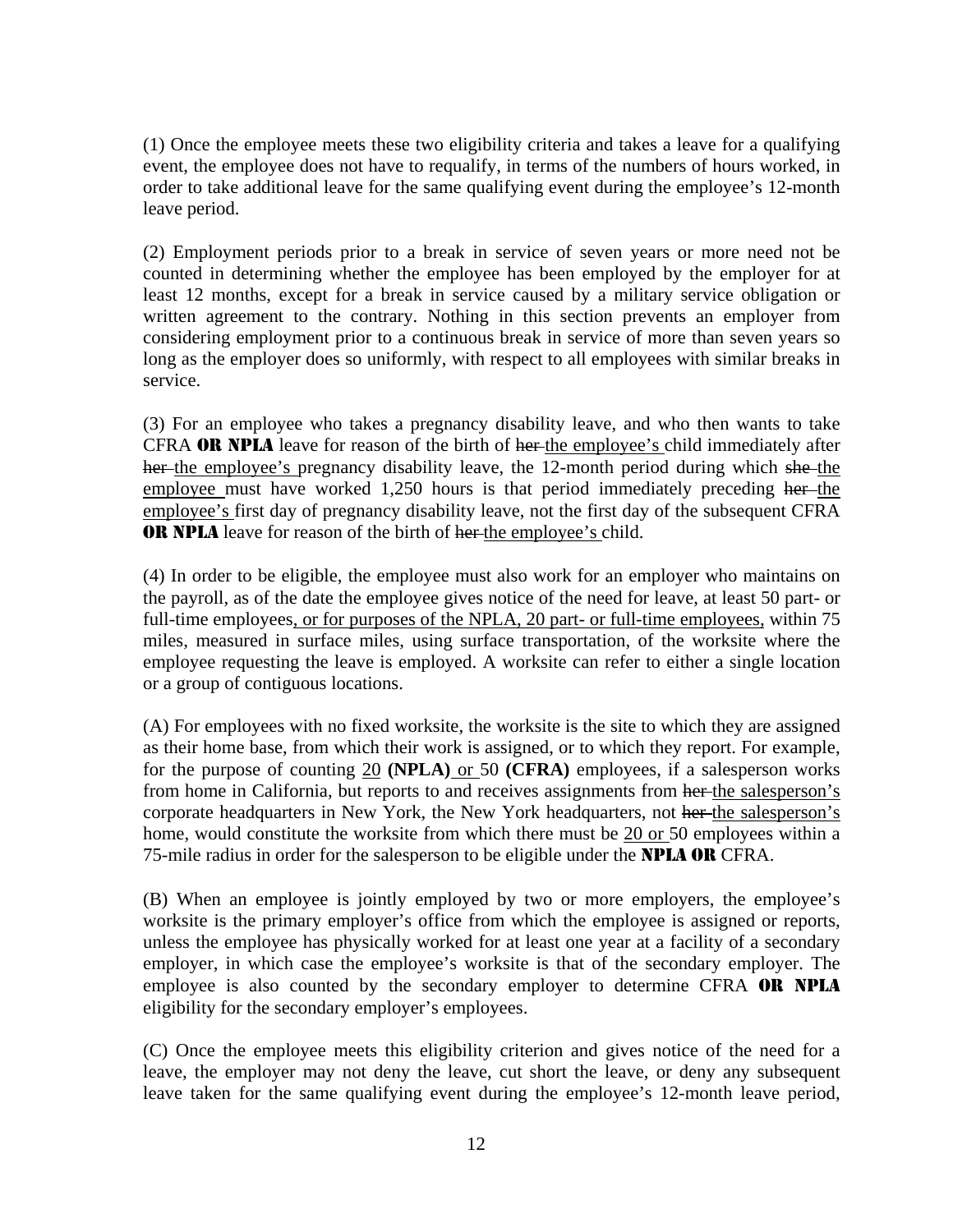even if the number of employees within the relevant 75-mile radius falls below 20 employees for purposes of NPLA, or 50 employees for purposes of CFRA. In such cases, however, the employee would not be eligible for any subsequent leave requested for a different qualifying event.

(5) If an employee is not eligible for CFRA OR NPLA leave at the start of a leave because the employee has not met the 12-month length of service requirement, the employee may nonetheless meet this requirement while on leave, because leave to which HE/SHETHE EMPLOYEE is otherwise entitled counts toward length of service (although not for the 1,250 hour requirement). The employer should designate the portion of the leave in which the employee has met the 12-month requirement as CFRA OR NPLA leave. For example, if an employee is maintained on the payroll for any part of a week, including any periods of paid or unpaid leave (sick, vacation) during which other benefits or compensation are provided by the employer (e.g. workers' compensation, group health plan benefits, etc.), the week counts as a week of employment.

(f) "Employment in the same position" means employment in, or reinstatement to, the original position the employee held prior to taking a CFRA OR NPLA leave.

(g) "Employment in a comparable position" means employment in a position that is virtually identical to the employee's original position in terms of pay, benefits, and working conditions, including privileges, perquisites and status. It must involve the same or substantially similar duties and responsibilities, which must entail substantially equivalent skill, effort, responsibility, and authority. It must be performed at the same or geographically proximate worksite from where the employee was previously employed. It ordinarily means the same shift or the same or an equivalent work schedule. It has the same meaning as the term "equivalent position" in FMLA and its implementing regulations.

(h) "Family care leave" means either:

(1) Leave of up to a total of 12 workweeks in a 12-month period for reason of the birth of a child of the employee or the placement of a child with an employee in connection with the adoption or foster care of the child by the employee, and a guarantee of employment, made at the time the leave is granted, in the same or a comparable position upon termination of the leave; or

(2) Leave of up to a total of 12 workweeks in a 12-month period to care for a child, parent, or spouse of the employee who has a serious health condition, and a guarantee of employment, made at the time the leave is granted, in the same or a comparable position upon termination of the leave.

(i) "FMLA" means the federal Family and Medical Leave Act of 1993, 29 U.S.C. § 2601 et seq., and its implementing regulations, 29 C.F.R. Part 825 that became effective March 8, 2013. "FMLA leave" means family care or medical leave taken pursuant to FMLA.

(j) "Health care provider" means either: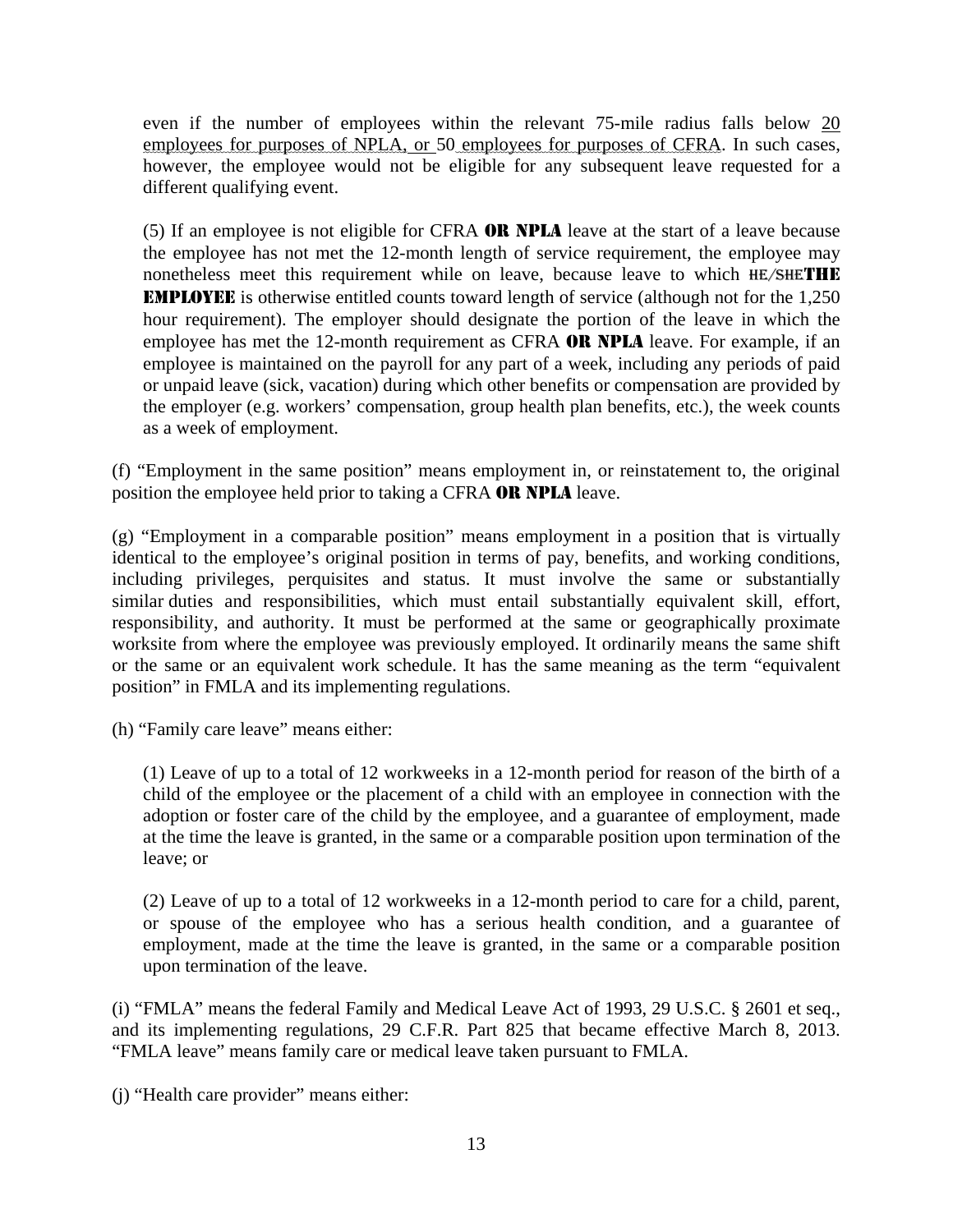(1) an individual holding either a physician's and surgeon's certificate issued pursuant to Article 4 (commencing with section 2080) of Chapter 5 of Division 2 of the Business and Professions Code or an osteopathic physician's and surgeon's certificate issued pursuant to Article 4.5 (commencing with section 2099.5) of Chapter 5 of Division 2 of the Business and Professions Code, or any other individual duly licensed as a physician, surgeon, or osteopathic physician or surgeon in another state or jurisdiction, including another country, who directly treats or supervises the treatment of the serious health condition, or

(2) any other person who meets the definition of others "capable of providing health care services," as set forth in FMLA and its implementing regulations.

(k) "Key employee" means an employee who is paid on a salary basis and is amongst the highest paid 10 percent of the employer's employees who are employed within 75 miles of the employee's worksite at the time of the leave request, as described in Government Code section 12945.2.

(*l*) "Medical leave" means leave of up to a total of 12 workweeks in a 12-month period because of an employee's own serious health condition that makes the employee unable to work at all or unable to perform any one or more of the essential functions of the position of that employee. The term "essential functions" is defined in Government Code section 12926. "Medical leave" does not include leave taken for an employee's pregnancy disability, as defined in (n) below, except as specified below in section  $11093(c)(1)$ .

(m) "Parent" means a biological, foster, or adoptive parent, a stepparent, a legal guardian, or other person who stood in loco parentis to the employee when the employee was a child. A biological or legal relationship is not necessary for a person to have stood in loco parentis to the employee as a child. Parent does not include a parent-in-law.

(n) "Pregnancy disability leave" means a leave taken for disability on account of pregnancy, childbirth, or a related medical condition, pursuant to Government Code section 12945 and defined in section 11035(r) of the regulations.

(o) "NPLA" means the New Parent Leave Act. (Gov. Code, § 12945.6) "NPLA leave" means leave taken pursuant to the NPLA. UNLESS SPECIFICALLY STATED OTHERWISE, THE REFERENCES TO THE CFRA AND CFRA LEAVE IN THESE REGULATIONS THAT ARE APPLICABLE TO LEAVE FOR THE BIRTH, ADOPTION OR FOSTER CARE PLACEMENT OF AN EMPLOYEE'S CHILD ALSO APPLY TO THE NPLA AND NPLA LEAVE. UNLESS SPECIFICALLY STATED OTHERWISE, THE REFERENCES TO CFRA AND CFRA LEAVE THAT ARE GENERALLY APPLICABLE, REGARDLESS OF THE TYPE OF CFRA LEAVE, ALSO APPLY TO THE NPLA AND NPLA LEAVE (E.G. RETALIATION PROVISIONS, NOTICE OF NEED FOR LEAVE PROVISIONS, INSURANCE CONTINUATION PROVISIONS, ETC.).

(op) "Reason of the birth of a child," within the meaning of Government Code section 12945.2 and these regulations includes, but is not limited to, bonding with a child after birth.

(pq) "Reinstatement" means the return of an employee to the position that the employee held prior to CFRA **OR NPLA** leave, or a comparable position, and is synonymous with "restoration"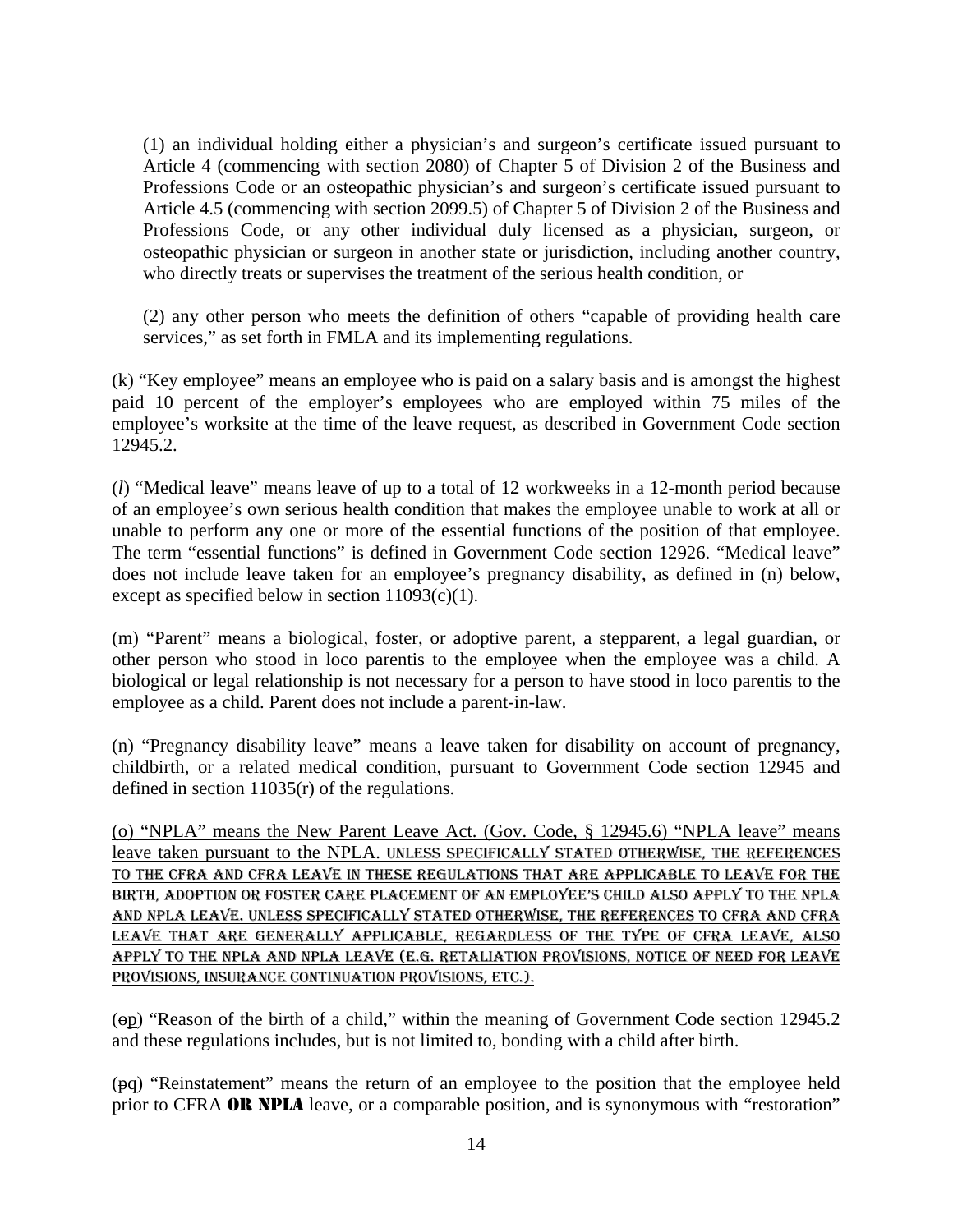within the meaning of FMLA and its implementing regulations.

(qr) "Serious health condition" means an illness, injury (including, but not limited to, on-the-job injuries), impairment, or physical or mental condition of the employee or a child, parent, or spouse of the employee that involves either inpatient care or continuing treatment, including, but not limited to, treatment for substance abuse.

(1) "Inpatient care" means a stay in a hospital, hospice, or residential health care facility, any subsequent treatment in connection with such inpatient care, or any period of incapacity. A person is considered an "inpatient" when a heath care facility formally admits him or herthe person to the facility with the expectation that he or shethe person will remain at least overnight and occupy a bed, even if it later develops that such person can be discharged or transferred to another facility and does not actually remain overnight.

(2) "Incapacity" means the inability to work, attend school, or perform other regular daily activities due to a serious health condition, its treatment, or the recovery that it requires.

(3) "Continuing treatment" means ongoing medical treatment or supervision by a health care provider, as detailed in section 11097 of these regulations.

(rs) "Spouse" means a partner in marriage as defined in Family Code section 300 or a registered domestic partner, within the meaning of Family Code sections 297 through 297.5. As used in this article and the Family Code, "spouse" includes same-sex partners in marriage.

(st) "Twelve workweeks" means the equivalent of 12 of the employee's normally scheduled workweeks. (See also section 11090(c).)

Note: Authority cited: Section 12935(a), Government Code. Reference: Sections 12945.2 and 12945.6, Government Code; *J.E. Robinson v. FEHC* (1992) 2 Cal.4th 226 [5 Cal.Rptr.2d 782]; Family and Medical Leave Act of 1993, 29 U.S.C. § 2601 et seq.; and 29 C.F.R. § 825.

§ 11088. Right to CFRA OR NPLA Leave: Denial of Leave; Reasonable Request; Permissible Limitation.

(a) It is an unlawful employment practice for a covered employer to refuse to grant, upon reasonable request, a CFRA OR NPLA leave to an eligible employee, unless such refusal is justified by the permissible limitation specified below in subdivision (c).

(b) Denial of leave.

(1) Burden of proof.

Denial of a request for CFRA **OR NPLA** leave is established if the Department or the employee shows, by a preponderance of the evidence, that the employer was a covered employer, the employee making the request was an eligible employee, the request was for a CFRA-qualifying OR NPLA-QUALIFYING purpose, the request was reasonable, and the employer denied the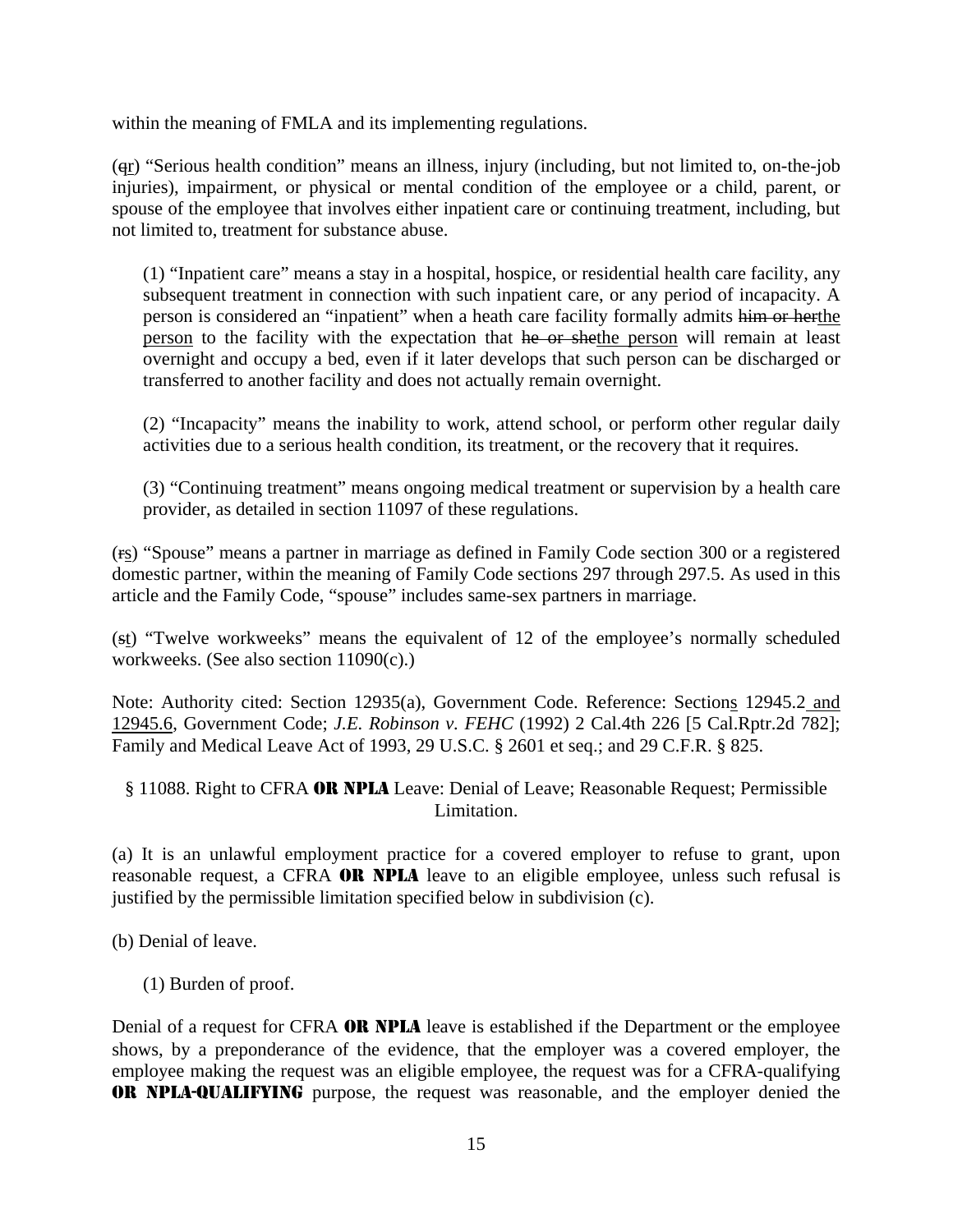#### request for CFRA OR NPLA leave.

(2) Reasonable request.

A request to take a CFRA OR NPLA leave is reasonable if it complies with any applicable notice requirements, as specified in section 11091, and if it is accompanied, where required, by a certification, as that term is defined in section 11087(a).

(c) Limitation on Entitlement.

If both parents are eligible for CFRA leave but are employed by the same employer, that employer may limit leave for the birth, adoption or foster care placement of their child to a combined total of 12 workweeks in a 12-month period between the two parents. The employer may not limit their entitlement to CFRA leave for any other qualifying purpose. For example, parents employed by the same employer each may take 12 weeks of CFRA leave if needed to care for a child with a serious health condition. If the parents are unmarried, they may have different family care leave rights under FMLA. **If both parents are eligible for NPLA leave but are employed by the same employer, that employer may limit the leave to a combined total of 12 workweeks in a 12-month period between the two parents. The employer may, but is not required to, grant simultaneous leave to both of the employees.**

Note: Authority cited: Section 12935(a), Government Code. Reference: Sections 12945.2 and 12945.6, Government Code; Family and Medical Leave Act of 1993, 29 U.S.C. § 2601 et seq.; and 29 C.F.R. § 825.

- § 11089. Right to Reinstatement: Guarantee of Reinstatement; Rights upon Return; Refusal to Reinstate; Permissible Defenses.
- (a) Guarantee of Reinstatement.

(1) Upon granting the CFRA leave, the employer shall inform the employee of its guarantee to reinstate the employee to the same or a comparable position, subject to the defenses permitted by section 11089(d), and shall provide the guarantee in writing upon request of the employee. **For purposes of the NPLA, an employer must provide a guarantee of reinstatement to the same or a comparable position that the employee held on or before the commencement of the leave.**

(2) It is an unlawful employment practice for an employer, after granting a requested CFRA OR NPLA leave, to refuse to reinstate the employee to the same or a comparable position at the end of the leave, unless the refusal is justified by the defenses stated in section 11089(d).

(A) An employee is entitled to reinstatement even if the employee has been replaced or the employee's his or her position has been restructured to accommodate the employee's absence.

(B) If an employee is no longer qualified for the position because of the employee's inability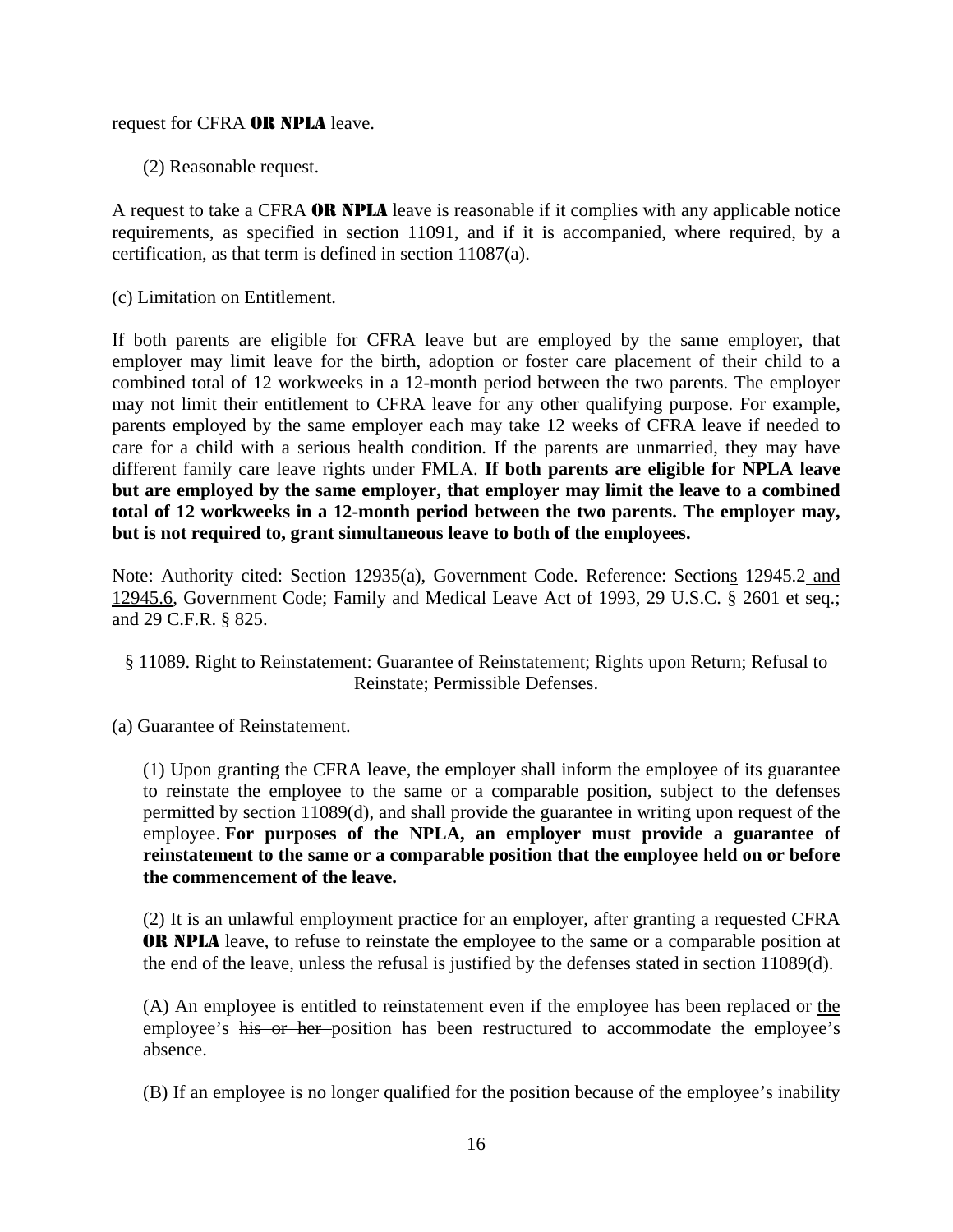to attend a necessary course, renew a license, fly a minimum number of hours, or other nonqualifying reason, as a result of the leave, the employee shall be given a reasonable opportunity to fulfill those conditions upon returning to work.

(b) Rights upon Return.

The employee is entitled to the same position or to a comparable position that is equivalent (i.e., virtually identical) to the employee's former position in terms of pay, benefits, shift, schedule, geographic location, and working conditions, including privileges, perquisites, and status. The position must involve the same or substantially similar duties and responsibilities, which must entail substantially equivalent skill, effort, responsibility, and authority.

(1) Equivalent benefits include benefits resumed in the same manner and at the same levels as provided when the leave began, subject to any changes in benefit levels that may have taken place during the period of CFRA OR NPLA leave affecting the entire workforce, unless otherwise elected by the employee.

(2) CFRA AND NPLA DO DOES not prohibit an employer from accommodating an employee's request to be restored to a different shift, schedule, position, or geographic location that better suits the employee's personal needs on return from leave, from offering a promotion to a better position, or from complying with an employer's obligation to provide reasonable accommodation under the disability provisions of the Fair Employment and Housing Act (FEHA).

(c) Refusal to Reinstate.

(1) Definite Date of Reinstatement.

Where a definite date of reinstatement has been agreed upon at the beginning of the leave, a refusal to reinstate is established if the Department or employee proves, by a preponderance of the evidence, that the leave was granted by the employer and that the employer failed to reinstate the employee to the same or a comparable position by the date agreed upon.

(2) Change in Date of Reinstatement.

If the reinstatement date differs from the employer's and employee's original agreement, a refusal to reinstate is established if the Department or employee proves, by a preponderance of the evidence, that the employer failed to reinstate the employee to the same or a comparable position within two business days, where feasible, after the employee notifies the employer of his or herthe employee's readiness to return.

(d) Permissible Defenses.

(1) Employment Would Have Ceased or Hours Would Have Been Reduced.

An employee has no greater right to reinstatement or to other benefits and conditions of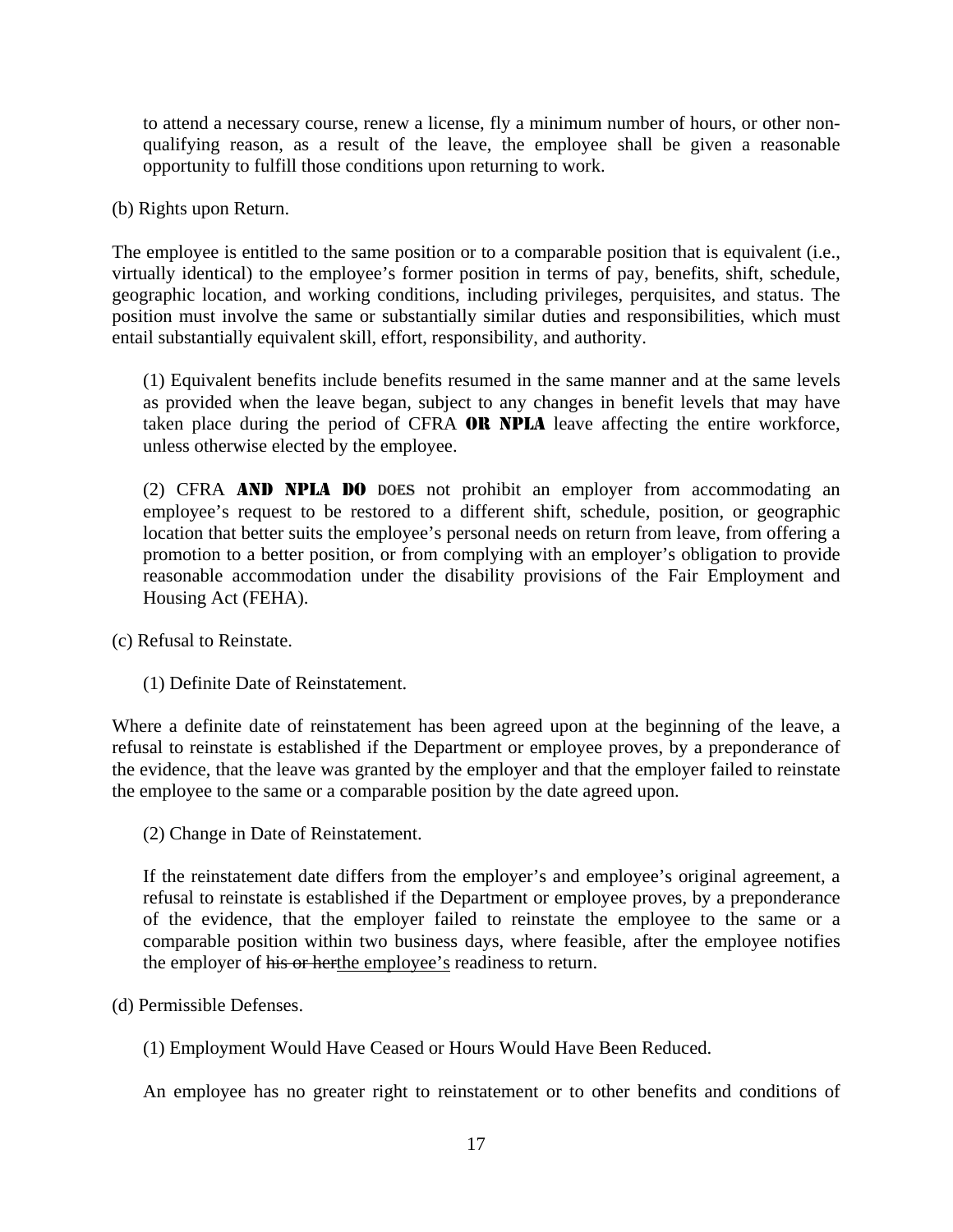employment than if the employee had been continuously employed during the CFRA OR NPLA leave period. An employer has the burden of proving, by a preponderance of the evidence, that an employee would not otherwise have been employed on the requested reinstatement date in order to deny reinstatement. As per (a)(1) of this section, this burden shall not be satisfied if the employee has been replaced or his or herthe employee's position has been restructured to accommodate the employee's absence.

(A) If an employee is laid off during the course of taking CFRA OR NPLA leave and employment is terminated, the employer's responsibility to continue CFRA OR NPLA leave, maintain group health plan benefits and reinstate the employee ceases at the time the employee is laid off, provided the employer has no continuing obligations under a collective bargaining agreement or otherwise.

(B) If a shift has been eliminated or overtime has been decreased, an employee would not be entitled to return to work that shift or the original overtime hours upon reinstatement.

(2) "Key Employee."

For purposes of a CFRA leave, but not a NPLA leave, aAn employer may refuse to reinstate a "key employee," as defined in section 11087(k) of these regulations, to his or herthe employee's same position or to a comparable position only if the employer establishes, by a preponderance of the evidence, that all of the following conditions exist:

(A) The employee requesting the CFRA leave is a salaried employee. As used in Government Code section 12945.2 (r), "salaried employee" means an employee paid on a salary basis.

(B) The employee requesting the leave is among the highest paid 10 percent of the employer's employees who are employed within 75 miles of the worksite at which that employee is employed at the time of the leave request. Whether an employee is "among the highest paid 10 percent," pursuant to Government Code section 12945.2, is determined by comparing the year-to-date wages, within the meaning of the California Labor Code and Industrial Welfare Commission Wage Orders, of the employer's employees within 75 miles of the worksite where the requesting employee is employed at the time of the leave request, divided by the number of weeks worked (including weeks in which paid leave was taken).

(C) The refusal to reinstate the employee is necessary because the employee's reinstatement will cause substantial and grievous economic injury to the operations of the employer. A precise test cannot be set for the level of hardship or injury to the employer which must be sustained. If the reinstatement of a key employee threatens the economic viability of the firm, that would constitute substantial and grievous economic injury. A lesser injury which causes substantial, long-term economic injury would also be sufficient. Minor inconveniences and costs that the employer would experience in the normal course of doing business would certainly not constitute substantial and grievous economic injury.

(D) An employer who believes it may deny reinstatement to a key employee must inform the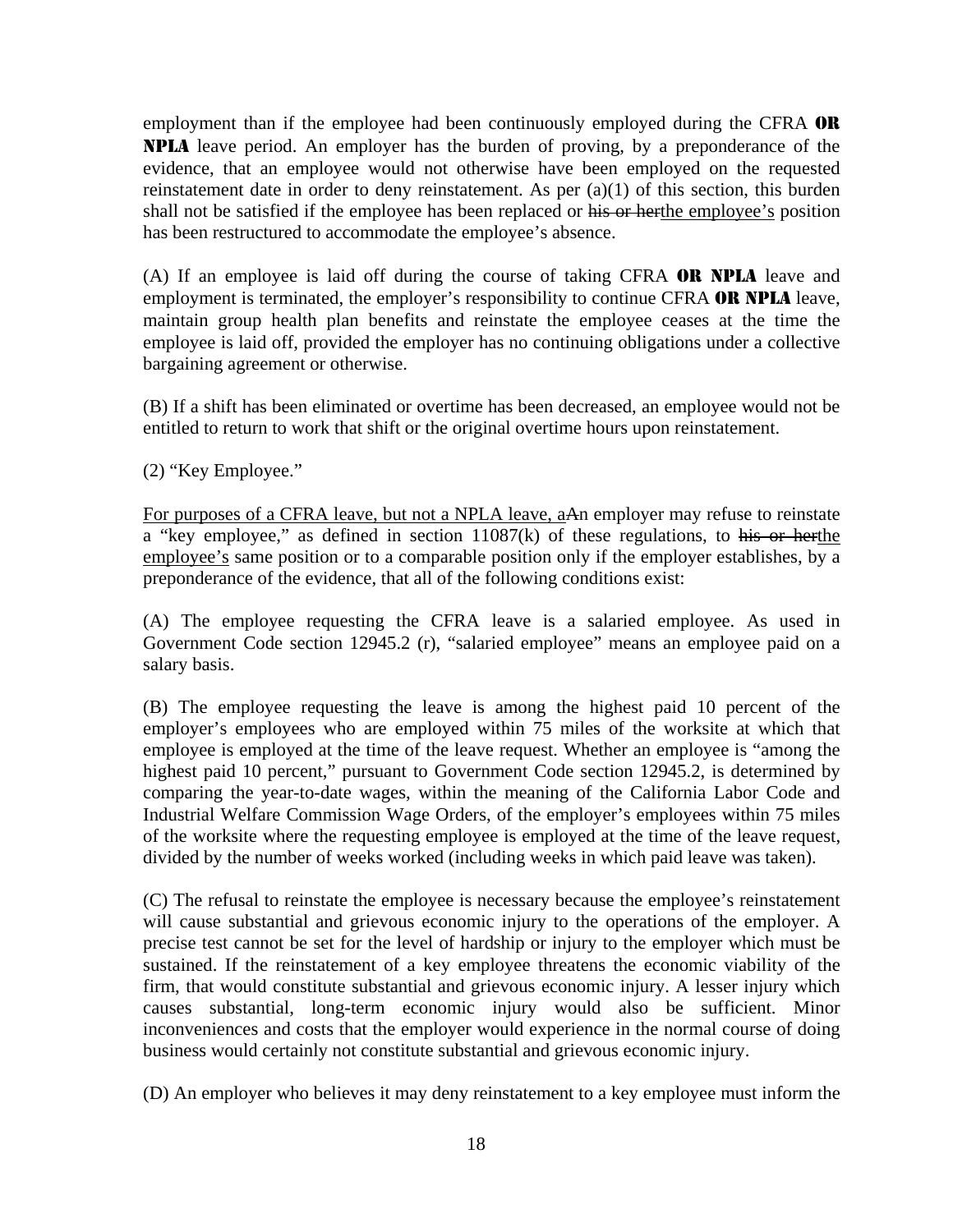employee in writing at the time the employee gives notice of the need for CFRA leave (or when CFRA leave commences, if earlier) that the employee he or she is a key employee. At the same time, the employer must also inform the employee of the potential consequences with respect to reinstatement and maintenance of health benefits if the employer should determine that reinstatement will result in substantial and grievous economic injury to its operations. If the employer cannot give such notice immediately because of the need to determine whether the employee is a key employee, it shall give the notice as soon as practicable after the employee notifies the employer of a need for leave (or the commencement of leave, if earlier). An employer who fails to provide notice in compliance with this provision will lose its right to deny restoration even if substantial and grievous economic injury will result from reinstatement.

(E) As soon as an employer makes a good faith determination, based on the facts available, that substantial and grievous economic injury to its operations will result if it reinstates a key employee who has given notice of the need for CFRA leave (or who is on CFRA leave), the employer shall notify the employee in writing that it cannot deny CFRA leave, but that it intends to deny reinstatement on completion of the leave. An employer should ordinarily be able to give such notice prior to the employee starting leave. The employer must serve the notice either in person or by certified mail. The notice must explain the basis for the employer's finding that substantial and grievous economic injury will result, and, if leave has commenced, must provide the employee a reasonable time in which to return to work, taking into account the circumstances, such as the duration of the leave and the urgency of the need for the employee to return.

(F) If an employee on leave does not return to work in response to the employer's notification of intent to deny reinstatement, the employee continues to be entitled to maintenance of health benefits coverage as provided by section 11092(c) and the employer may not recover its cost of health benefit premiums. A key employee's rights under CFRA continue unless and until the employee either gives notice to the employer that he or shethe employee no longer wishes to return to work, or the employer actually denies reinstatement at the conclusion of the leave.

(G) After an employer notifies an employee that substantial and grievous economic injury will result if the employer reinstates the employee, the employee still is entitled to request reinstatement at the end of the leave period even if he or shethe employee did not return to work in response to the employer's notice. The employer must then again determine whether reinstatement will result in substantial and grievous economic injury, based on the facts at that time. If the employer determines that substantial and grievous economic injury will result, the employer shall notify the employee in writing (in person or by certified mail) of the denial of reinstatement.

(H) An employer may not refuse to reinstate a "key employee" at the conclusion of the employee's NPLA leave.

(3) Fraudulently-obtained CFRA OR NPLA Leave.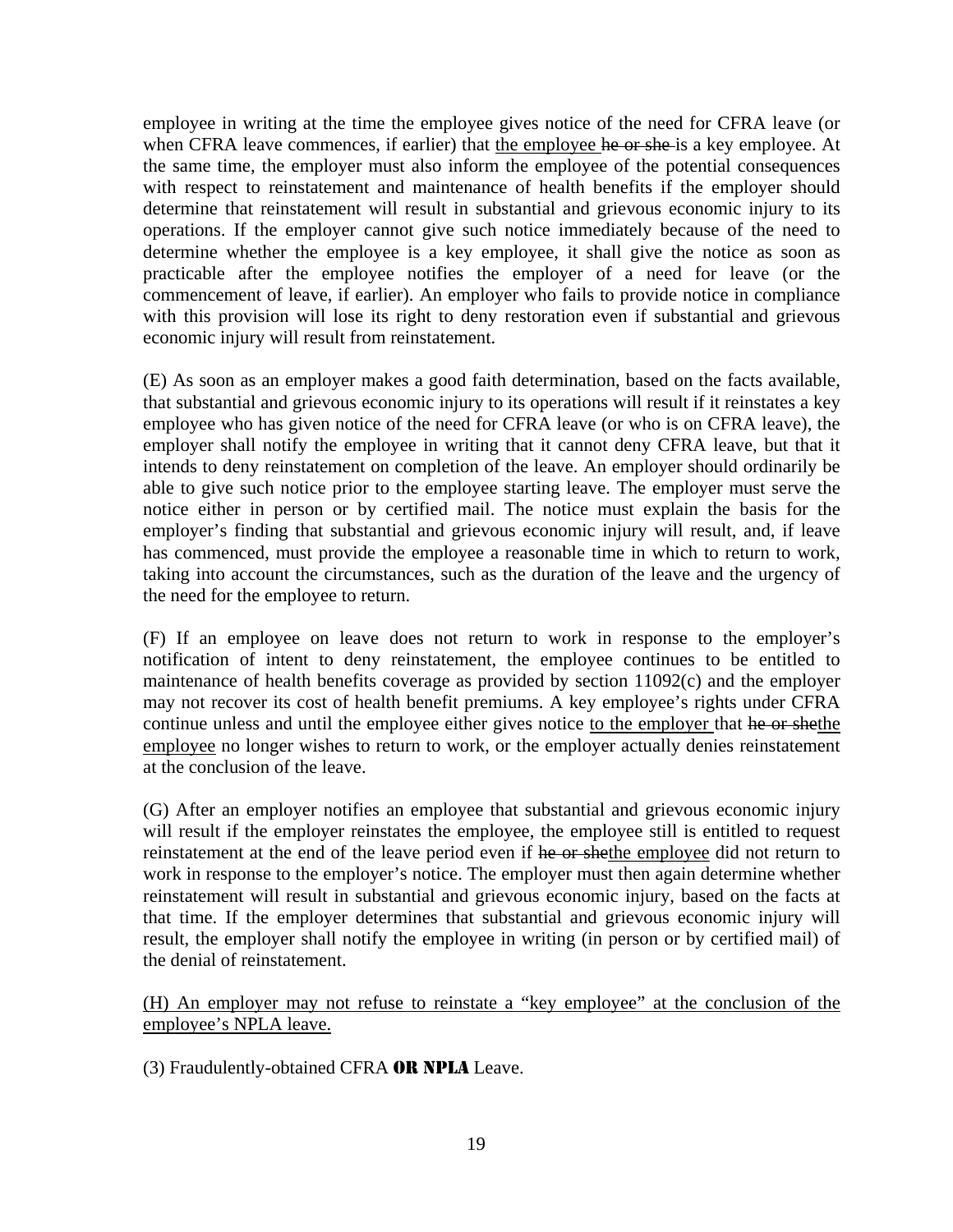An employee who fraudulently obtains or uses CFRA OR NPLA leave from an employer is not protected by CFRA's **OR NPLA'S** job restoration or maintenance of health benefits provisions. An employer has the burden of proving that the employee fraudulently obtained or used CFRA OR NPLA leave.

Note: Authority cited: Section 12935(a), Government Code. Reference: Sections 12945.2 and 12945.6, Government Code; Family and Medical Leave Act of 1993, 29 U.S.C. § 2601 et seq.; and 29 C.F.R. § 825.

§ 11090. Computation of Time Periods: Twelve Workweeks; Minimum Duration.

(a) CFRA OR NPLA leave does not need to be taken in one continuous period of time. It cannot exceed more than 12 workweeks total for any purpose in a 12-month period.

(b) If the leave is common to both CFRA and FMLA, this 12-month period will run concurrently with the 12-month period under FMLA. An employer may choose any of the methods (the calendar year, any fixed 12-month "leave year," the 12-month period measured forward from the date any employee's first CFRA leave begins, or a "rolling" 12-month period measured backward from the date an employee uses any CFRA leave) allowed in the FMLA regulations that became effective March 8, 2013, 29 C.F.R. Part 825, section 825.200, subdivision (b), for determining the 12-month period in which the 12 weeks of CFRA leave entitlement occurs. The employer must, however, apply the chosen method consistently and uniformly to all employees in California and notify employees requesting CFRA OR NPLA leave of its chosen method. If an employer fails to select one of the above methods for measuring the 12-month period, the method that provides the most beneficial outcome for the employee will be used. An employer wishing to change to another method is required to give at least 60 days' notice to all employees, and the transition must take place in such a way that the employees retain the full benefit of 12 weeks of leave under whichever method affords the greatest benefit to the employee. Under no circumstance may a new method be implemented in order to avoid the Act's leave requirements.

(c) "Twelve workweeks" as that term is defined in section 11087(s), means the equivalent of 12 of the employee's normally scheduled workweeks. For eligible employees who work more or less than five days a week, or who work on alternative work schedules, the number of working days that constitutes 12 workweeks is calculated on a pro rata or proportional basis. If an employee's schedule varies from week to week to such an extent that an employer is unable to determine with any certainty how many hours the employee would otherwise have worked (but for the taking of CFRA OR NPLA leave), a weekly average of the hours scheduled over the 12 months prior to the beginning of the leave period (including any hours for which the employee took leave of any type) shall be used for calculating the employee's leave entitlement.

(1) For example, for a full-time employee who works five eight-hour days per week, 12 workweeks means 60 working and/or paid eight-hour days of leave entitlement. For an employee who works half time, 12 workweeks may mean 30 eight-hour days or 60 four-hour days, or 12 workweeks of whatever is the employee's normal half-time work schedule. For an employee who normally works six eight-hour days, 12 workweeks means 72 working and/or paid eight-hour days of leave entitlement.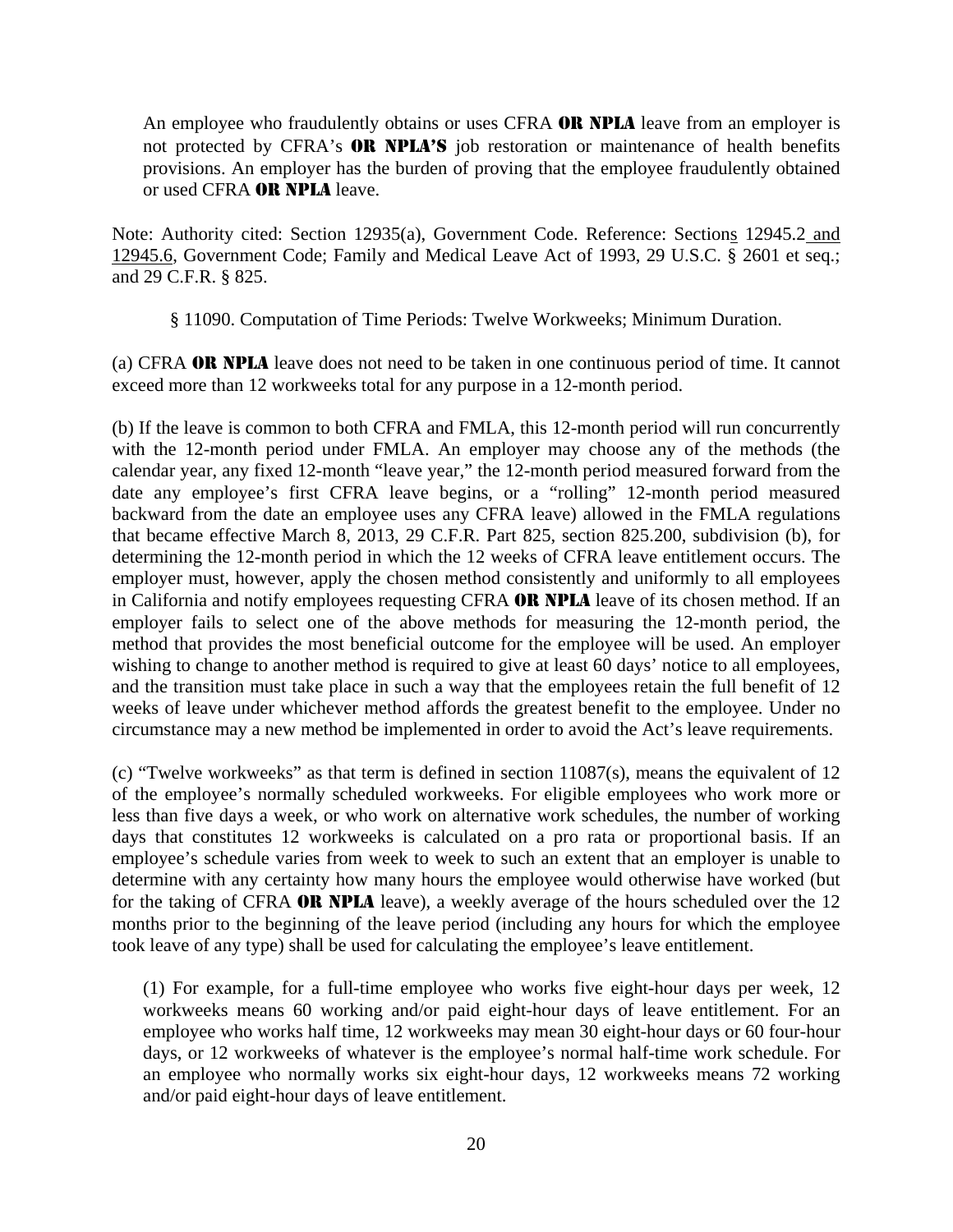(2) If an employee takes leave on an intermittent or reduced work schedule, only the amount of leave actually taken may be counted toward the 12 weeks of leave to which the employee is entitled. For example, if an employee needs physical therapy that requires an absence from work of two hours a week, only those two hours may be charged against the employee's CFRA leave entitlement. If an employee needs leave intermittently or on a reduced leave schedule for planned medical treatment, then the employee must make a reasonable effort to schedule the treatment so as not to disrupt unduly the employer's operations.

(3) If a holiday falls within a week taken as CFRA **OR NPLA** leave, the week is nevertheless counted as a week of CFRA OR NPLA leave. If, however, the employer's business activity has temporarily ceased for some reason and employees generally are not expected to report for work for one or more weeks, (e.g., a school closing for two weeks for the Christmas/New Year holiday or summer vacation or an employer closing the plant for retooling), the days the employer's activities have ceased do not count against the employee's CFRA OR NPLA entitlement. Similarly, if an employee uses CFRA **OR NPLA** leave in increments of less than one week, the fact that a holiday may occur within a week in which an employee partially takes leave does not count against the employee's CFRA OR NPLA entitlement unless the employee was otherwise scheduled and expected to work during the holiday.

(4) If an employee normally would be required to work overtime, but is unable to do so because of a CFRA-qualifying **OR NPLA-QUALIFYING** reason that limits the employee's ability to work overtime, the hours that the employee would have been required to work may be counted against the employee's CFRA OR NPLA entitlement. In such a case, the employee is using intermittent or reduced schedule leave. For example, if an employee normally would be required to work 48 hours in a particular week, but due to a serious health condition the employee works 40 hours that week, the employee would utilize eight hours of CFRA-protected leave out of the 48-hour workweek. Voluntary overtime hours that an employee does not work due to a serious health condition shall not be counted against the employee's CFRA leave entitlement.

(5) If an employer has made a permanent or long-term change in the employee's schedule (for reasons other than CFRA OR NPLA, and prior to the employee notice of need for CFRA LEAVE OR NPLA leave), the hours worked under the new schedule are to be used for making this calculation.

(d) Minimum duration for CFRA OR NPLA leaves taken intermittently or on a reduced leave schedule for the birth, adoption, or foster care placement of a child: CFRA OR NPLA leave taken for reason of the birth, adoption, or foster care placement of a child of the employee does not have to be taken in one continuous period of time. Any leave(s) taken shall be concluded within one year of the birth or placement of the child with the employee in connection with the adoption or foster care of the child by the employee. The basic minimum duration of the leave shall be two weeks. However, an employer shall grant a request for a CFRA **OR NPLA** leave of less than two weeks' duration on any two occasions and may grant requests for additional occasions of leave lasting less than two weeks.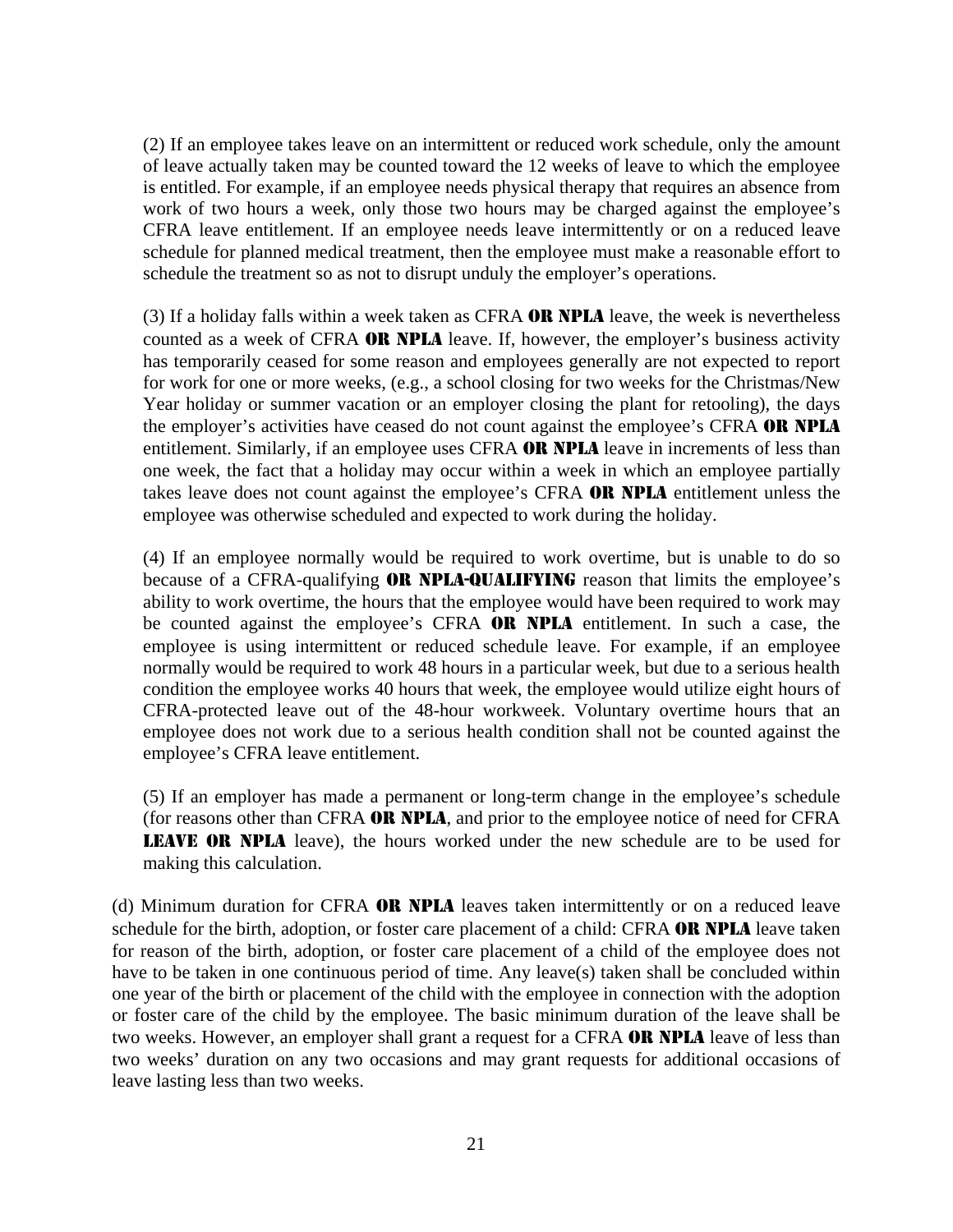(e) Minimum duration for CFRA leaves taken intermittently or on a reduced leave schedule for the serious health condition of a parent, child, or spouse or for the serious health condition of the employee: Where CFRA leave is taken for a serious health condition of the employee's child, parent, or spouse or of the employee, leave may be taken intermittently or on a reduced work schedule when medically necessary, as determined by the health care provider of the person with the serious health condition. However, intermittent or reduced work schedule leave may be taken for absences where the employee or family member is incapacitated or unable to perform the essential functions of the position because of a chronic serious health condition, even if he or shethe employee does not receive treatment by a health care provider. An employer must limit leave increments to the shortest period of time that the employer's payroll system uses to account for absences or use of leave provided it is not greater than one hour.

(1) If an employee needs intermittent leave or leave on a reduced work schedule that is foreseeable based on planned medical treatment for the employee or a family member, or if the employer agrees to permit intermittent or reduced schedule leave for the birth of a child or for placement of a child for adoption or foster care, the employer may require the employee to transfer temporarily to an available alternative position. This alternative position must have the equivalent rate of pay and benefits, the employee must be qualified for the position, and it must better accommodate recurring periods of leave than the employee's regular job. It need not have equivalent duties, although an employer may not transfer the employee to an alternative position to discourage the employee from taking leave or to otherwise work a hardship on the employee. Transfer to an alternative position may include altering an existing job to accommodate better the employee's need for intermittent leave or a reduced work schedule and must comply with any applicable collective bargaining agreement or employer leave policy, the FEHA, and any other applicable state or federal law.

(2) CFRA OR NPLA leave, including intermittent leave and/or reduced work schedules, is available to instructional employees of educational establishments and institutions under the same conditions as apply to all other eligible employees.

(3) Where it is physically impossible for an employee using intermittent leave or working a reduced leave schedule to commence or end work mid-way through a shift, such as where a flight attendant or a railroad conductor is scheduled to work aboard an airplane or train, or a laboratory employee is unable to enter or leave a sealed "clean room" during a certain period of time, the entire period that the employee is forced to be absent is designated as CFRA LEAVE OR NPLA leave and counts against the employee's CFRA OR NPLA entitlement. However, an employee shall be permitted to return to work if he or shethe employee is able to perform other aspects of the work that are not physically impossible, such as administrative duties, and thereby shorten the time designated as CFRA leave OR NPLA LEAVE.

(4) Employers may reduce exempt employees' pay for CFRA OR NPLA intermittent leave or a reduced work schedule, provided the reduction is not inconsistent with any applicable collective bargaining agreement or employer leave policy, the FEHA, and any other applicable state or federal law.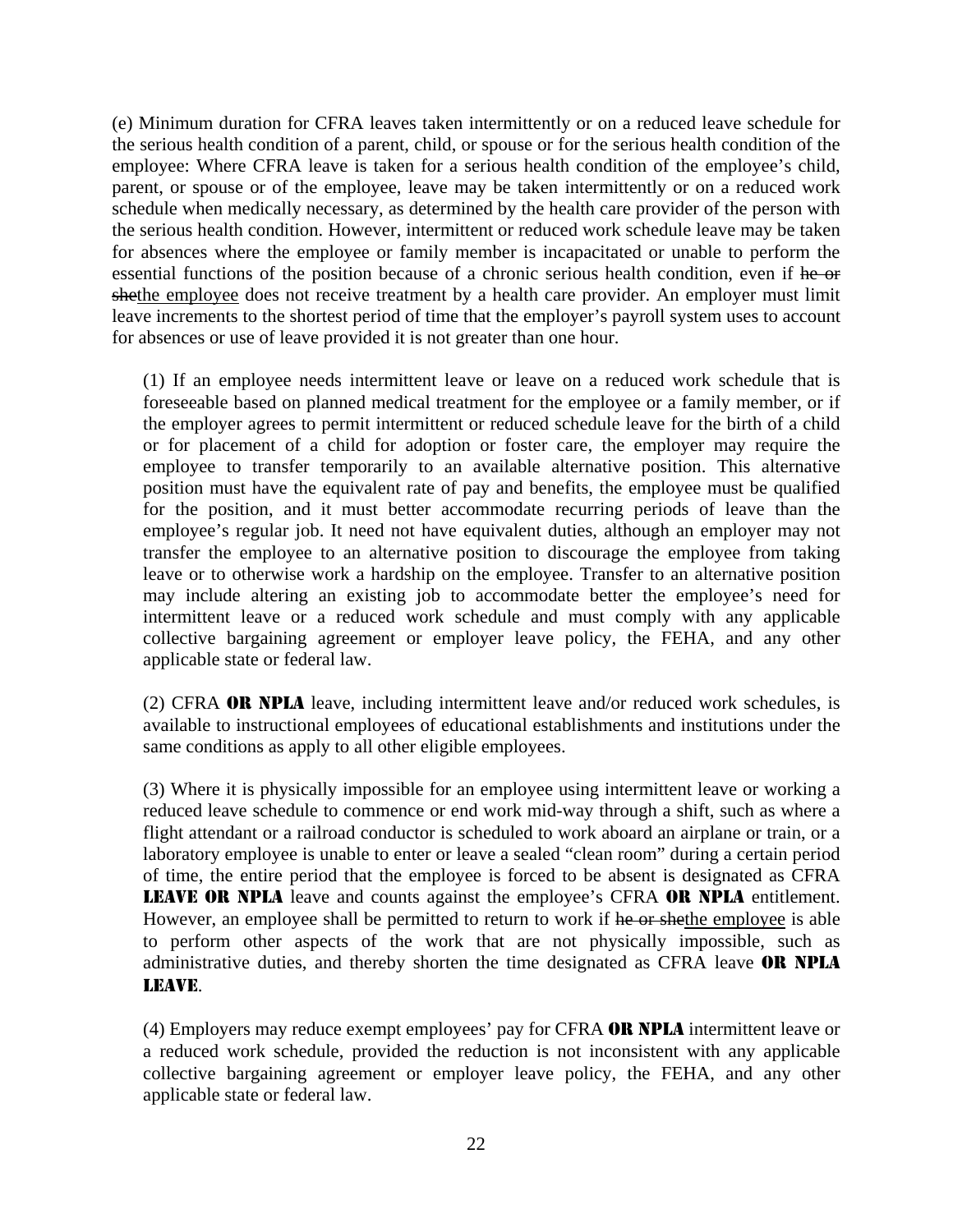Note: Authority cited: Section 12935(a), Government Code. Reference: Sections 12945.2 and 12945.6, Government Code; DLSE Opinion Letter 03.12.2002; DLSE Opinion Letter 04.08.2002; Stats. 1993, ch. 827 (AB 1460), § 2; Family and Medical Leave Act of 1993, 29 U.S.C. § 2601 et seq.; and 29 C.F.R. § 825.

#### § 11091. Requests for CFRA OR NPLA Leave: Advance Notice; Certification; Employer Response.

(a) Advance Notice.

(1) Verbal Notice.

Unless an employer waives its employees' notice obligations described herein, an employee shall provide at least verbal notice sufficient to make the employer aware that the employee needs CFRA leave OR NPLA LEAVE, and the anticipated timing and duration of the leave. The employee need not expressly assert rights under CFRA, OR FMLA, OR THE NPLA or even mention CFRA, OR FMLA, OR THE NPLA to meet the notice requirement; however, the employee must state the reason the leave is needed, such as, for example, the expected birth of a child or for medical treatment. The mere mention of "vacation," other paid time off, or resignation does not render the notice insufficient, provided the underlying reason for the request is CFRA-qualifying OR NPLA-QUALIFYING, and the employee communicates that reason to the employer. The employer should inquire further of the employee if necessary to determine whether the employee is requesting CFRA leave **OR NPLA LEAVE** and to obtain necessary information concerning the leave (i.e., commencement date, expected duration, and other permissible information). An employee has an obligation to respond to an employer's questions designed to determine whether an absence is potentially CFRA-qualifying OR NPLA-QUALIFYING. Failure to respond to permissible employer inquiries regarding the leave request may result in denial of CFRA **OR NPLA** protection if the employer is unable to determine whether the leave is CFRA-qualifying **OR NPLA-QUALIFYING**.

(A) Under all circumstances, it is the employer's responsibility to designate leave, paid or unpaid, as CFRA, OR CFRA/FMLA, **OR NPLA** qualifying, based on information provided by the employee or the employee's spokesperson, and to give notice of the designation to the employee.

(B) Employers may not retroactively designate leave as CFRA leave **OR NPLA LEAVE** after the employee has returned to work, except with appropriate notice to the employee and where the employer's failure to timely designate does not cause harm or injury to the employee.

(2) 30 Days' Advance Notice.

An employer may require that employees provide at least 30 days' advance notice before CFRA leave OR NPLA LEAVE is to begin if the need for the leave is foreseeable based on an expected birth, placement for adoption or foster care, or planned medical treatment for a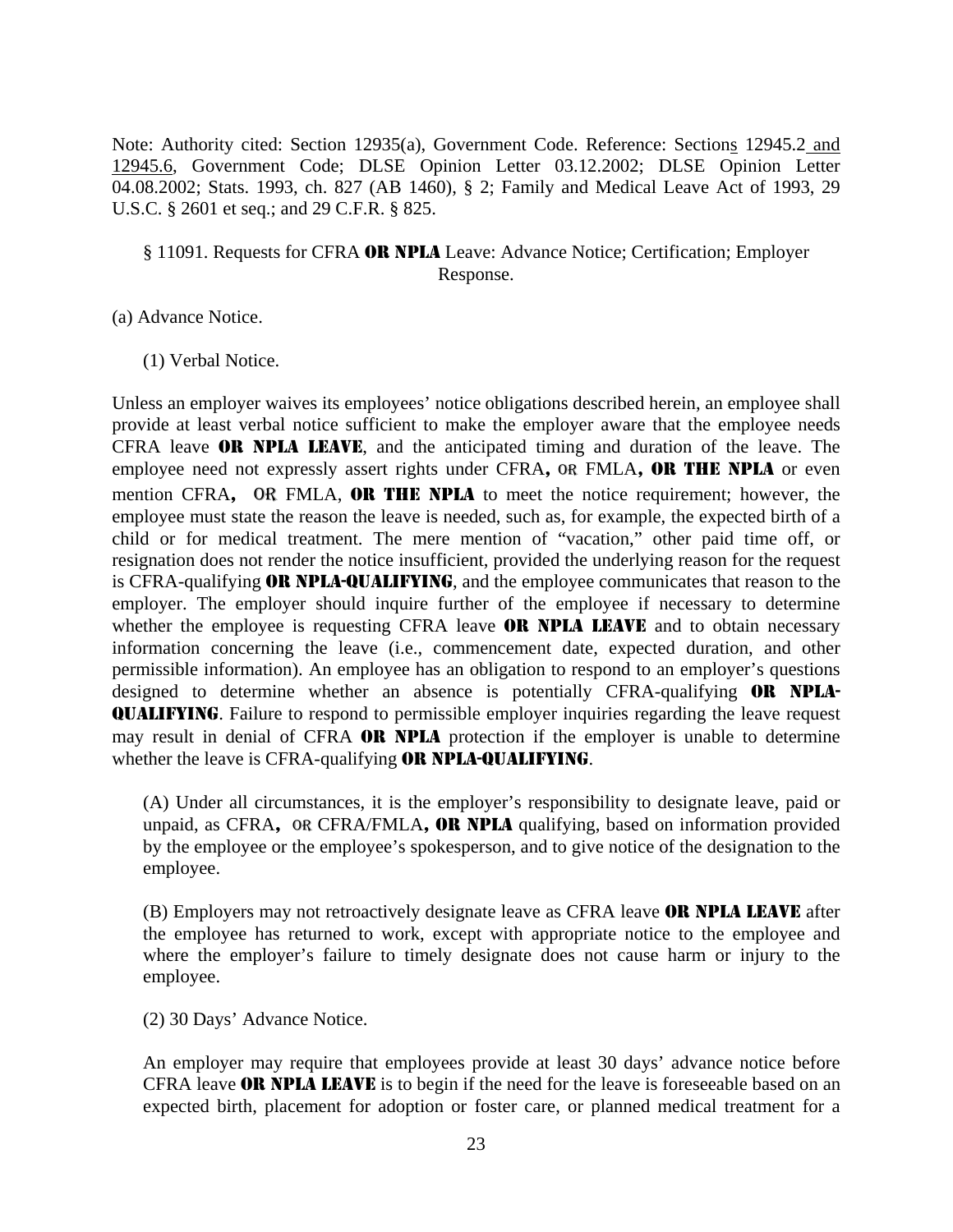serious health condition of the employee or a family member. The employee shall consult with the employer and make a reasonable effort to schedule any planned medical treatment or supervision so as to minimize disruption to the operations of the employer. Any such scheduling, however, shall be subject to the approval of the health care provider of the employee or the employee's child, parent or spouse.

(3) When 30 Days Not Practicable.

If 30 days' notice is not practicable, such as because of a lack of knowledge of approximately when leave will be required to begin, a change in circumstances, or a medical emergency, notice must be given as soon as practicable.

(4) Prohibition against Denial of Leave in Emergency or Unforeseeable Circumstances.

An employer shall not deny a CFRA OR NPLA leave, the need for which is an emergency or is otherwise unforeseeable, on the basis that the employee did not provide advance notice of the need for the leave, so long as the employee provided notice to the employer as soon as practicable.

(5) Employer Obligation to Inform Employees of Notice Requirement.

An employer shall give its employees reasonable advance notice of any notice requirements that it adopts. The employer may incorporate its notice requirements in the general notice requirements in section 11095 and such incorporation shall constitute reasonable advance notice. Failure of the employer to give or post such notice shall preclude the employer from taking any adverse action against the employee, including denying CFRA leave **OR NPLA** LEAVE, for failing to furnish the employer with advance notice of a need to take CFRA leave OR NPLA LEAVE.

(6) Employer Response to Leave Request.

The employer shall respond to the leave request as soon as practicable and in any event no later than five business days after receiving the employee's request. The employer shall attempt to respond to the leave request before the date the leave is due to begin. Once given, approval shall be deemed retroactive to the date of the first day of the leave.

(b) Medical Certification.

(1) Serious Health Condition of Child, Parent, or Spouse.

As a condition of granting a leave for the serious health condition of the employee's child, parent or spouse, the employer may require certification of the serious health condition, as defined in section  $11087(a)(1)$ . If the certification satisfies the requirements of section 11087(a)(1), the employer must accept it as sufficient. Upon expiration of the time period the health care provider originally estimated the employee needed to take care of the employee's child, parent or spouse, the employer may require the employee to obtain recertification, but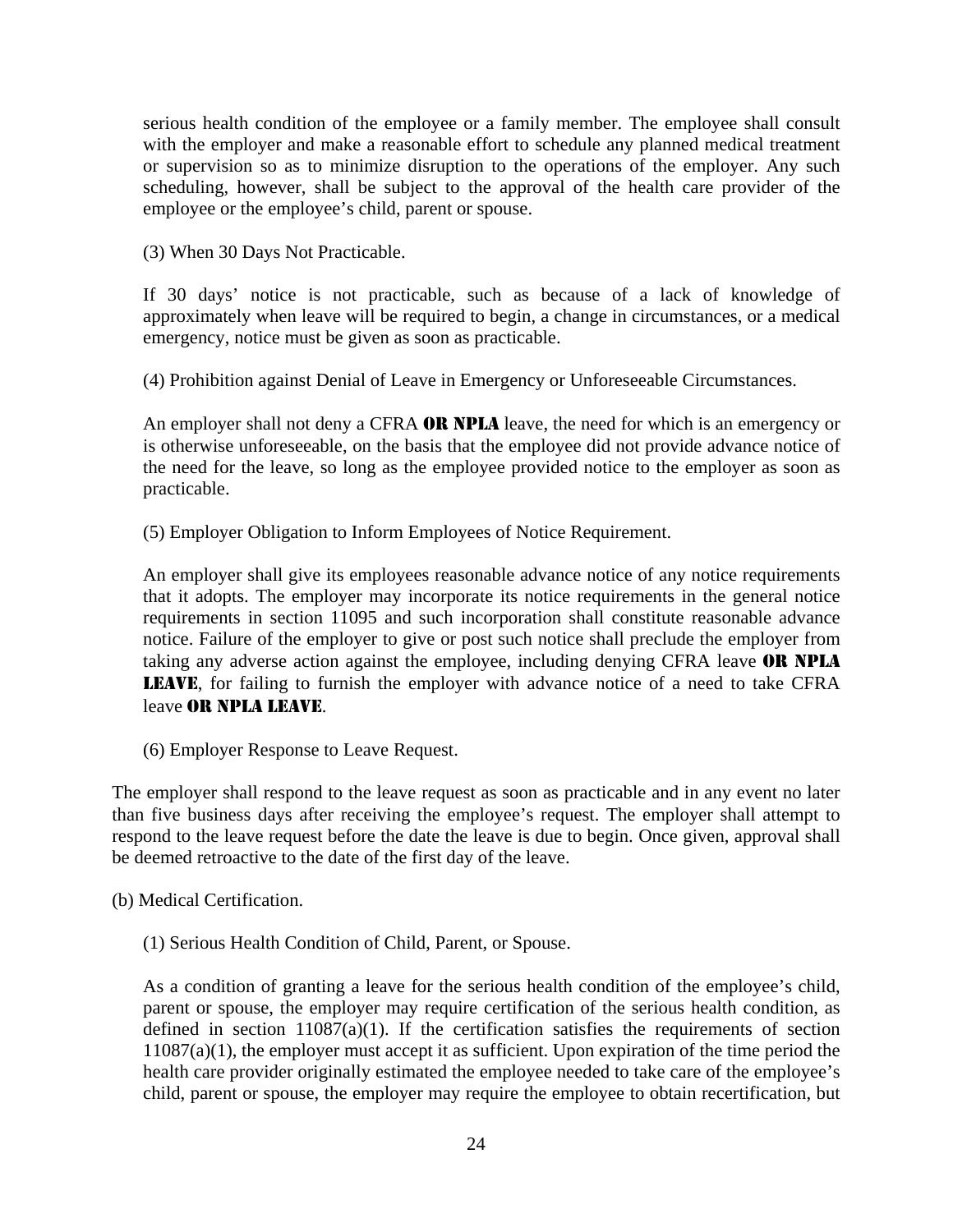only if additional leave is requested. The employer may not contact a health care provider for any reason other than to authenticate a medical certification.

(2) Serious Health Condition of Employee.

As a condition of granting a leave for the serious health condition of the employee, the employer may require certification of the serious health condition, as defined in section 11087(a)(2). Upon expiration of the time period the health care provider originally estimated the employee needed for his/herthe employee's own serious health condition, the employer may require the employee to obtain recertification, but only if additional leave is requested. The employer may not contact a health care provider for any reason other than to authenticate a medical certification.

(A) If the employer has a good faith, objective reason to doubt the validity of the certification the employee provides for his/herthe employee's own serious health condition, the employer may require, at the employer's own expense, the employee to obtain the opinion of a second health care provider, designated or approved by the employer, concerning any information in the certification. The health care provider designated or approved by the employer shall not be employed on a regular basis by the employer.

1. The employer may not ask the employee to provide additional information (e.g. symptoms, diagnosis, etc.) in the medical certification beyond that allowed by these regulations.

2. The employer is responsible for complying with all applicable law regarding the confidentiality of any medical information received.

(B) In any case in which the second opinion described in (b)(2)(A) differs from the opinion in the original certification, the employer may require, at the employer's expense, that the employee obtain the opinion of a third health care provider, designated or approved jointly by both the employer and the employee, concerning any information in the certification.

(C) The opinion of the third health care provider concerning the information in the certification shall be considered to be final and shall be binding on the employer and the employee.

(D) The employer is required to provide the employee with a copy of the second and third medical opinions, where applicable, without cost, upon the request of the employee.

(E) As a condition of an employee's return from medical leave, the employer may require the employee to obtain a release to return-to-work from his/herthe employee's health care provider stating that he/shethe employee is able to resume work, but only if the employer has a uniformly applied practice or policy of requiring such releases from other employees returning to work after illness, injury or disability and there is no collective bargaining agreement forbidding the practice. An employer is not entitled to a release to return-to-work for each absence taken on an intermittent or reduced leave schedule. However, an employer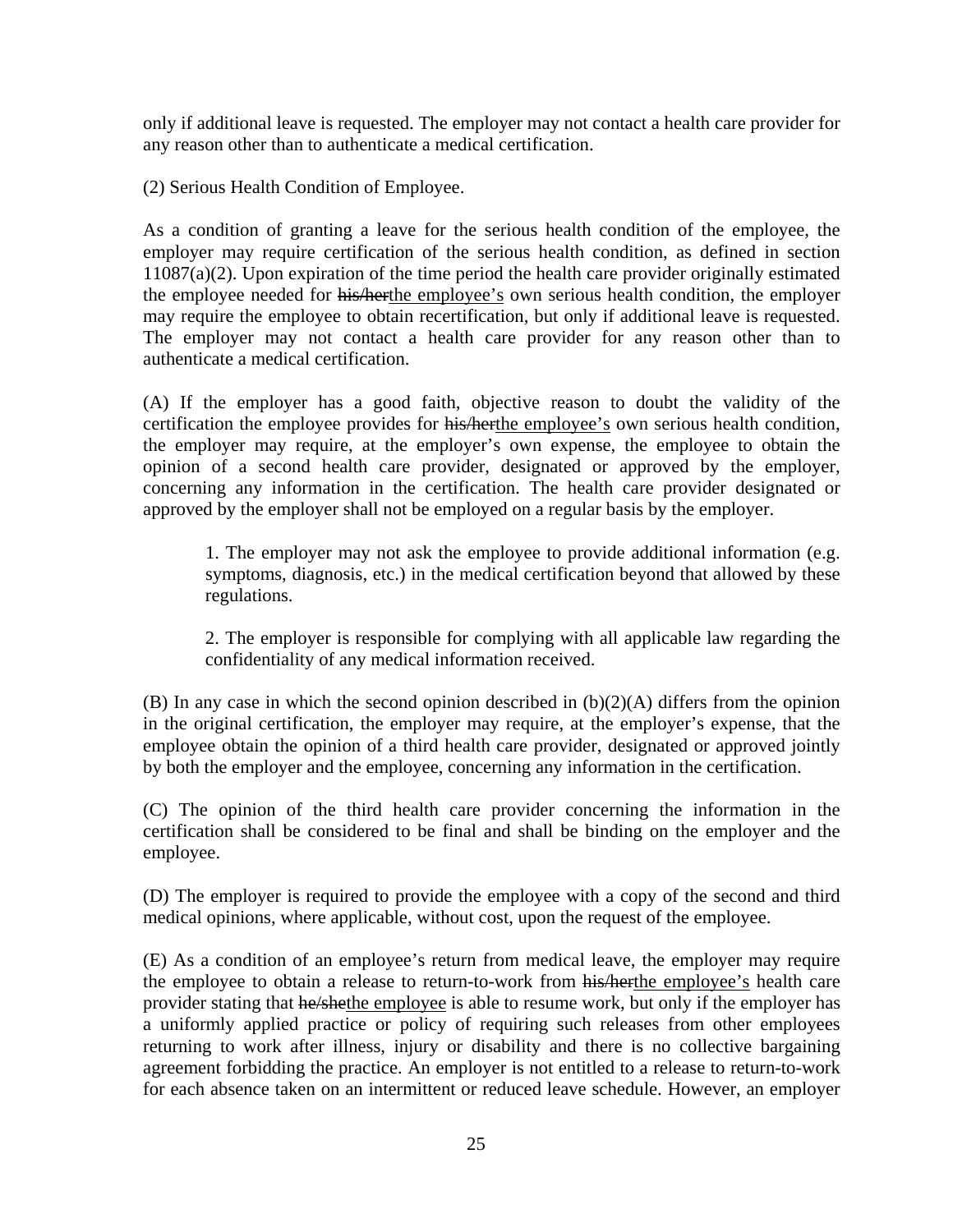is entitled to a release to return-to-work for such absences up to once every 30 days if reasonable safety concerns exist regarding the employee's ability to perform his or herthe employee's duties.

(F) An employer may not require an employee to undergo a fitness-for-duty examination as a condition of an employee's return. After an employee returns from CFRA leave, any fitnessfor-duty examination must be job-related and consistent with business necessity, in accordance with section 11071 of these regulations.

(3) Providing Certification.

The employer may require that the employee provide any certification within no less than 15 calendar days of the employer's request for such certification, unless it is not practicable for the employee to do so despite the employee's good faith efforts. This means that, in some cases, the leave may begin before the employer receives the certification. Absent extenuating circumstances (e.g., unavailability of healthcare provider), if the employee fails to timely return the certification, the employer may deny CFRA protections for the leave following the expiration of the 15-day time period until a sufficient certification is provided. The same rules apply to recertification. If the employee never produces the certification or recertification, the leave is not CFRA leave. At the time the employer requests certification, the employer also must advise the employee of the anticipated consequences of his or herthe employee's failure to provide adequate certification.

Note: Authority cited: Section 12935, Government Code. Reference: Sections 12945.2 and 12945.6, Government Code; *White v. County of Los Angeles* (2014) 225 Cal.App.4th 690; Family and Medical Leave Act of 1993, 29 U.S.C. § 2601 et seq.; and 29 C.F.R. § 825.

#### § 11092. Terms of CFRA Leave OR NPLA LEAVE.

(a) The following rules apply to the permissible terms of a CFRA leave OR NPLA LEAVE, to the extent that they are consistent with the requirements of the Employee Retirement Income Security Act (ERISA). Nothing in these regulations infringes on the employer's obligations, if any, under the Consolidated Omnibus Budget Reconciliation Act of 1985 (COBRA) or prohibits an employer from granting CFRA leave OR NPLA LEAVE on terms more favorable to the employee than those listed below.

(b) Paid Leave.

An employer is not required to pay an employee during a CFRA leave **OR NPLA LEAVE** except:

(1) An employee may elect to use or an employer may require an employee to use any accrued vacation time or other paid accrued time off (including undifferentiated paid time off (PTO)), that the employee is eligible to take during the otherwise unpaid portion of the CFRA leave. An employer does not have the right to require an employee to use accrued paid time off during an otherwise unpaid portion of a NPLA leave, **al**though an employee may elect to do so. An employee may also elect to use, or an employer may require an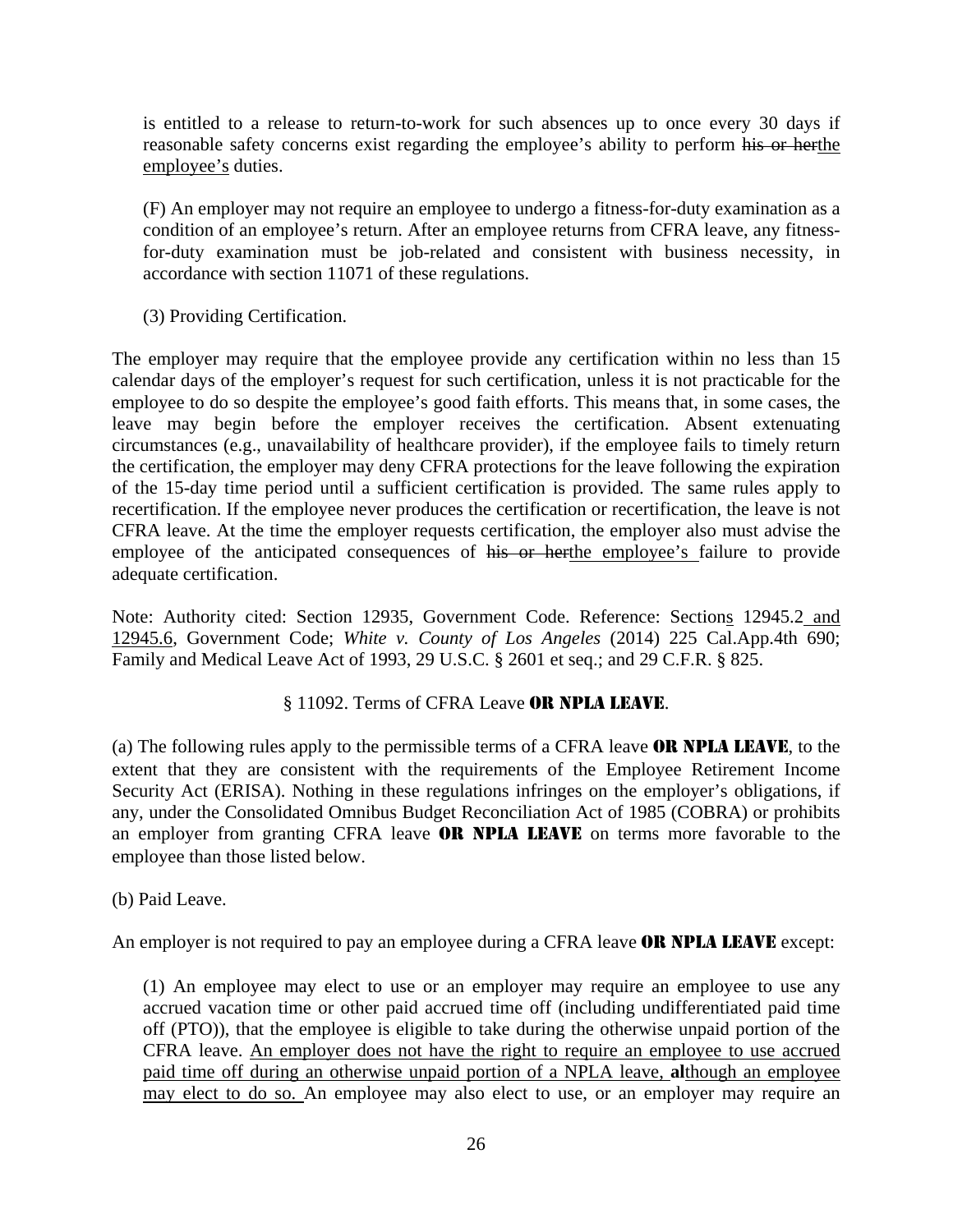employee to use, any accrued sick leave that the employee is eligible to take during the otherwise unpaid portion of a CFRA leave if the CFRA leave is for the employee's own serious health condition or any other reason if mutually agreed between the employer and the employee. If an employee is receiving a partial wage replacement benefit during the CFRA leave **OR NPLA LEAVE**, the employer and employee may agree to have employer-provided paid leave, such as vacation, paid time off, or sick time supplement the partial wage replacement benefit, unless otherwise prohibited by law.

(2) For leave for an employee's own serious health condition, the employee may also substitute leave taken pursuant to a short- or long-term disability leave plan, as determined by the terms and conditions of the employer's leave policy, during the otherwise unpaid portion of the CFRA leave. This paid disability leave runs concurrently with CFRA leave, and may continue longer than the CFRA leave if permitted by the disability leave plan. An employee receiving any form of disability payments is not on "unpaid leave" and, therefore, an employer may not require the employee to use paid time off, sick leave, or accrued vacation.

(3) An employee receiving Paid Family Leave to care for the serious health condition of a family member or to bond with a new child is not on "unpaid leave," and, therefore, an employer may not require the employee to use paid time off, sick leave, or accrued vacation.

(4) Only if the employee requests leave for what would be a CFRA-qualifying event may an employer require the employee to use any accrued vacation time or other paid accrued time off (including PTO) that the employee is eligible to take during the otherwise unpaid portion of the CFRA leave. If an employee uses paid leave under circumstances that do not qualify as CFRA leave, the leave will not count against the employee's CFRA leave entitlement.

(A) If an employee requests to utilize accrued vacation time or other paid accrued time off without reference to a CFRA-qualifying **OR NPLA-QUALIFYING** purpose, an employer may not ask whether the employee is taking the time off for a CFRA-qualifying **OR NPLA-**QUALIFYING purpose.

1. If the employer denies the employee's request and the employee then provides information that the requested time off is or may be for a CFRA-qualifying OR NPLA-QUALIFYING purpose, the employer may inquire further into the reasons for the absence. If the absence is CFRA-qualifying **OR NPLA-QUALIFYING**, then the APPLICABLE rules in section 11092(b)(1) and (2), above, apply.

(5) An employer and employee may negotiate for the employee's use of any additional paid or unpaid time off instead of using CFRA leave **OR NPLA LEAVE** provided by this section.

(c) Provision of Health Benefits.

If the employer provides health benefits under any group health plan, the employer has an obligation to continue providing such benefits during an employee's CFRA leave, FMLA leave, or BOTHNPLA LEAVE. The following rules apply: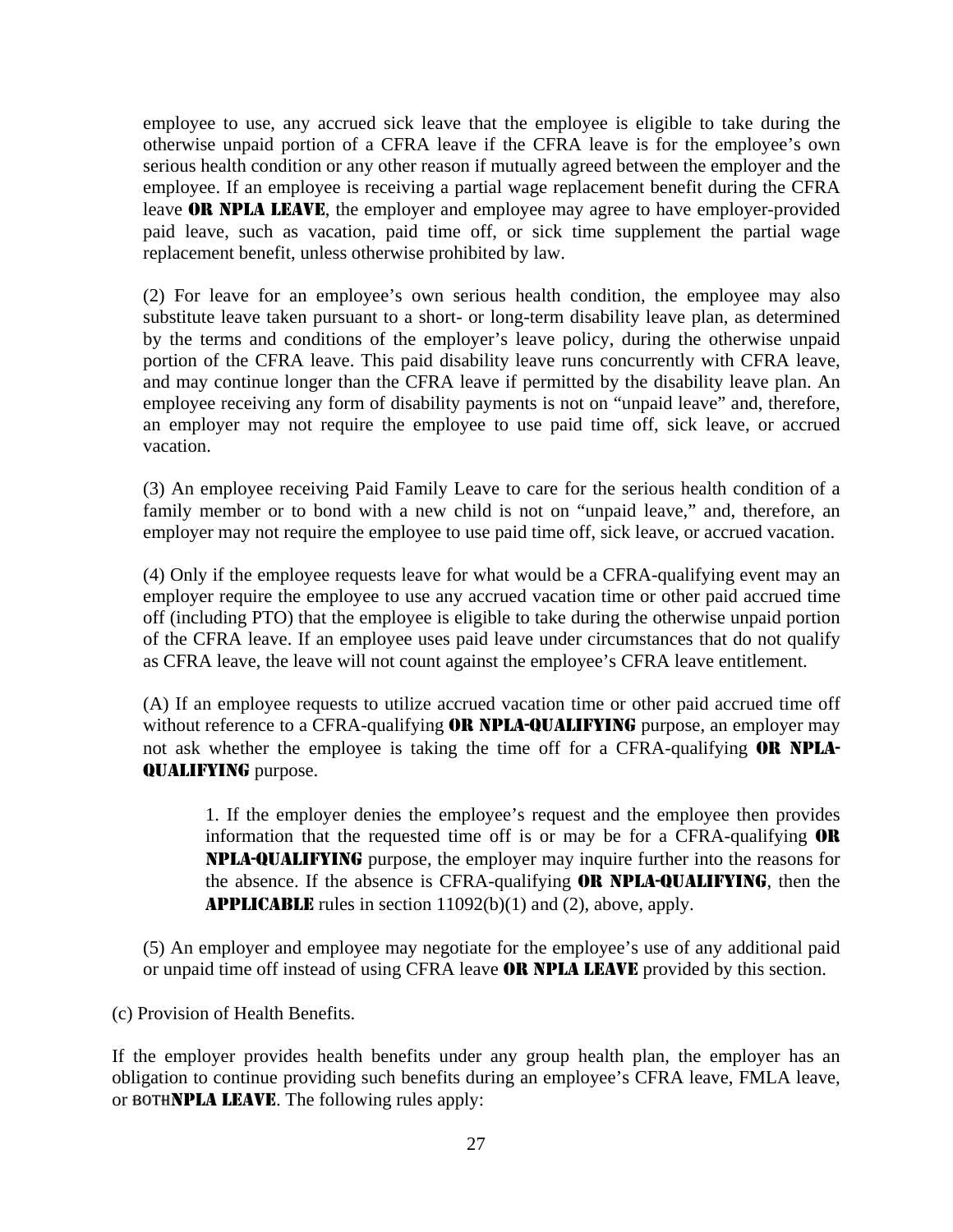(1) The employer shall maintain and pay for an employee's health coverage at the same level and under the same conditions as coverage would have been provided if the employee had not taken CFRA leave OR NPLA LEAVE.

(2) The employer's obligation commences on the date leave first begins under CFRA  $\overline{OR}$ NPLA for the duration of the leave, up to a maximum of 12 workweeks in a 12-month period. As section 11044(c) of the Council's pregnancy disability leave regulations state, "The time that an employer maintains and pays for group health coverage during pregnancy disability leave shall not be used to meet an employer's obligation to pay for 12 weeks of group health coverage during leave taken under CFRA. This shall be true even where an employer designates pregnancy disability leave as family and medical leave under FMLA. The entitlements to employer-paid group health coverage during pregnancy disability leave and during CFRA are two separate and distinct entitlements."

(3) A "group health plan" is as defined in section  $5000(b)(1)$  of the Internal Revenue Code of 1986. If the employer's group health plan includes dental care, eye care, mental health counseling, or other types of coverage, or if it includes coverage for an employee's dependents as well as for the employee, the employer shall also continue this coverage.

(4) Although the employer's obligation to continue group health benefits under EITHER FMLA or CFRA, or BOTHNPLA, does not exceed 12 workweeks in a 12-month period, nothing shall preclude the employer from maintaining and paying for health care coverage for longer than 12 workweeks.

(5) An employer may recover the premium that the employer paid for maintaining group health care coverage during any unpaid part of the CFRA leave **OR NPLA LEAVE** if both of the following conditions occur:

(A) The employee fails to return from leave after the period of leave to which the employee is entitled has expired. An employee is deemed to have failed to return from leave if he/shethe employee works less than 30 days after returning from CFRA leave **OR NPLA** LEAVE. An employee who retires during CFRA leave OR NPLA LEAVE or during the first 30 days after returning is deemed to have returned from leave.

(B) The employee's failure to return from leave is for a reason other than the continuation, recurrence, or onset of a serious health condition that entitles the employee to CFRA leave, or other circumstances beyond the control of the employee.

(6) Group health plan coverage must be maintained for an employee on CFRA leave OR NPLA LEAVE until:

(A) The employee's CFRA leave OR NPLA LEAVE entitlement is exhausted;

(B) The employer can show that the employee would have been laid off and the employment relationship terminated for lawful reasons during the period of the CFRA leave OR NPLA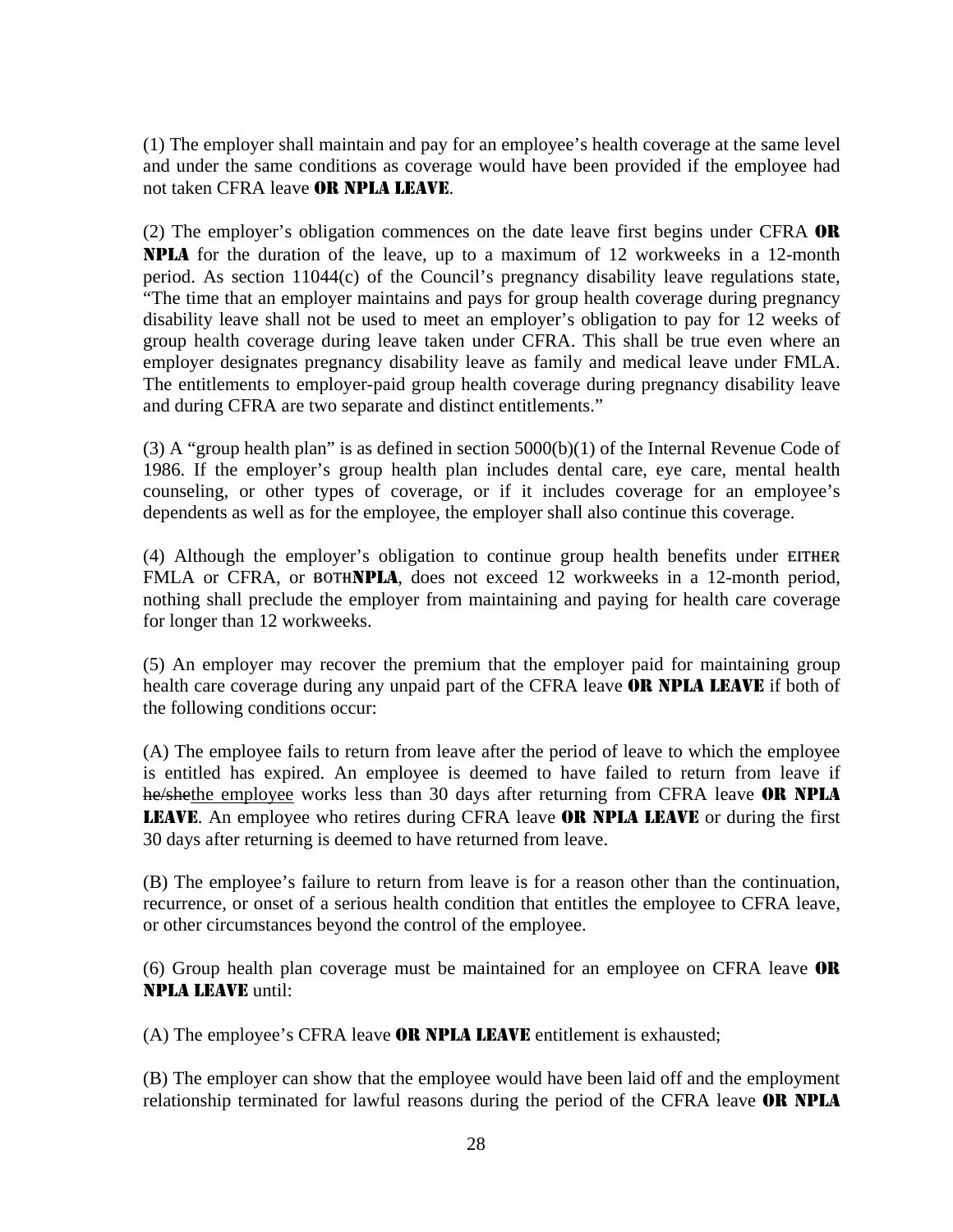#### LEAVE; or

(C) The employee provides unequivocal notice of intent not to return to work.

(d) Employee Payment of Group Health Benefit Premiums.

If employees are required to pay premiums for any part of their group health coverage, the employer must provide the employee with advance written notice of the terms and conditions under which premium payments must be made.

(1) If CFRA leave OR NPLA LEAVE is paid, the employee's share of premiums must be paid by the method normally used during any paid leave, typically as a payroll deduction, unless a voluntary agreement between the employer and the employee dictates otherwise.

(2) If CFRA leave **OR NPLA LEAVE** is unpaid, the employer may require that payment be made to the employer or to the insurance carrier, but no additional charge may be added to the employee's premium payment for administrative expenses. The employer may require employees to pay their share of premium payments in any of the following ways:

(A) Payment due at the same time as if made by payroll deduction;

(B) Payment due on the same schedule as payments are made under COBRA;

(C) Payment prepaid pursuant to a cafeteria plan at the employee's option;

(D) The employer's existing rules for payment by employees on leave without pay would apply, provided that such rules do not require prepayment (i.e., prior to the commencement of the leave) of the premiums that will become due during a period of unpaid CFRA leave OR NPLA LEAVE or payment of higher premiums than if the employee had continued to work instead of taking leave; or

(E) Another system voluntarily agreed to between the employer and the employee, which may include prepayment of premiums (e.g., through increased payroll deductions when the need for the CFRA leave **OR NPLA LEAVE** is foreseeable).

(3) Unless an employer policy provides a longer grace period, an employer's obligation to maintain health benefits coverage ceases under CFRA OR NPLA if an employee's premium payment is more than 30 days late. In order to drop coverage, an employer must provide written notice at least 15 days before coverage is to cease, advising that coverage will be dropped on a specified date at least 15 days after the date of the written notice unless payment has been received by that date.

(A) The employer may recover the employee's share of any premium payments missed by the employee for any CFRA leave **OR NPLA LEAVE** period during which the employer maintains health coverage by paying the employee's share.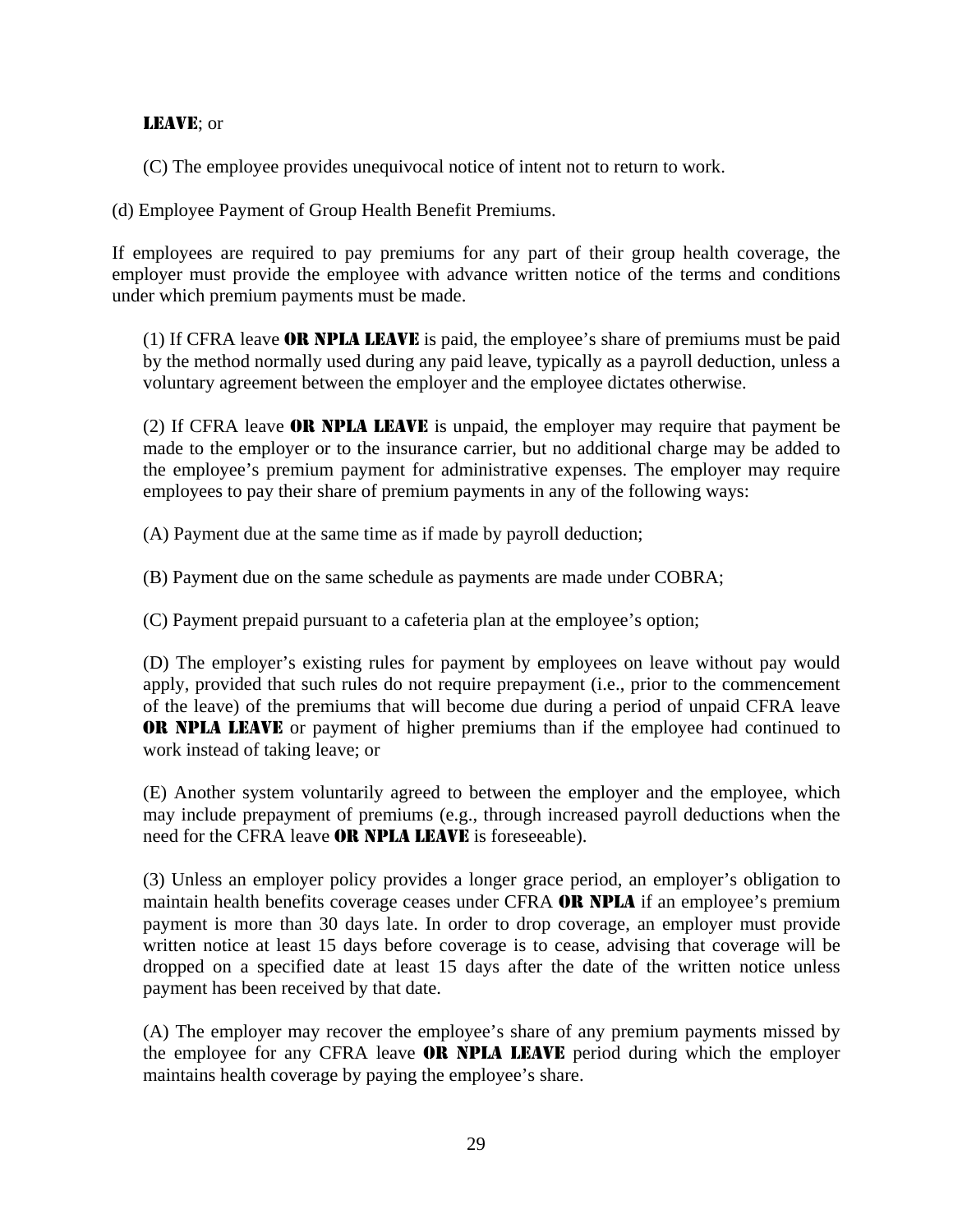(B) Regardless of whether an employee pays premiums while on CFRA leave OR NPLA LEAVE, all other obligations of an employer under CFRA OR NPLA would continue, such as reinstatement upon return and complete restoration of coverage/benefits equivalent to those that the employee would have had if leave had not been taken, including family or dependent coverage.

(C) If an employer terminates an employee's health benefits coverage in accordance with this section because of the employee's non-payment of premiums and fails to restore the employee's health insurance as required by this section upon the employee's return, the employer may be liable for benefits lost by reason of the violation, for other actual monetary losses sustained as a direct result of the violation, and for appropriate equitable relief tailored to the harm suffered.

(e) Other Benefits and Seniority.

During the period of CFRA leave **OR NPLA LEAVE**, the employee is entitled to accrual of seniority and to participate in health plans for any additional period of leave not covered by (c) above; in any employee benefit plans, including life, short-term or long-term disability or accident insurance; pension and retirement plans; and supplemental unemployment benefit plans to the same extent and under the same conditions as would apply to any other leave granted by the employer for any reason other than CFRA leave OR NPLA LEAVE.

(1) Unpaid CFRA leave for the serious health condition of the employee shall be compared to other unpaid disability leaves whereas unpaid CFRA leaves for all other purposes AND UNPAID NPLA LEAVE shall be compared to other unpaid personal leaves offered by the employer. CFRA leave **OR NPLA LEAVE** shall not constitute a break in service or cause the employee to lose seniority, even if other paid or unpaid leave constitutes a break in service for purposes of establishing longevity or seniority, or for layoff, recall, promotion, job assignment, or seniority-related benefits.

(2) If an employer provides a new health plan or benefits or changes health benefits or plans while an employee is on CFRA leave **OR NPLA LEAVE**, the employer must give written notice to the employee that he or shethe employee is subject to the new or changed plan/benefits to the same extent as if the employee were not on leave.

(f) Continuation of Other Benefits.

If the employer has no policy, practice or collective bargaining agreement that requires or authorizes any other type of unpaid personal or disability leave or if the employer's other unpaid personal or disability leaves do not allow for the continuation of benefits during these leaves, an employee taking a CFRA leave **OR NPLA LEAVE** shall be entitled to continue to participate in the employer's health plans, pension and retirement plans, supplemental unemployment benefit plans or any other health and welfare employee benefit plan, in accordance with the terms of those plans, during the period of the CFRA leave **OR NPLA LEAVE**.

(1) As a condition of continued coverage of group medical benefits (beyond the employer's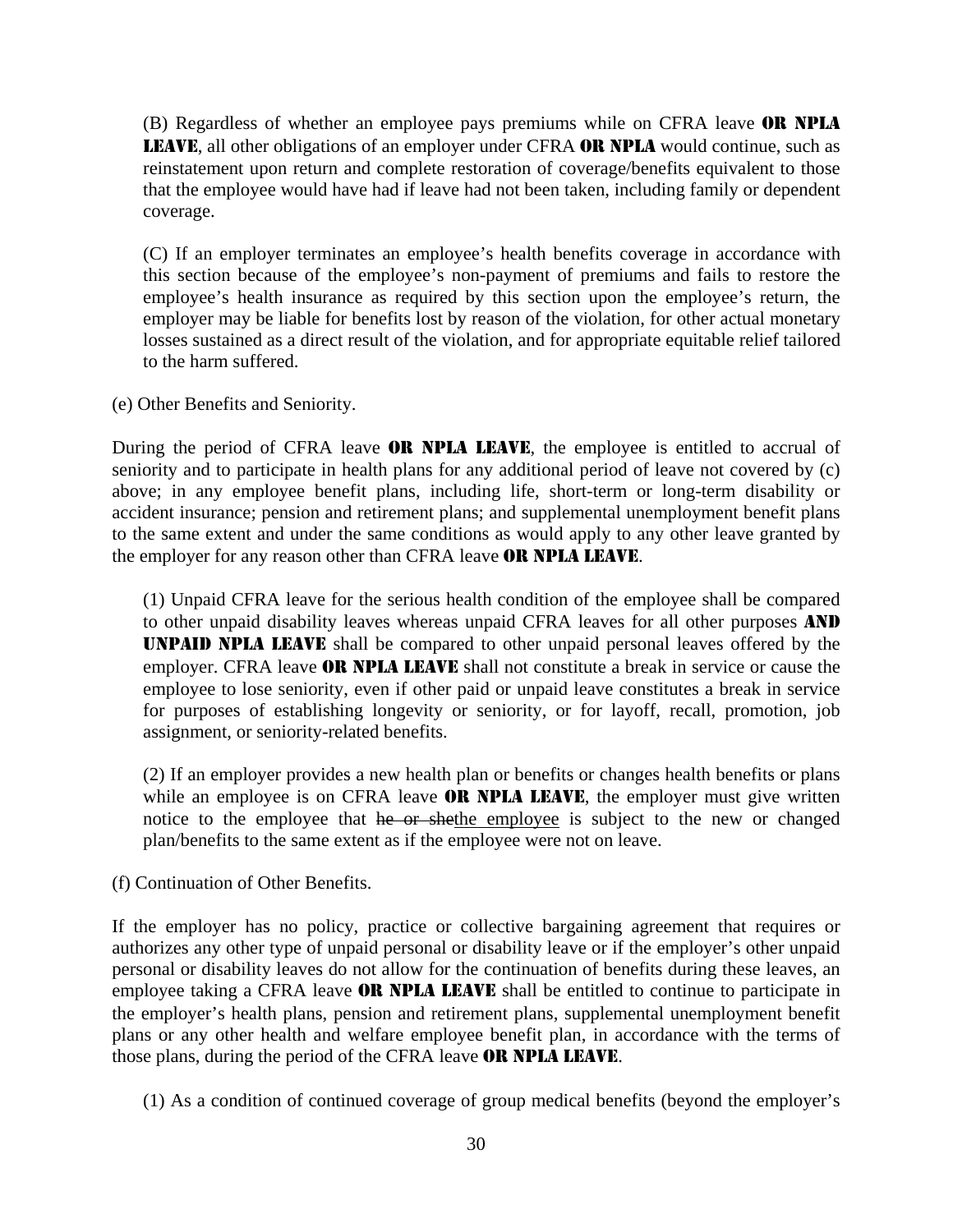obligation during the 12-week period described above in (c)), life insurance, short- or longterm disability plans or insurance, accident insurance, or other similar health and welfare employee benefit plans during any unpaid portion of the leave, the employer may require the employee to pay premiums at the group rate.

(A) If the employee elects not to pay premiums to continue these benefits, this nonpayment of premiums shall not constitute a break in service for purposes of longevity, seniority under any collective bargaining agreement or any employee benefit plan requiring the payment of premiums.

(2) An employer is not required to make plan payments to any pension and/or retirement plan or to count the leave period for purposes of time accrued under any such plan during any unpaid portion of the CFRA leave **OR NPLA LEAVE**. The employer shall allow an employee covered by a pension and/or retirement plan to continue to make contributions, in accordance with the terms of these plans, during the unpaid portion of the leave period.

(g) Employee Status.

The employee shall retain employee status during the period of the CFRA leave **OR NPLA** LEAVE. The leave shall not constitute a break in service for purposes of longevity and/or seniority under any collective bargaining agreement or under any employee benefit plan. Benefits must be resumed upon the employee's reinstatement in the same manner and at the same levels as provided when the leave began, without any new qualification period, physical exam, et cetera.

Note: Authority cited: Section 12935(a), Government Code. Reference: Sections 12945.2 and 12945.6, Government Code; Family and Medical Leave Act of 1993, 29 U.S.C. § 2601 et seq.; ERISA, 29 U.S.C. § 1001 et seq.; and COBRA, 29 U.S.C. § 1161 et seq.

§ 11093. Relationship between CFRA Leave and Pregnancy Disability Leave; Relationship between CFRA Leave and Non-Pregnancy Related Disability Leave; Relationship between CFRA Leave and NPLA Leave.

(a) Separate and Distinct Entitlements.

The right to take a CFRA leave under Government Code section 12945.2 **and the right to take NPLA under Government Code section 12945.6 are** *is* separate and distinct from the right to take a pregnancy disability leave under Government Code section 12945 and section 11035 et seq. of the regulations.

(b) Serious Health Condition - Pregnancy.

An employee's own disability due to pregnancy, childbirth or a related medical condition is not included as a serious health condition under CFRA. Any period of incapacity or treatment due to pregnancy, including prenatal care, is included as a serious health condition under FMLA.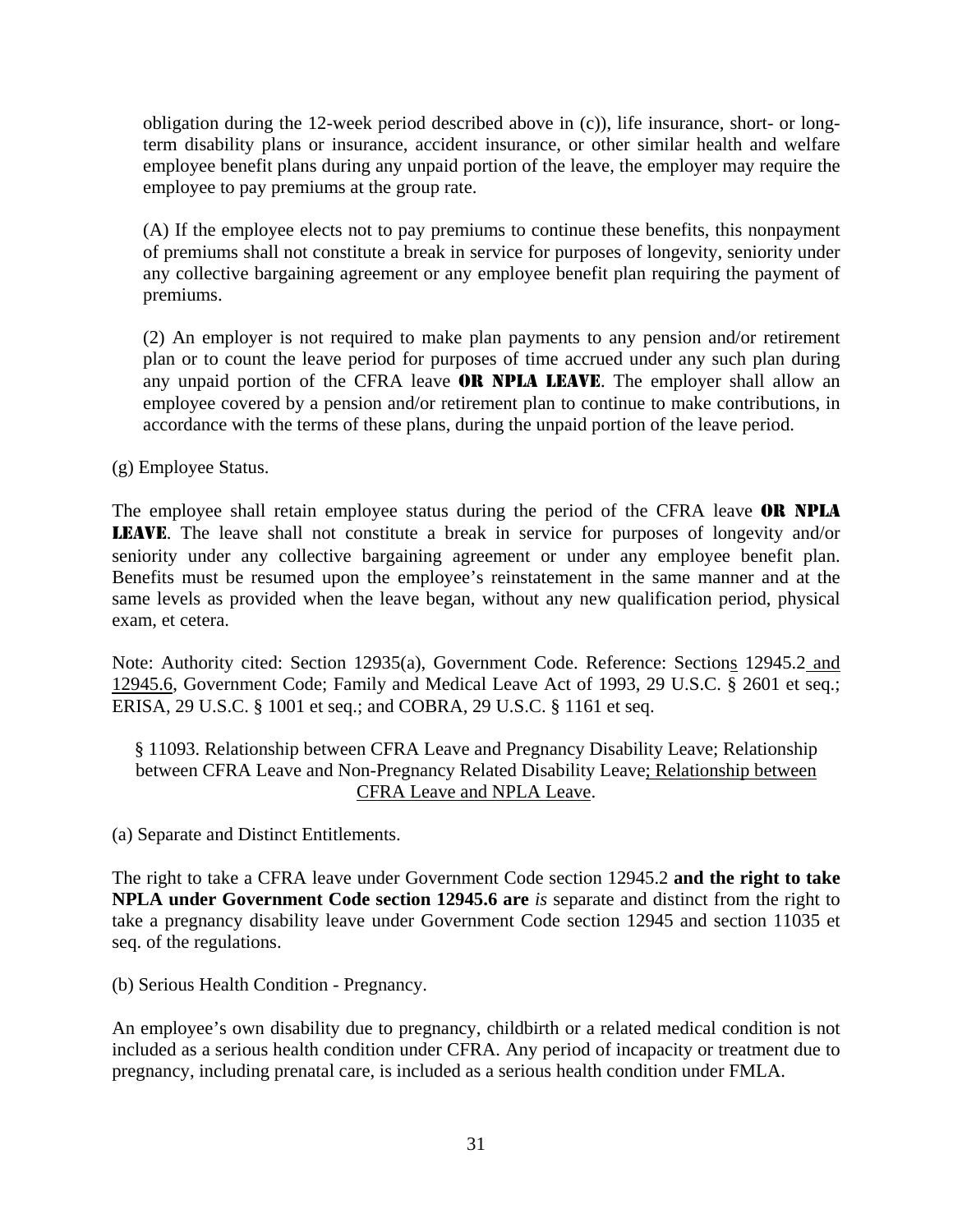(c) CFRA Leave after Pregnancy Disability Leave.

At the end of the employee's period(s) of pregnancy disability, or at the end of four months of pregnancy disability leave, whichever occurs first, a CFRA-eligible OR NPLA-ELIGIBLE employee may request to take CFRA leave **OR NPLA LEAVE** of up to 12 workweeks for reason of the birth of her the employee's child, if the child has been born by this date. There is no requirement that either the employee or child have a serious health condition in order for the employee to take CFRA leave **OR NPLA LEAVE**. There is also no requirement that the employee no longer be disabled by her the employee's pregnancy, childbirth or a related medical condition before taking CFRA leave **OR NPLA LEAVE** for reason of the birth of her the employee's child.

(1) Where an employee has utilized four months of pregnancy disability leave prior to the birth of her the employee's child, and her the employee's health care provider determines that a continuation of the leave is medically necessary, an employer may, but is not required to, allow an eligible employee to utilize CFRA leave prior to the birth of her-the employee's child. No employer shall, however, be required to provide more CFRA leave than the amount to which the employee is otherwise entitled, but this does not excuse the employer's other obligations under the FEHA, such as the obligation to provide reasonable accommodation under the disability provisions, where applicable.

(d) Maximum Entitlement.

The maximum possible combined leave entitlement for both pregnancy disability leave (under FMLA and Government Code section 12945) and CFRA leave **OR NPLA LEAVE** for reason of the birth of the child (under this article) is four months and 12 workweeks. This assumes that the employee is disabled by pregnancy, childbirth or a related medical condition for four months and then requests, and is eligible for, a 12-week CFRA leave OR NPLA LEAVE for reason of the birth of her the employee's child. This maximum entitlement does not include leave provided as a reasonable accommodation for a physical or mental disability under the FEHA.

(e) Disability Leave.

The right to take a CFRA leave under Government Code section 12945.2 is separate and distinct from the right to take a disability leave under Government Code section 12945 and section 11064 et seq. of the regulations. If an employee has a serious health condition that also constitutes a disability as defined by Government Code section 12926 and cannot return to work at the conclusion of her the employee's CFRA leave, the employer has an obligation to engage that employee in an interactive process to determine whether an extension of that leave would constitute a reasonable accommodation under the FEHA.

#### (f) Relationship Between CFRA Leave, FMLA Leave, and NPLA Leave.

If an employee is covered by CFRA Leave and FMLA Leave, then the employee is not also entitled to leave under the NPLA. Thus, for a*n eligible***covered** employee **who***that* is employed by an employer **that***who* directly employs 50 or more persons within any state of the United States, the District of Columbia or any territory or possession of the United States to perform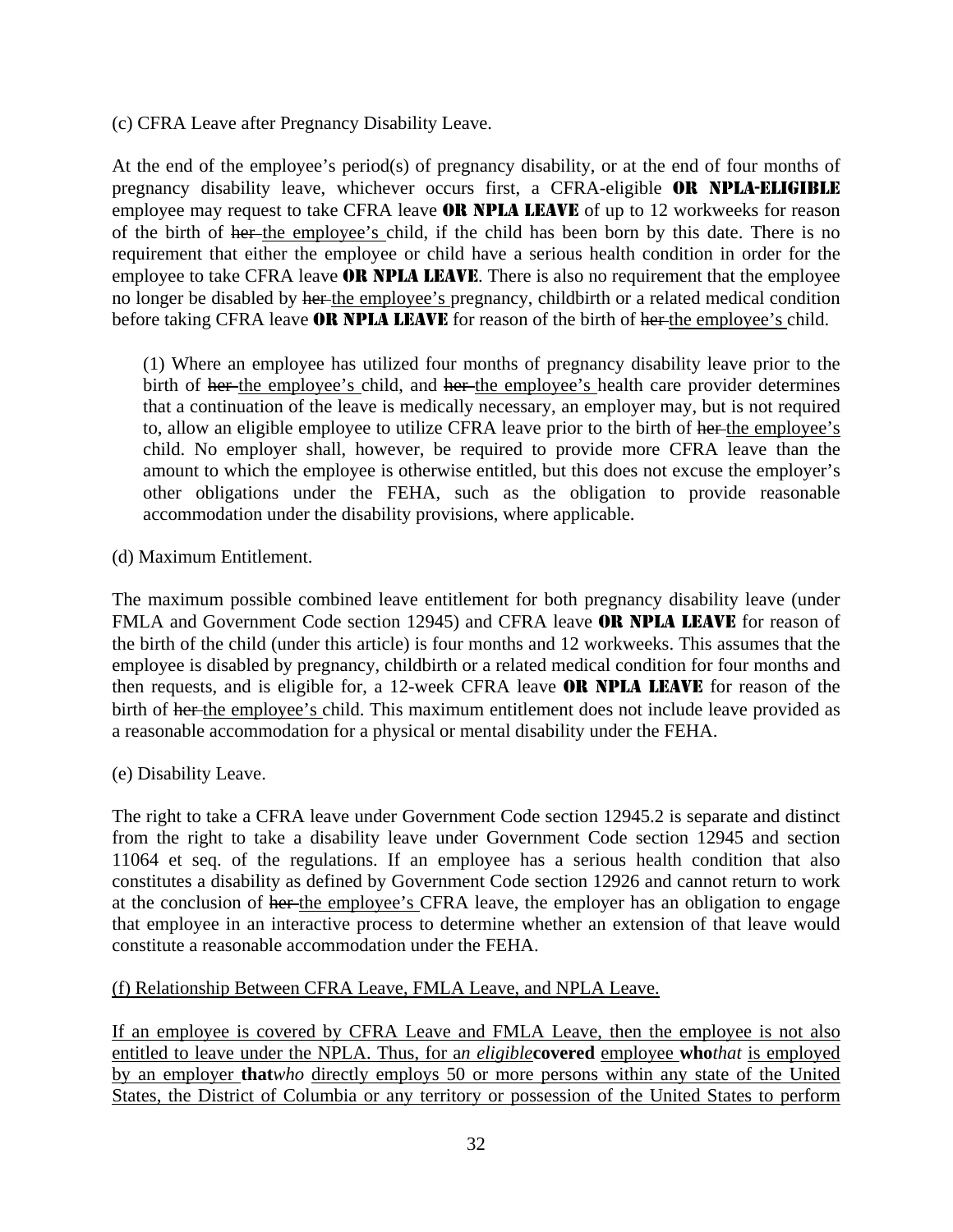services for a wage or salary ("covered employer"), the employee's entitlement to leave for the birth, adoption, or foster care placement of the employee's child or for the employee's own serious health condition or that of their child, parent, or spouse **derives***comes* from the CFRA and FMLA. If **a covered***an* E*eligible* employee **who** is employed by an employer **that***who* directly employs 20 or more persons within any state of the United States, the District of Columbia or any territory or possession of the United States to perform services for a wage or salary (but less than 50 persons), the employee's entitlement to leave for the birth, adoption, or foster care placement of the employee's child **derives***comes* from the NPLA and the employee is not entitled to other forms of leave provided by the CFRA and FMLA (e.g. leave for the employee's own serious health condition or the serious health condition of the employee's child, parent or spouse).

Note: Authority cited: Section 12935(a), Government Code. Reference: Sections 12945, and 12945.2, and 12945.6, Government Code; Family and Medical Leave Act of 1993, 29 U.S.C. § 2601 et seq.; and 29 C.F.R. § 825.

§ 11094. Retaliation and Protection from Interference with CFRA and NPLA Rights.

(a) Any violation of CFRA, NPLA or ITS THESE implementing regulations constitutes interfering with, restraining, or denying the exercise of rights provided by CFRA OR NPLA. "Interfering with" the exercise of an employee's rights includes, for example, refusing to authorize CFRA leave **OR NPLA LEAVE** and discouraging an employee from using such leave. It would also include an action by a covered employer to avoid responsibilities under CFRA OR NPLA, for example:

(1) Transferring employees from one worksite to another for the purpose of reducing worksites, or to keep worksites below the 20-employee or 50-employee threshold for employee eligibility under NPLA or CFRA;

(2) Changing the essential functions of the job in order to preclude the taking of leave;

(3) Reducing an employee's hours available to work in order to avoid employee eligibility; and

(4) Terminating an employee when it anticipates an otherwise eligible employee will be asking for a CFRA-qualifying **OR NPLA-QUALIFYING** leave in the future.

(b) CFRA's AND NPLA'S prohibition against "interference" prohibits an employer from discriminating or retaliating against an employee or prospective employee for having exercised or attempted to exercise CFRA OR NPLA rights or giving information or testimony regarding his or herthe employee's CFRA OR NPLA leave, or another person's CFRA OR NPLA leave, in any inquiry or proceeding related to any right guaranteed under this article. For example, if an employee on leave without pay would otherwise be entitled to full benefits (other than health benefits), the same benefits would be required to be provided to an employee on unpaid CFRA **OR NPLA** leave. By the same token, employers cannot use the taking of CFRA OR NPLA leave as a negative factor in employment actions, such as hiring, promotions or disciplinary actions;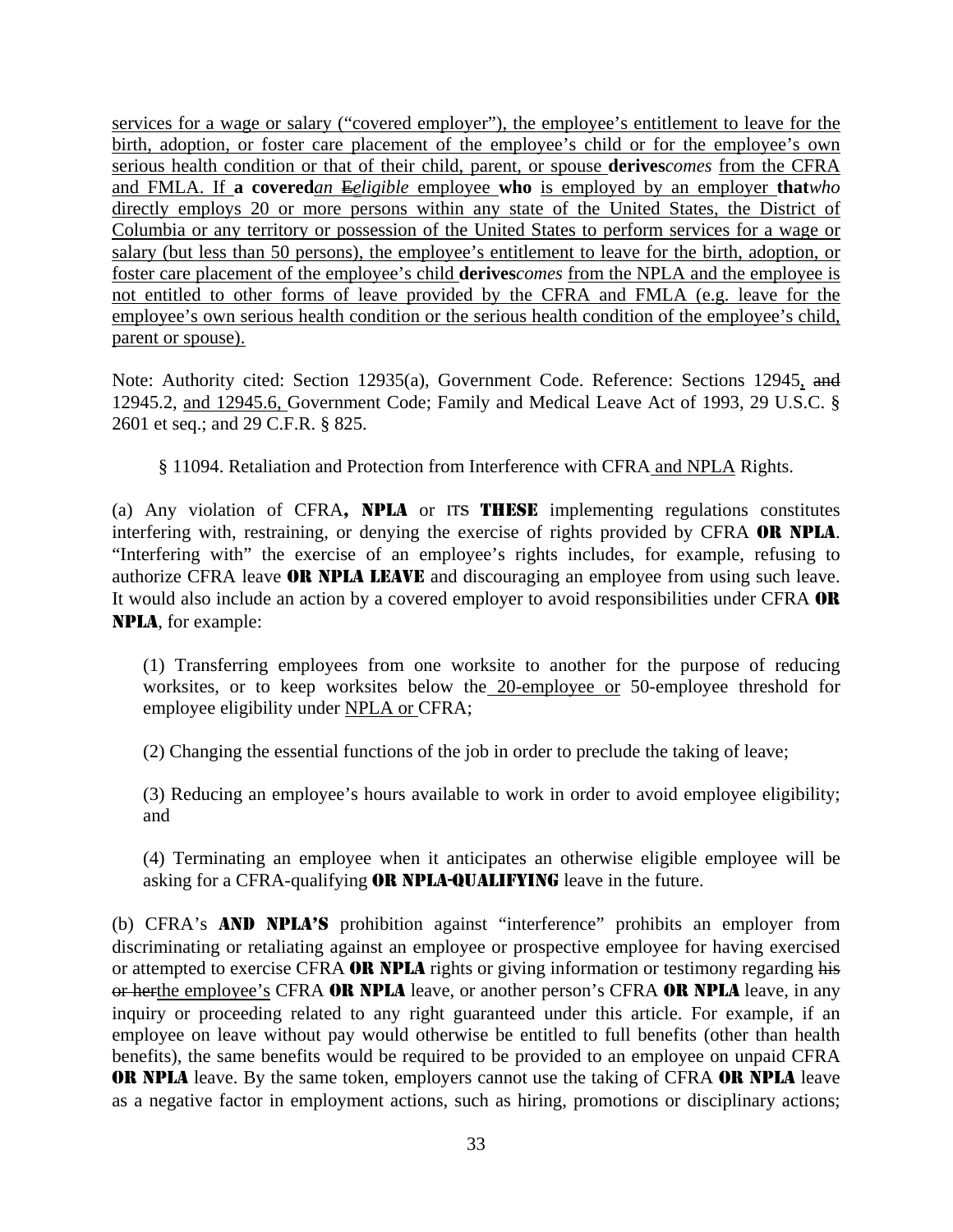nor can CFRA **OR NPLA** leave be counted against an employee under an employer's attendance policies.

(c) Employees cannot waive, nor may employers induce employees to waive, their prospective rights under CFRA OR NPLA. For example, employees (or their collective bargaining representatives) cannot "trade off" the right to take CFRA OR NPLAleave against some other benefit offered by the employer. This does not prevent the settlement or release of CFRA OR NPLA claims by employees based on past employer conduct without the approval of a court. Nor does it prevent an employee's voluntary and uncoerced acceptance (not as a condition of employment) of a light duty assignment while recovering from a serious health condition. An employee's acceptance of such light duty assignment does not constitute a waiver of the employee's prospective rights, including the right to be reinstated to the same position the employee held at the time the employee's CFRA OR NPLA leave commenced or to a comparable position.

(d) All individuals, and not merely employees who are CFRA-qualified OR NPLA-QUALIFIED, are protected from retaliation for opposing (e.g., filing a complaint about) any practice that is unlawful under CFRA **OR NPLA**. They are similarly protected if they oppose any practice that they reasonably believe to be a violation of CFRA, NPLA or ITS THESE implementing regulations.

(e) In addition to retaliation prohibited by CFRA, retaliation is also prohibited by the NPLA and by Government Code 12940 and section 11021 of the regulations.

Note: Authority cited: Section 12935(a), Government Code. Reference: Sections 12940, and 12945.2, and 12945.6, Government Code; Family and Medical Leave Act of 1993, 29 U.S.C. § 2601 et seq.; and 29 C.F.R. § 825.

§ 11095. Notice of CFRA and NPLA Rights and Obligations.

(a) Employers to Post Notice.

Every employer covered by the CFRA and/or NPLA is required to post and keep posted on its premises, in conspicuous places where employees are employed, a notice explaining the Act's provisions and providing information concerning the procedures for filing complaints of violations of the Act with the Department of Fair Employment and Housing. The notice must be posted prominently where it can be readily seen by employees and applicants for employment. The poster and the text must be large enough to be easily read and contain fully legible text. Electronic posting is sufficient to meet this posting requirement as long as it otherwise meets the requirements of this section. If the employer publishes an employee handbook that describes other kinds of personal or disability leaves available to its employees, the employer shall include a description of CFRA and/or NPLA leave in the next edition of its handbook it publishes following adoption of these regulations. The employer may include both pregnancy disability leave and CFRA and/or NPLA leave requirements in a single notice.

(b) Employers to Give Notice.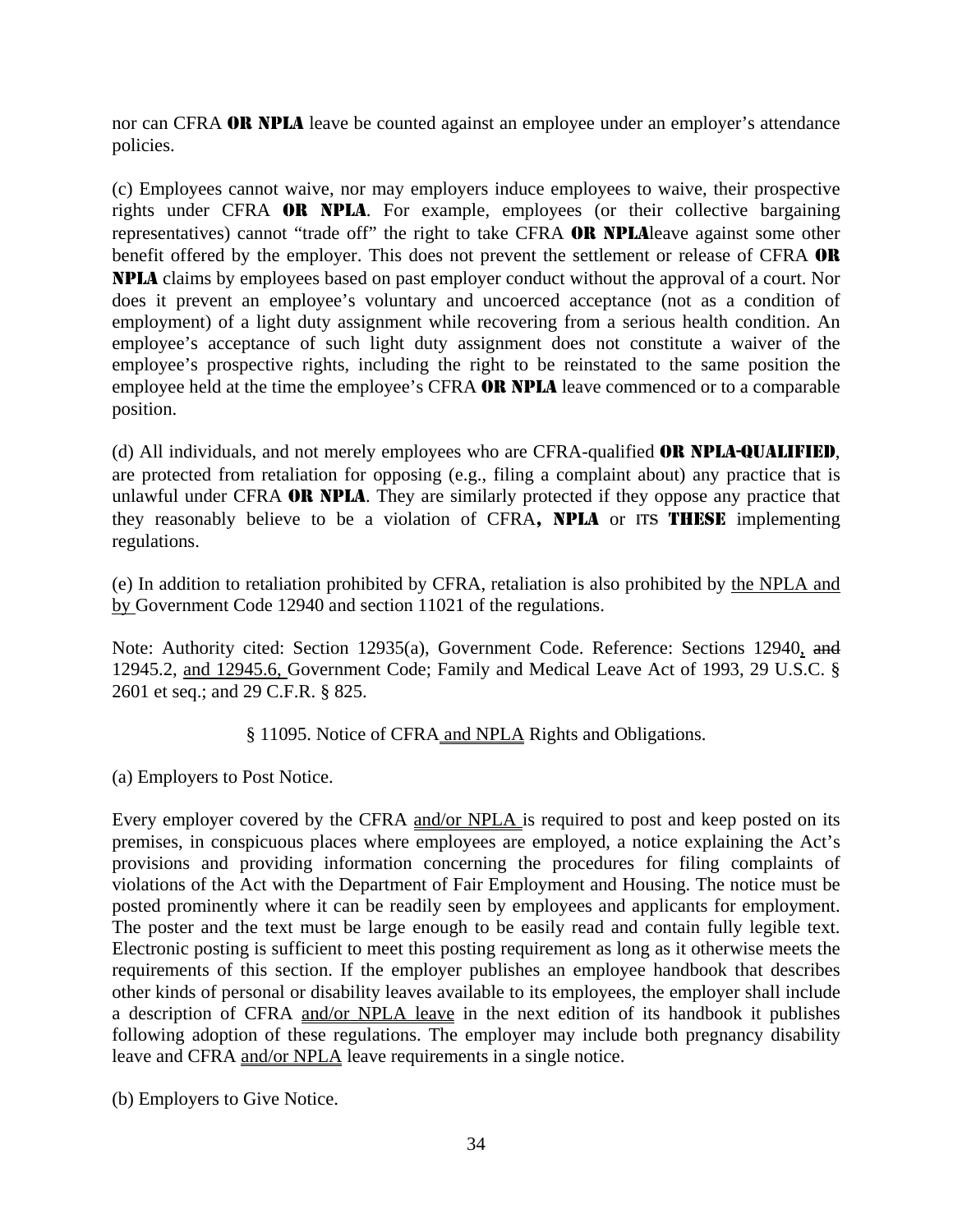Employers are also encouraged to give a copy of the notice to each current and new employee, ensure that copies are otherwise available to each current and new employee, and disseminate the notice in any other way.

(c) Non-English Speaking Workforce.

Any employer whose workforce at any facility or establishment contains 10 percent or more of persons who speak a language other than English as their spoken language shall translate the notice into every language that is spoken by at least 10 percent of the workforce.

(d) Text of Notice.

The text below contains only the minimum requirements of the California Family Rights Act of 1993, NEW PARENT LEAVE ACT and of the employer's obligation to provide pregnancy disability leave. Nothing in this notice requirement prohibits an employer from providing a leave policy that is more generous than that required by CFRA **OR NPLA** and providing its own notice of its own policy. Covered employers may develop their own notice or they may choose to use the text provided below, unless it does not accurately reflect their own policy.

#### FAMILY CARE AND MEDICAL LEAVE (CFRA LEAVE) AND PREGNANCY DISABILITY LEAVE

Under the California Family Rights Act of 1993 (CFRA), if you have more than 12 months of service with us and have worked at least 1,250 hours in the 12-month period before the date you want to begin your leave, and if we employ 50 or more employees at your worksite or within 75 miles of your worksite, you may have a right to a family care or medical leave (CFRA leave). This leave may be up to 12 workweeks in a 12-month period for the birth, adoption, or foster care placement of your child or for your own serious health condition or that of your child, parent or spouse. If we employ less than 50 employees at your worksite or within 75 miles of your worksite, but at least 20 employees **at your worksite or within 75 miles of your worksite**, you may have a right to a family care leave for the birth, adoption, or foster care placement of your child under the New Parent Leave Act (NPLA). Similar to CFRA leave, the NPLA leave may be up to 12 workweeks in a 12-month period. While the law provides only unpaid leave, employees may choose or employers may require use of accrued paid leave while taking CFRA leave under certain circumstances and employees may choose to use accrued paid leave while taking NPLA leave.

Even if you are not eligible for CFRA or NPLA leave, if you are disabled by pregnancy, childbirth or a related medical condition, you are entitled to take a pregnancy disability leave of up to four months, depending on your period(s) of actual disability. If you are CFRA- or NPLAeligible, you have certain rights to take BOTH a pregnancy disability leave and a CFRA or NPLA leave for reason of the birth of your child. Both leaves contain a guarantee of reinstatement -for pregnancy disability it is to the same position and for CFRA or NPLA it is to the same or a comparable position -at the end of the leave, subject to any defense allowed under the law.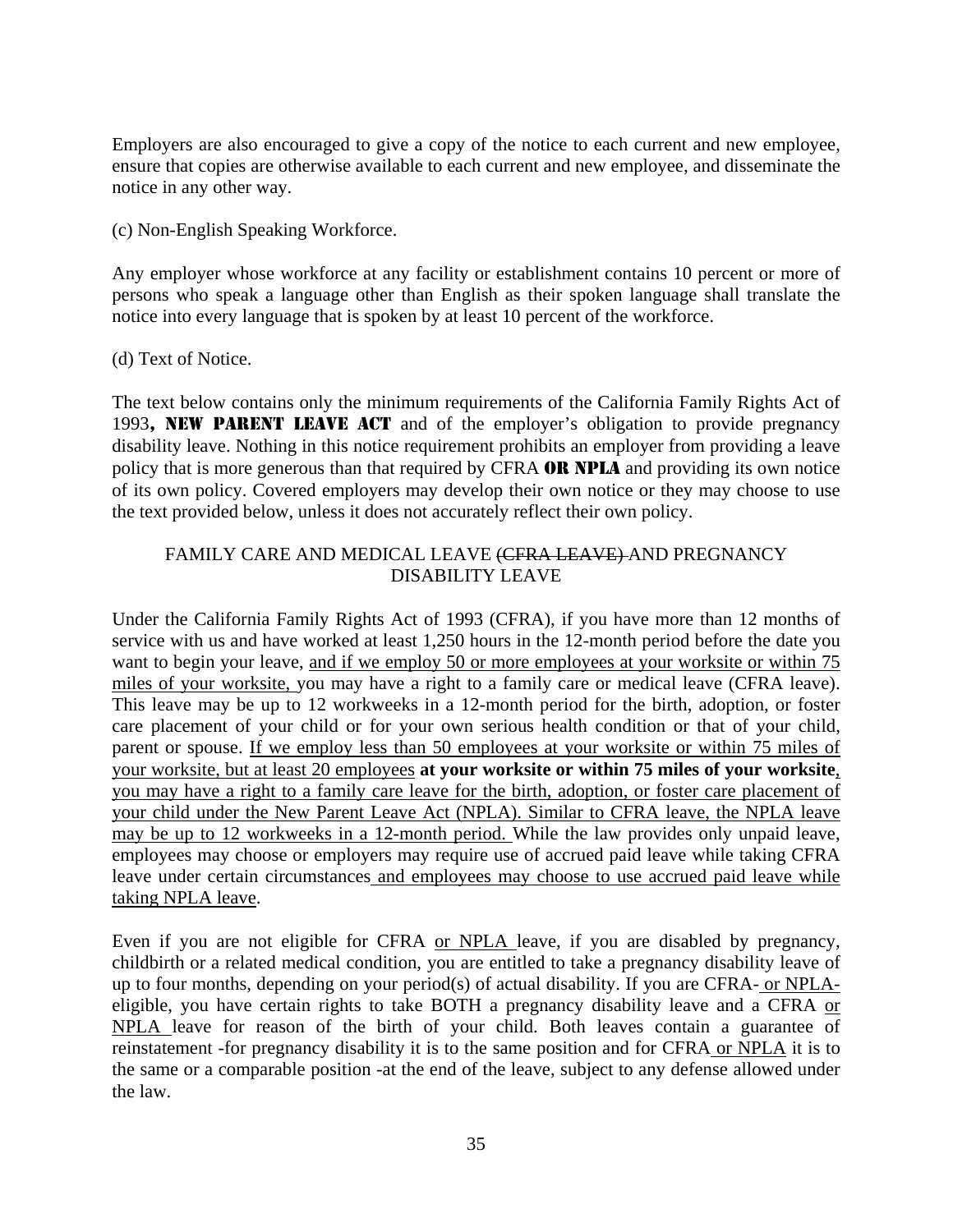If possible, you must provide at least 30 days' advance notice for foreseeable events (such as the expected birth of a child or a planned medical treatment for yourself or of a family member). For events that are unforeseeable, we need you to notify us, at least verbally, as soon as you learn of the need for the leave. Failure to comply with these notice rules is grounds for, and may result in, deferral of the requested leave until you comply with this notice policy.

We may require certification from your health care provider before allowing you a leave for pregnancy disability or for your own serious health condition. We also may require certification from the health care provider of your child, parent or spouse, who has a serious health condition, before allowing you a leave to take care of that family member. When medically necessary, leave may be taken on an intermittent or reduced work schedule.

If you are taking a leave for the birth, adoption, or foster care placement of a child, the basic minimum duration of the leave is two weeks, and you must conclude the leave within one year of the birth or placement for adoption or foster care.

Taking a family care or pregnancy disability leave may impact certain of your benefits and your seniority date. If you want more information regarding your eligibility for a leave and/or the impact of the leave on your seniority and benefits, please contact

\_\_\_\_\_\_\_\_\_\_\_\_\_\_\_\_\_\_\_\_\_\_\_\_\_\_\_\_\_\_ .

§ 11096. Relationship with FMLA Regulations.

To the extent that they are within the scope of Government Code section 12945.2 and not inconsistent with this article, other state law, or the California Constitution, the Council incorporates by reference the federal regulations interpreting FMLA that became effective March 8, 2013 (29 C.F.R. Part 825), which govern any FMLA leave that is also a leave under this article.

Note: Authority cited: Section 12935(a), Government Code. Reference: Sections 12945.2 and 12945.6, Government Code; Family and Medical Leave Act of 1993, 29 U.S.C. § 2601 et seq.; and 29 C.F.R. § 825.

#### § 11097. Certification Form.

For leaves involving serious health conditions **under CFRA or FMLA**, the employer may utilize the following Certification of Health Care Provider form or its equivalent. Employers may also utilize any other certification form so long as the health care provider does not disclose the underlying diagnosis of the serious health condition involved without the consent of the patient.

#### FAIR EMPLOYMENT & HOUSING COUNCIL

Note: Authority cited: Section 12935(a), Government Code. Reference: Sections 12940, 12945, and 12945.2, and 12945.6 Government Code; Family and Medical Leave Act of 1993, 29 U.S.C. § 2601 et seq.; and 29 C.F.R. § 825.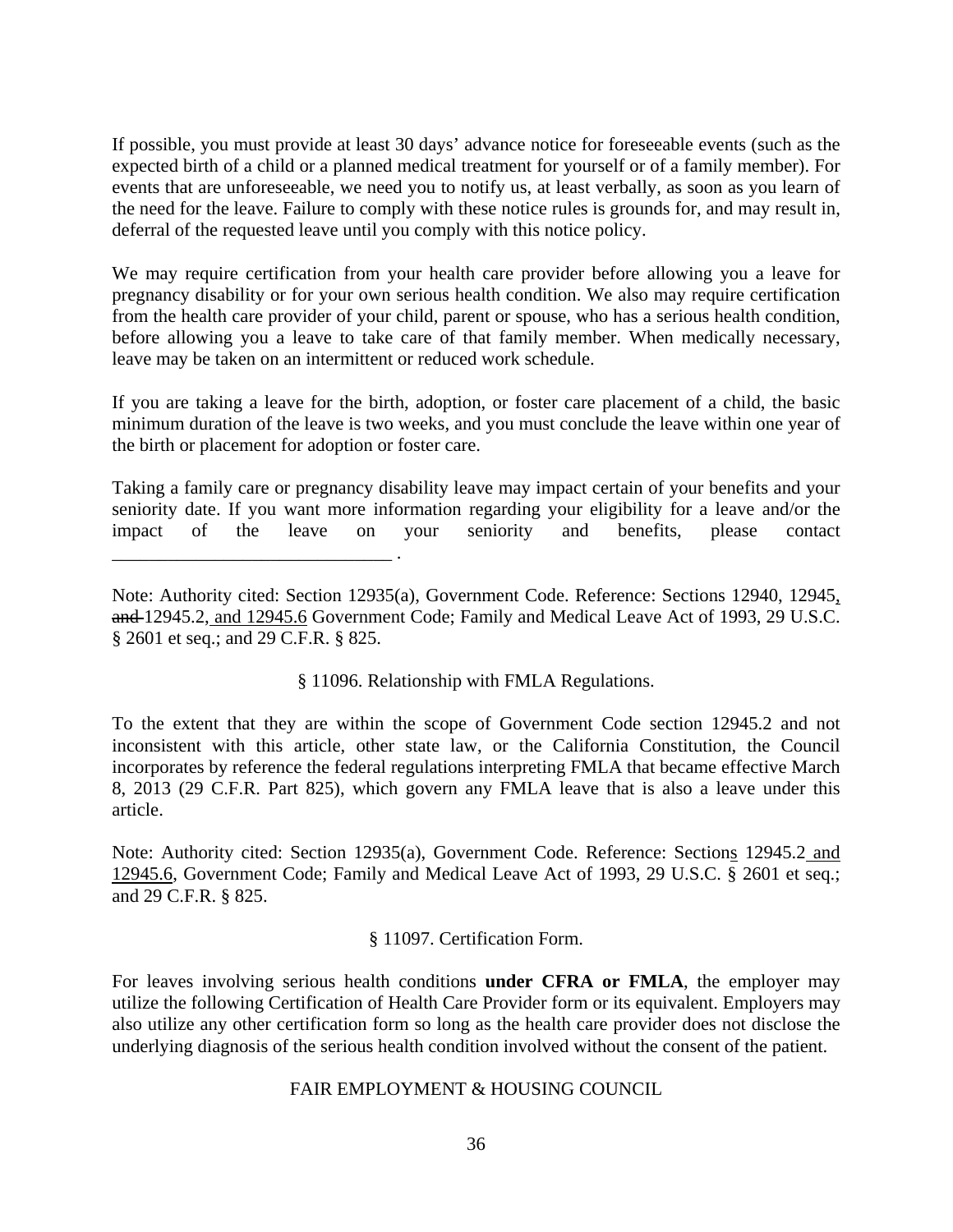#### CERTIFICATION OF HEALTH CARE PROVIDER (California Family Rights Act (CFRA))

IMPORTANT NOTE: The California Genetic Information Nondiscrimination Act of 2011 (CalGINA) prohibits employers and other covered entities from requesting, or requiring, genetic information of an individual or family member of the individual except as specifically allowed by law. To comply with the Act, we are asking that you not provide any genetic information when responding to this request for medical information. "Genetic Information," as defined by CalGINA, includes information about the individual's or the individual's family member's genetic tests, information regarding the manifestation of a disease or disorder in a family member of the individual, and includes information from genetic services or participation in clinical research that includes genetic services by an individual or any family member of the individual. "Genetic Information" does not include information about an individual's sex or age.

1. Employee's Name:

2. Patient's Name (If other than employee):

Patient's relationship to employee:\_\_\_\_\_\_\_\_\_\_\_\_\_\_\_\_\_\_\_\_\_\_\_\_\_\_\_\_\_\_\_\_\_\_\_\_\_\_\_\_\_\_\_\_\_\_\_

If patient is employee's child, is patient either under 18 or an adult dependent child:

Yes No

☐ ☐

3. Date medical condition or need for treatment commenced [NOTE: THE HEALTH CARE PROVIDER IS NOT TO DISCLOSE THE UNDERLYING DIAGNOSIS WITHOUT CONSENT OF THE PATIENT:]

\_\_\_\_\_\_\_\_\_\_\_\_\_\_\_\_\_\_\_\_\_\_\_\_\_\_\_\_\_\_\_\_\_\_\_\_\_\_\_\_\_\_\_\_\_\_\_\_\_\_\_\_\_\_\_\_\_\_\_\_\_\_\_\_\_\_\_\_\_\_\_\_\_\_\_

4. Probable duration of medical condition or need for treatment:\_\_\_\_\_\_\_\_\_\_\_\_\_\_\_\_\_\_\_\_\_\_\_\_\_\_

5. Below is a description of what constitutes a "serious health condition" under both the federal Family and Medical Leave Act (FMLA) and the California Family Rights Act (CFRA). Does the patient's condition qualify as a serious health condition:

Yes No

 $□$ 

6. If the certification is for the serious health condition of the employee, please answer the following:

Yes No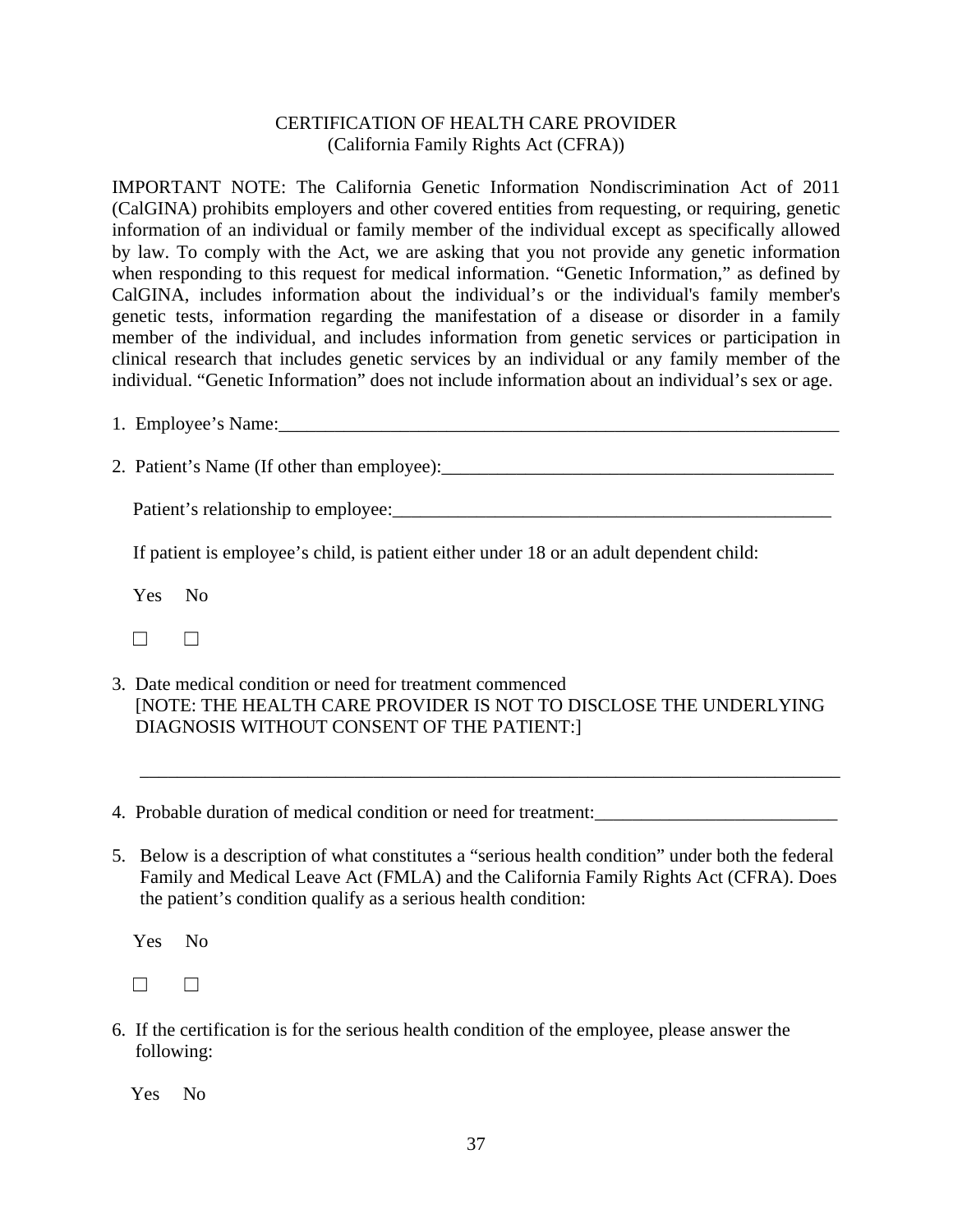- $\Box$  Is the employee able to perform work of any kind? (If "No," skip next question.)
- $\Box$   $\Box$  Is employee unable to perform any one or more of the essential functions of employee's position? (Answer after reviewing statement from employer of essential functions of employee's position, or, if none provided, after discussing with employee.)
- 7. If the certification is for the care of the employee's family member, please answer the following:

Yes No

- $\Box$   $\Box$  Does (or will) the patient require assistance for basic medical, hygiene, nutritional needs, safety, or transportation?
- $\Box$   $\Box$  After review of the employee's signed statement (See Item 10 below), does the condition warrant the participation of the employee? (This participation may include psychological comfort and/or arranging for third-party care for the family member.)
- 8. Estimate the period of time care is needed or during which the employee's presence would be beneficial:

\_\_\_\_\_\_\_\_\_\_\_\_\_\_\_\_\_\_\_\_\_\_\_\_\_\_\_\_\_\_\_\_\_\_\_\_\_\_\_\_\_\_\_\_\_\_\_\_\_\_\_\_\_\_\_\_\_\_\_\_\_\_\_\_\_\_\_\_\_\_\_\_\_\_\_

9. Please answer the following questions only if the employee is asking for intermittent leave or a reduced work schedule.

Yes No

 $\Box$   $\Box$  Intermittent Leave: Is it medically necessary for the employee to be off work on an intermittent basis due to the serious health condition of the employee or family member?

> If yes, please indicate the estimated frequency of the employee's need for intermittent leave due to the serious health condition, and the duration of such leaves (e.g. 1 episode every 3 months lasting 1-2 days):

| Frequency: | times per | week(s) | month(s) |
|------------|-----------|---------|----------|
|------------|-----------|---------|----------|

Duration:  $hours or$  day(s) per episode

- Yes No
- ☐ ☐ Reduced Schedule Leave: Is it medically necessary for the employee to work less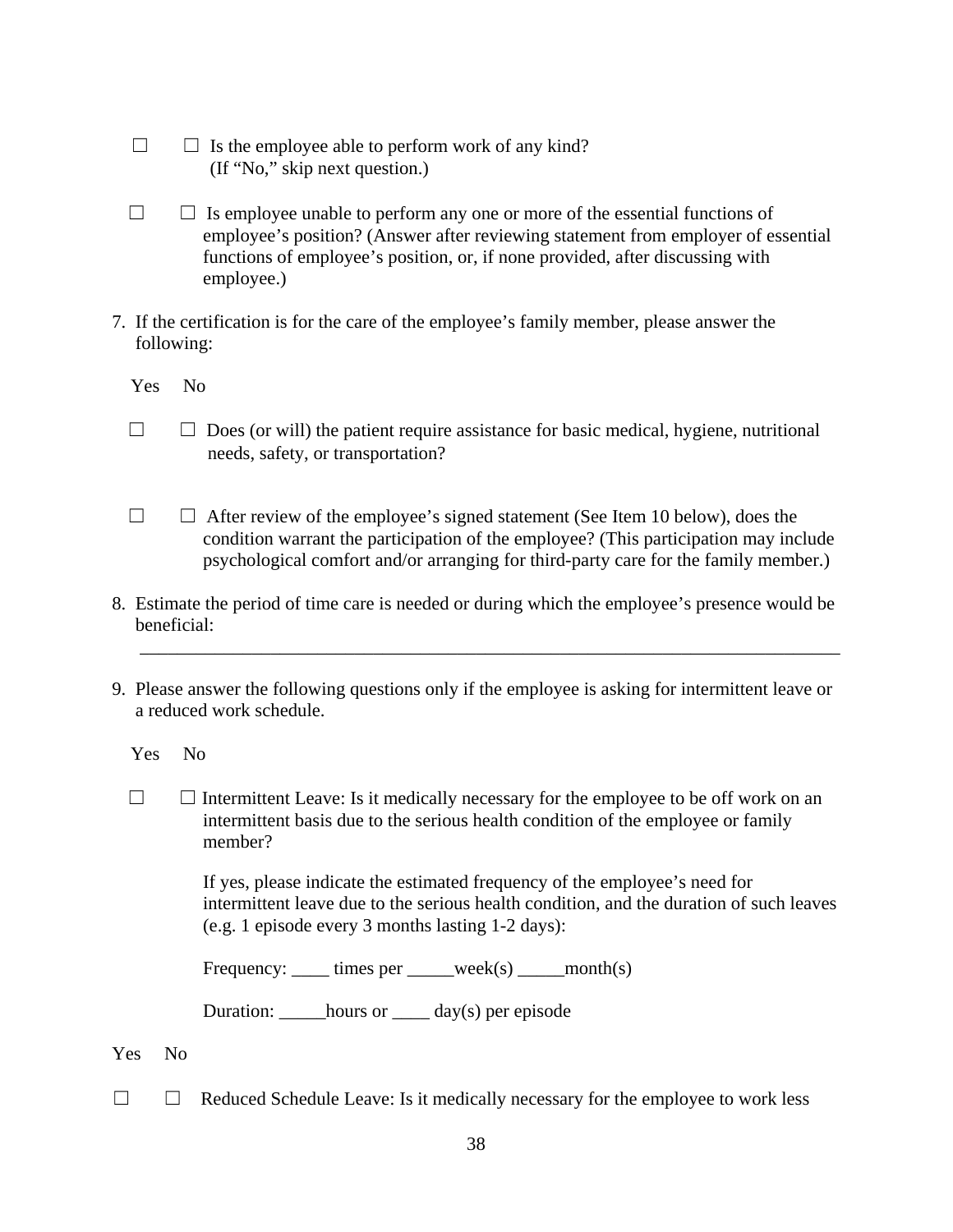than the employee's normal work schedule due to the serious health condition of the employee or family member?

If yes, please indicate the part-time or reduced work schedule the employee needs:

 $\frac{1}{\sqrt{2}}$  hour(s) per day;  $\frac{1}{\sqrt{2}}$  days per week, from  $\frac{1}{\sqrt{2}}$  through  $\frac{1}{\sqrt{2}}$ 

Yes No

☐ ☐ Time Off for Medical Appointments or Treatment: Is it medically necessary for the employee to take time off work for doctor's visits or medical treatment, either by the health care practitioner or another provider of health services?

> If yes, please indicate the estimated frequency of the employee's need for leave for doctor's visits or medical treatment, and the time required for each appointment, including any recovery period:

Frequency:  $times$  times per  $week(s)$  month(s)

Duration: \_\_\_\_\_hours or \_\_\_\_ day(s) per appointment/treatment

#### ITEM 10 IS TO BE COMPLETED BY THE EMPLOYEE NEEDING FAMILY LEAVE. \*\*\*\*TO BE PROVIDED TO THE HEALTH CARE PROVIDER UNDER SEPARATE COVER.

10. When family care leave is needed to care for a seriously-ill family member, the employee shall state the care he or shethe employee will provide and an estimate of the time period during which this care will be provided, including a schedule if leave is to be taken intermittently or on a reduced work schedule:

\_\_\_\_\_\_\_\_\_\_\_\_\_\_\_\_\_\_\_\_\_\_\_\_\_\_\_\_\_\_\_\_\_\_\_\_\_\_\_\_\_\_\_\_\_\_\_\_\_\_\_\_\_\_\_\_\_\_\_\_\_\_\_\_\_\_

\_\_\_\_\_\_\_\_\_\_\_\_\_\_\_\_\_\_\_\_\_\_\_\_\_\_\_\_\_\_\_\_\_\_\_\_\_\_\_\_\_\_\_\_\_\_\_\_\_\_\_\_\_\_\_\_\_\_\_\_\_\_\_\_\_\_\_\_\_\_\_\_\_\_\_ \_\_\_\_\_\_\_\_\_\_\_\_\_\_\_\_\_\_\_\_\_\_\_\_\_\_\_\_\_\_\_\_\_\_\_\_\_\_\_\_\_\_\_\_\_\_\_\_\_\_\_\_\_\_\_\_\_\_\_\_\_\_\_\_\_\_\_\_\_\_\_\_\_\_\_ \_\_\_\_\_\_\_\_\_\_\_\_\_\_\_\_\_\_\_\_\_\_\_\_\_\_\_\_\_\_\_\_\_\_\_\_\_\_\_\_\_\_\_\_\_\_\_\_\_\_\_\_\_\_\_\_\_\_\_\_\_\_\_\_\_\_\_\_\_\_\_\_\_\_\_

11. Printed name of health care provider: Signature of health care provider:

Date:

12. Signature of Employee:

 $Date:$ 

\_\_\_\_\_\_\_\_\_\_\_\_\_\_\_\_\_\_\_\_\_\_\_\_\_\_\_\_\_\_\_\_\_\_\_\_\_\_\_\_\_\_\_\_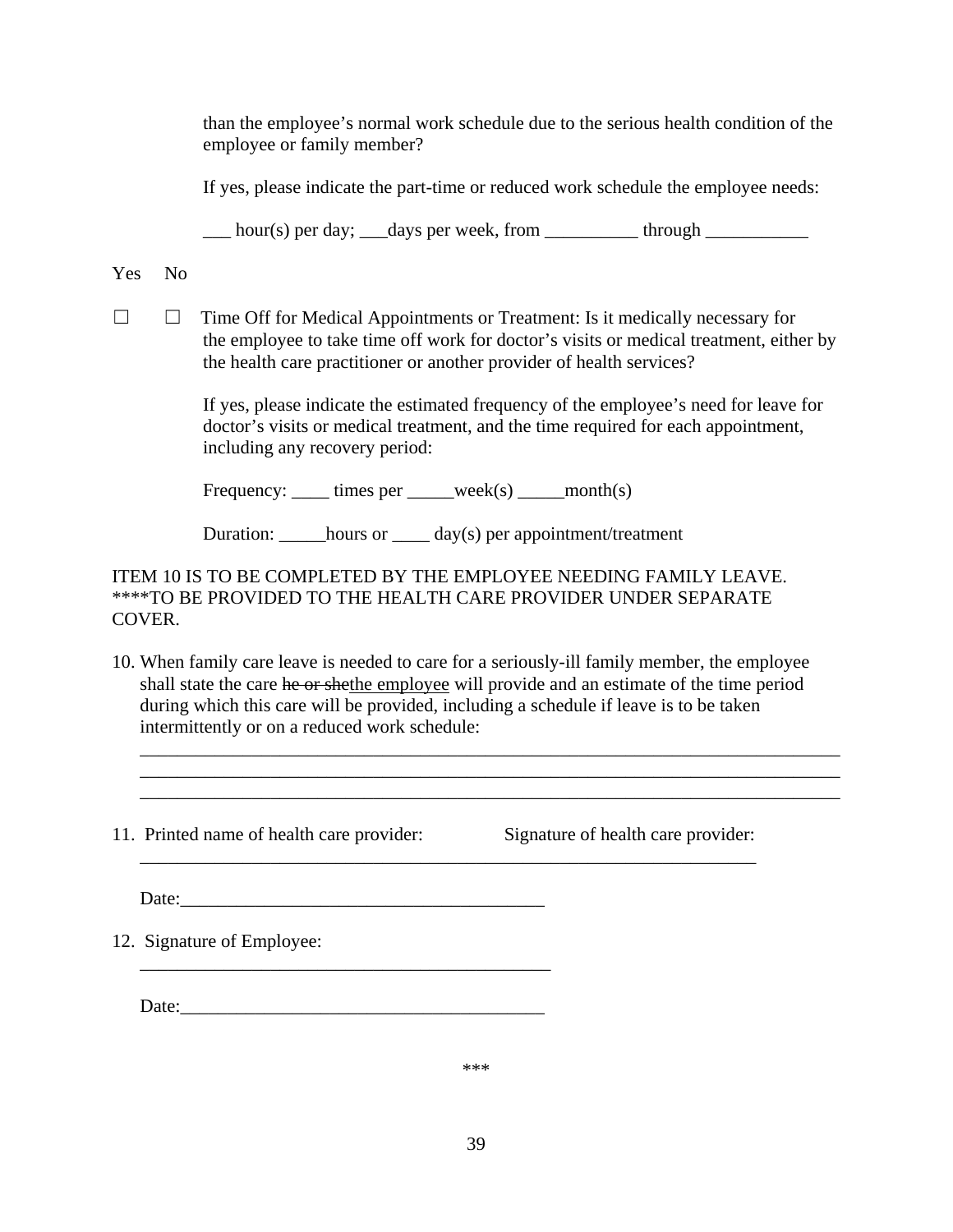--- Serious Health Condition ---

"Serious health condition" means an illness, injury (including, but not limited to, on-the-job injuries), impairment, or physical or mental condition of the employee or a child, parent, or spouse of the employee that involves either inpatient care or continuing treatment, including, but not limited to, treatment for substance abuse. A serious health condition may involve one or more of the following:

1. Hospital Care

Inpatient care in a hospital, hospice, or residential medical care facility, including any period of incapacity or subsequent treatment in connection with or consequent to such inpatient care. A person is considered an "inpatient" when a heath care facility formally admits the person him or her to the facility with the expectation that the person head or she will remain at least overnight and occupy a bed, even if it later develops that such person can be discharged or transferred to another facility and does not actually remain overnight.

- 2. Absence Plus Treatment
	- (a) A period of incapacity of more than three consecutive calendar days (including any subsequent treatment or period of incapacity relating to the same condition), that also involves:
		- (1) Treatment two or more times by a health care provider, by a nurse or physician's assistant under direct supervision of a health care provider, or by a provider of health care services (e.g., physical therapist) under orders of, or on referral by, a health care provider; or
		- (2) Treatment by a health care provider on at least one occasion which results in a regimen of continuing treatment under the supervision of the health care provider.
- 3. Pregnancy [NOTE: An employee's own incapacity due to pregnancy is covered as a serious health condition under FMLA but not under CFRA]

Any period of incapacity due to pregnancy or for prenatal care.

- 4. Chronic Conditions Requiring Treatment A chronic condition which:
	- (1) Requires periodic visits for treatment by a health care provider, or by a nurse of physician's assistant under direct supervision of a health care provider;
	- (2) Continues over an extended period of time (including recurring episodes of a single underlying condition); and
	- (3) May cause episodic rather than a continuing period of incapacity (e.g., asthma, diabetes, epilepsy, etc.).